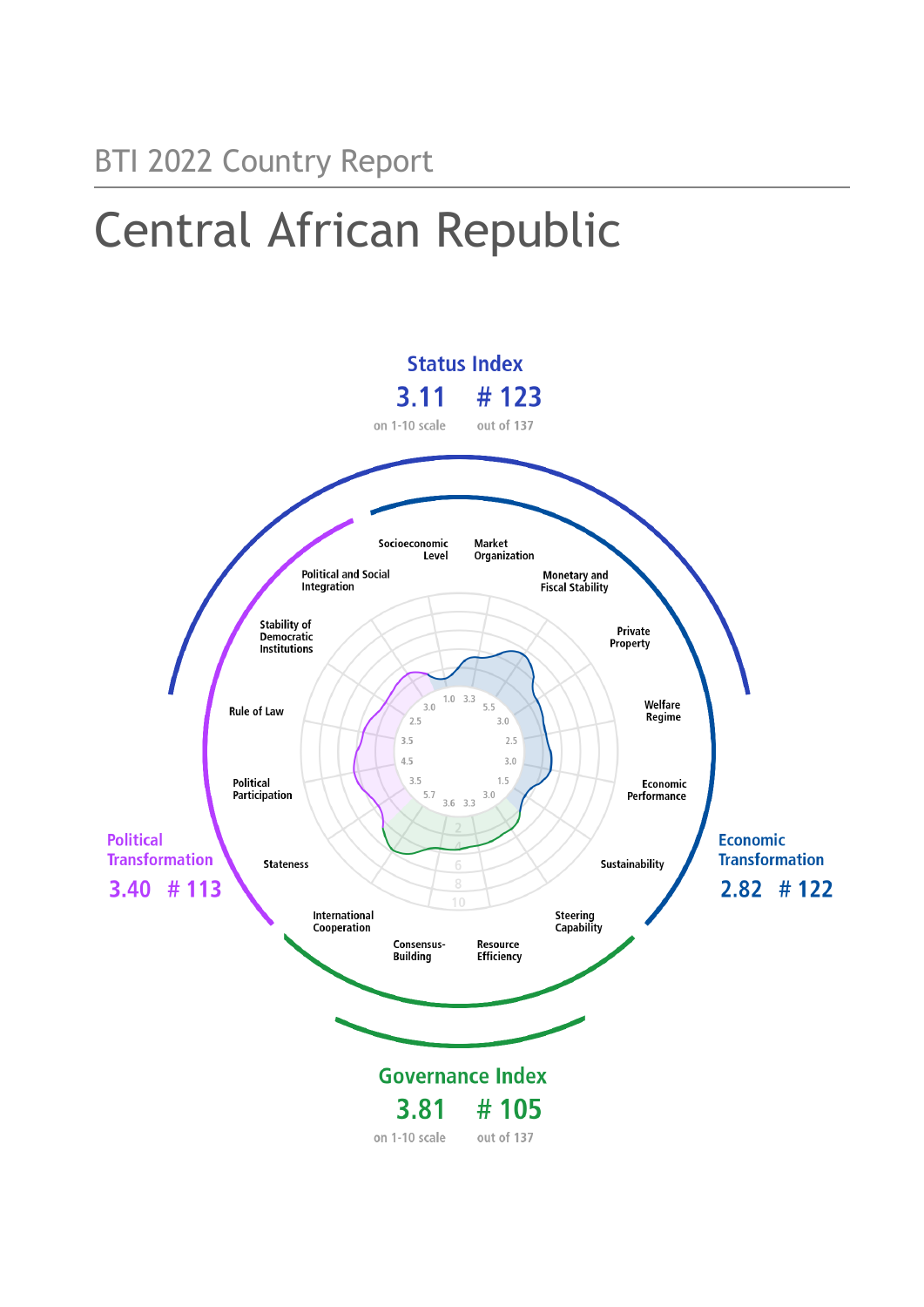This report is part of the **Bertelsmann Stiftung's Transformation Index (BTI) 2022**. It covers the period from February 1, 2019 to January 31, 2021. The BTI assesses the transformation toward democracy and a market economy as well as the quality of governance in 137 countries. More on the BTI at [https://www.bti-project.org.](https://www.bti-project.org/)

Please cite as follows: Bertelsmann Stiftung, BTI 2022 Country Report — Central African Republic. Gütersloh: Bertelsmann Stiftung, 2022.

This work is licensed under a **Creative Commons Attribution 4.0 International License**.

#### **Contact**

Bertelsmann Stiftung Carl-Bertelsmann-Strasse 256 33111 Gütersloh Germany

**Sabine Donner** Phone +49 5241 81 81501 sabine.donner@bertelsmann-stiftung.de

**Hauke Hartmann** Phone +49 5241 81 81389 hauke.hartmann@bertelsmann-stiftung.de

**Claudia Härterich** Phone +49 5241 81 81263 claudia.haerterich@bertelsmann-stiftung.de

#### **Sabine Steinkamp** Phone +49 5241 81 81507 sabine.steinkamp@bertelsmann-stiftung.de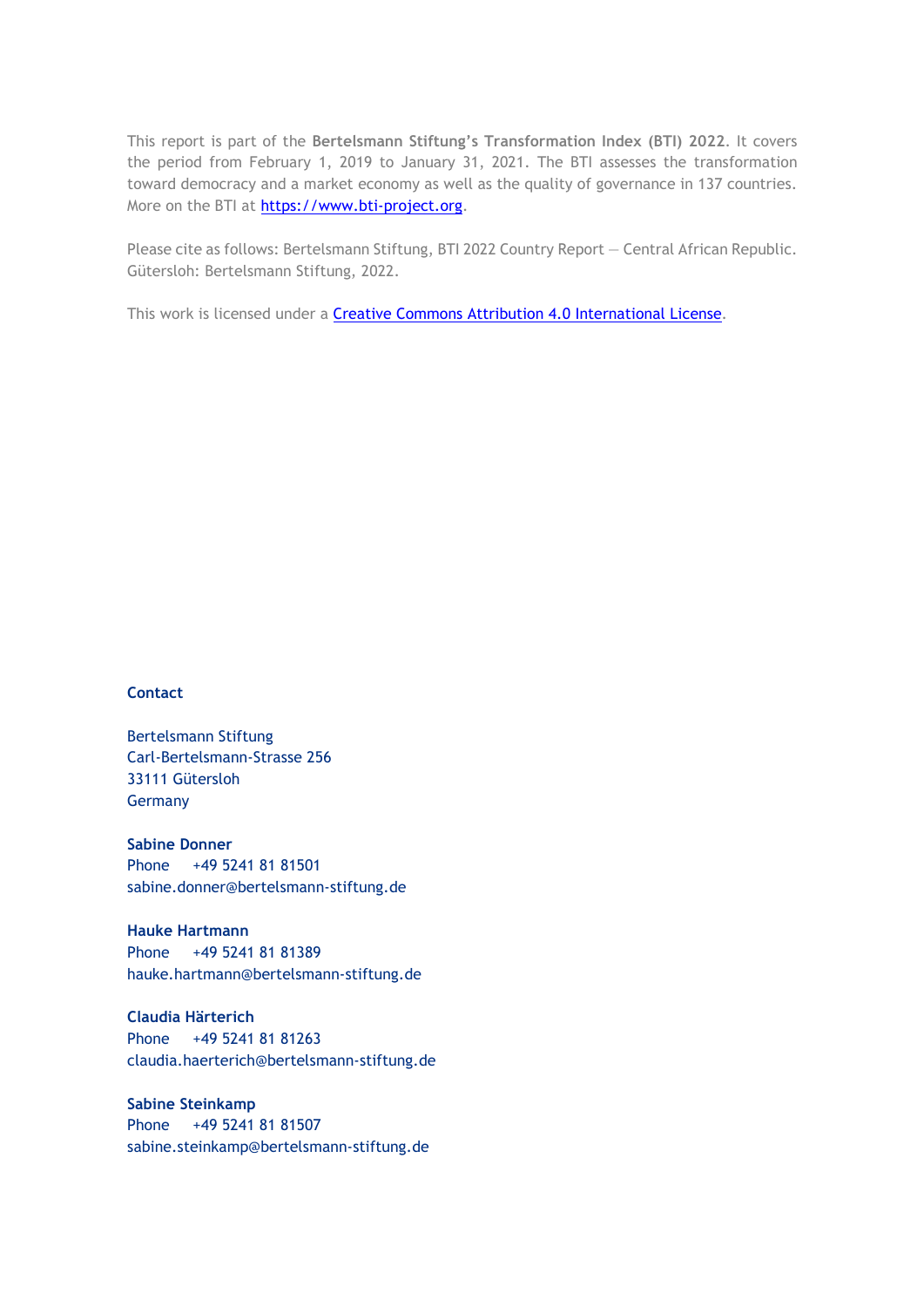#### **Key Indicators**

| Population<br>M          |        | 4.8  | HDI                            | 0.397 | GDP p.c., PPP $\mathsf{S}$ | 980   |
|--------------------------|--------|------|--------------------------------|-------|----------------------------|-------|
| Pop. growth <sup>1</sup> | % p.a. | 1.8  | HDI rank of 189                | 188   | Gini Index                 | 56.2  |
| Life expectancy          | vears  | 53.3 | UN Education Index             | 0.353 | Poverty <sup>3</sup><br>%  | 82.9  |
| Urban population %       |        | 42.2 | Gender inequality <sup>2</sup> | 0.680 | Aid per capita             | 158.9 |
|                          |        |      |                                |       |                            |       |

Sources (as of December 2021): The World Bank, World Development Indicators 2021 | UNDP, Human Development Report 2020. Footnotes: (1) Average annual growth rate. (2) Gender Inequality Index (GII). (3) Percentage of population living on less than \$3.20 a day at 2011 international prices.

# Executive Summary

During the majority of the period under review, ending in January 2021, the Central African Republic was governed by President Faustin-Archange Touadera, who was elected in March 2016. Presidential and legislative elections were held on December 27, 2020, in tumultuous conditions. Touadera was again declared winner of the elections, ending the period under review before his official re-inauguration took place, and before the second round of legislative elections.

In December 2020, while the government and the international community were in the final stages of organizing the presidential elections, six armed groups, signatories of the Khartoum peace agreement, declared the creation of a new armed group alliance, the Coalition of Patriots for Change (CPC). Demanding that the elections be delayed, the CPC quickly gained control over several of the country's main cities. Elections were held despite these events, but the turnout rate was just 35.25%. The constitutional court confirmed Touadera's victory after he received 53.16% of the vote. A lawsuit was filed by 13 out of the 16 presidential candidates claiming the results of the elections were rigged, but the suit was rejected by the constitutional court.

On January 13, 2021, the CPC launched an attack on Bangui in an attempt to overthrow the government. They were pushed back by a joint effort by peacekeepers from the United Nations Multidimensional Integrated Stabilization Mission in the Central African Republic (MINSUCA) and Rwandan and Russian soldiers, who had arrived just days earlier under the terms of a bilateral agreement. On January 21, 2021, the CAR government announced a state of emergency.

At the end of 2020, 2.8 million people were in need of humanitarian assistance in CAR, slightly fewer than the 2.9 million people in 2018, but a significantly higher number than the 2.2 million in 2017. By October 2020, the number of Central African refugees had risen to 630,000 from 514,000 in 2018 after hovering around 452,000 since March 2015. The last upsurge in violence generated more than 100,000 refugees, according to UNHCR. The overall number of internally displaced persons has decreased somewhat, from 648,000 in 2018 to 631,000 in 2020. A total of 1.93 million residents of the country live under conditions of acute food insecurity.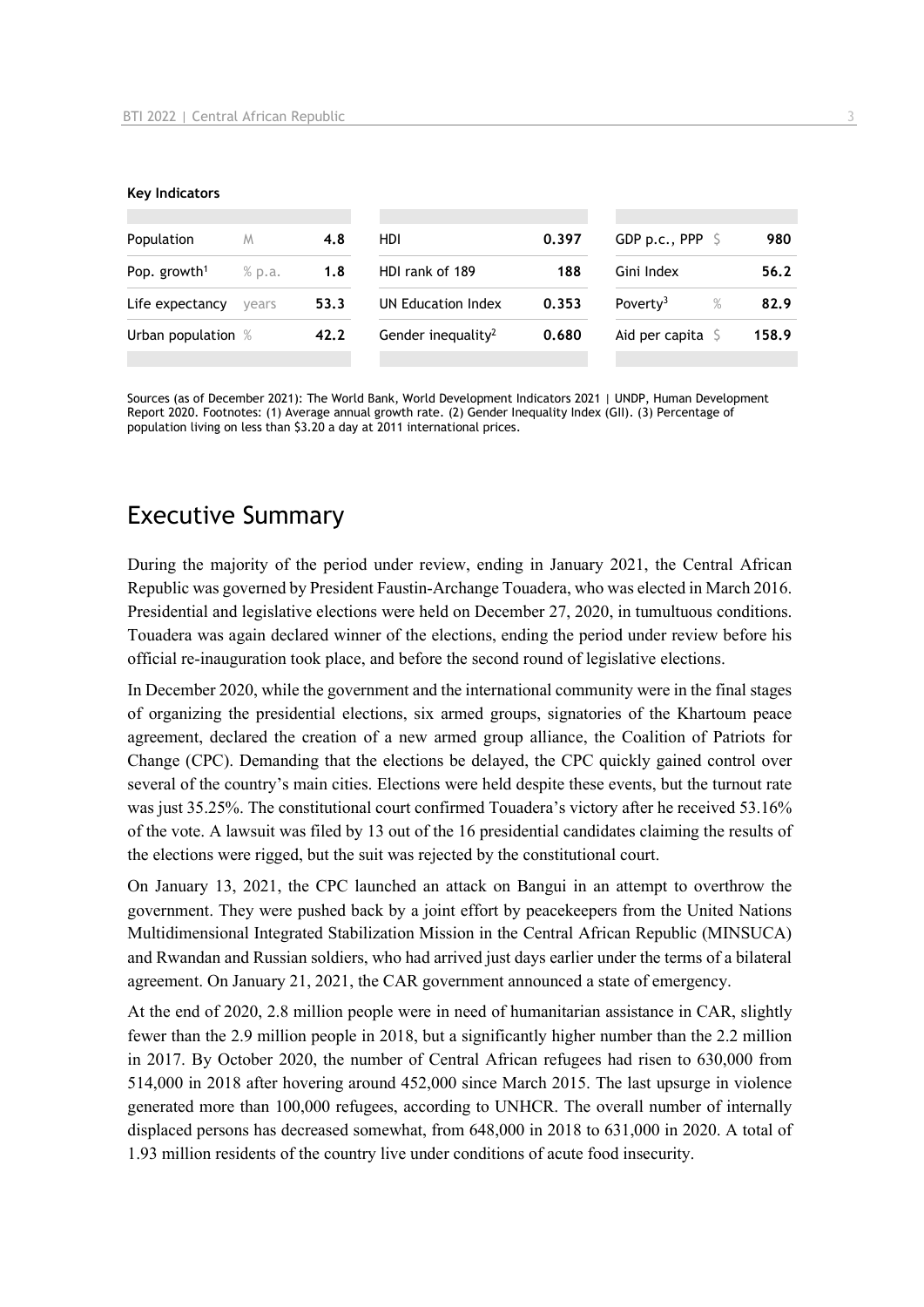The COVID-19 pandemic greatly affected the economy, decreasing world demand for the country's main export items (diamonds and timber) and closing borders. The country finished 2020 with an estimated decline in GDP of 2.1%. After the first COVID-19 case was found in March 2020, initial measures to close schools and restaurants were announced, but there was little enforcement. By September 2020, the government had discontinued testing programs. The government created a response plan with a price tag estimated at XAF 27 billion (1.7% of GDP); this included provisions expanding medical care, monitoring the borders and supporting the country's medical structures. However, few concrete results have been evident. In total, CAR registered 4,989 coronavirus cases and 63 deaths by the end of 2020. However, the country's poor testing capacity suggests that the true figures might be higher than the official ones, despite a relatively low death rate due to COVID-19.

The International Criminal Court continued its investigations into alleged war crimes and crimes against humanity committed since 2012 and made its first arrest since 2018 in January 2021. The country's own Special Criminal Court also continued its investigations.

Armed groups driven by social, economic and political interests continued to assert control across the majority of the country during the review period. CAR ranks one of the most dangerous countries to work in for humanitarian workers, with 424 attacks on aid workers carried out in 2020. Impunity continues to be the norm rather than the exception in the Central African Republic.

The years 2019 and 2020 were expected not only to usher in a return to normal in CAR, but also to improve development, due to the established government, invested donors and a peace agreement. However, normal in CAR is not defined by the provision of basic services and the absence of conflict. Rather, since independence, the country has been defined by cycles of instability (1965, 1979, 1996 – 1997, 2003, 2013 and 2021). Each of these cycles have begun with acute periods of violence that have been temporarily resolved through the rearrangement of power structures. The new power structures redistribute entitlements, which antagonizes those who feel excluded, and then eventually leads to another period of violence. In 2019, it seemed that the cycle of violence had ended and that the power rearrangement was underway. However, it is now evident that the cycle of violence had not ended. Rather, it had simply stalled for a short time. The opposition, including rebel groups, militias and non-elites, became increasingly critical of the government's unfulfilled promises, and violence escalated. Every episode of violence undermines hard-won gains and national and international investments in education, infrastructure and the establishment of basic state services.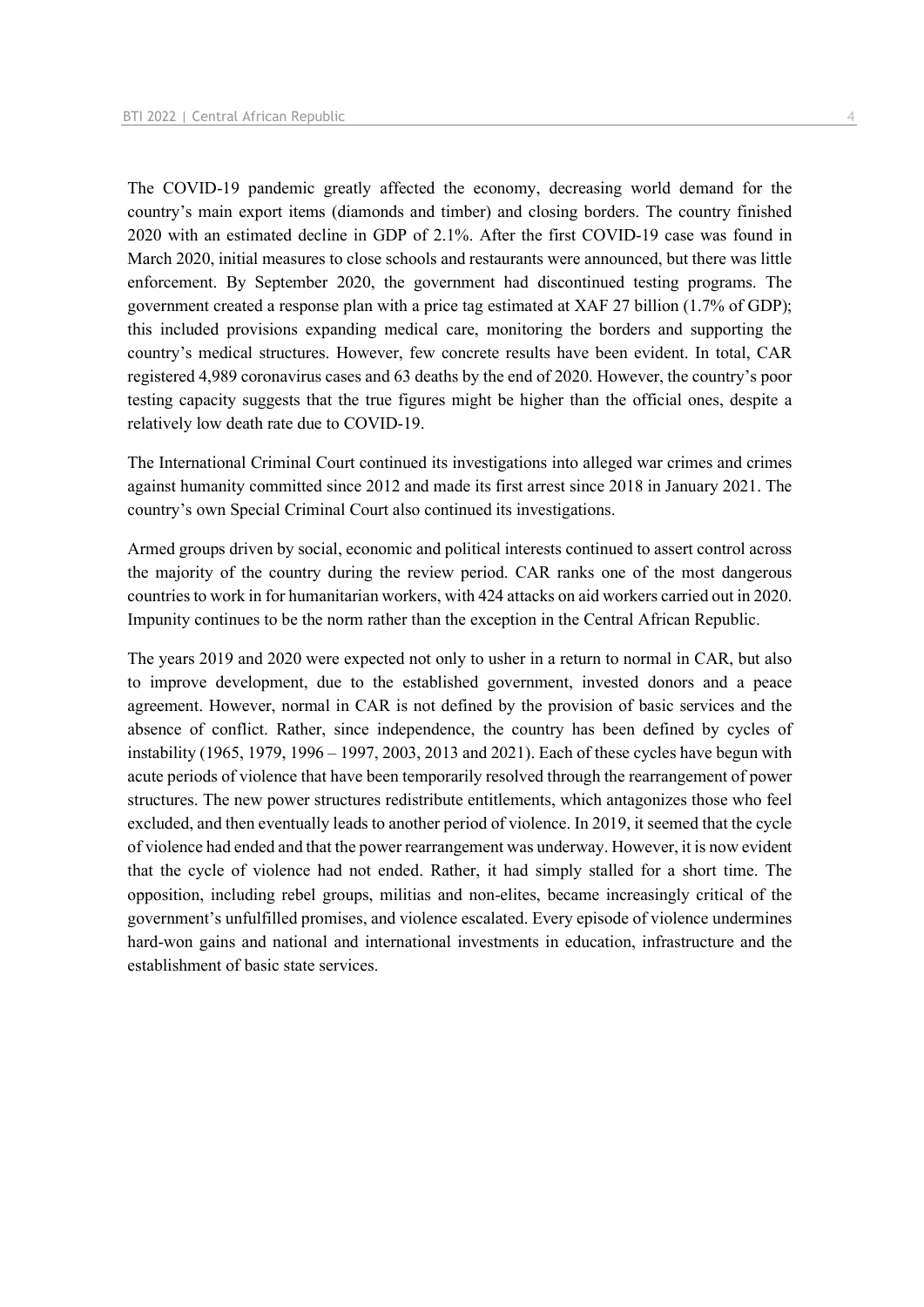## History and Characteristics of Transformation

The Central African Republic's (CAR) post-independence history is marked by cycles of violence and non-democratic (or only somewhat democratic) transfers of power. For the first 30 years after independence, France manipulated or facilitated changes in executive office. The French government supported General Jean-Bédel Bokassa, who seized control from David Dacko in a coup d'état in 1965. Bokassa declared himself president for life and then emperor while violently repressing dissent. The economy flourished as Bokassa built and hired, creating a sense of opportunity for those educated during this decade. When France grew tired of Bokassa's excesses it "restored" David Dacko to the presidency in 1979. A second coup brought General André Kolingba to power at the end of 1979. Kolingba's administration presided over a serious, rapid economic decline as structural adjustment policies seemed to further destabilize an already fragile socioeconomic context. Employment rates declined, and several months of salary arrears became the norm.

At the end of the decade, international aid was conditioned on democratic progress for the first time, elections were reluctantly held and Kolingba lost power to Ange-Félix Patassé. Patassé, the first northerner to assume executive power in CAR, struggled to reform a mono-ethnic and defiant army that quickly mutinied. The repressive response to these mutinies set the ground for today's instability in CAR.

By the mid-1990s, civil conflict had escalated into organized rebellion. Armed groups proliferated along with three attempted coups, one in 1996 to 1997 and two in 2001, and a rebellion by the former chief of staff, Bozizé, in 2001. Regional politics played a significant role in state manipulation and conflict during this time. The force that supported Bozizé's violent take over was overwhelmingly Chadian. They raped and murdered along their way to and from Bangui, as did rebels from the Democratic Republic of the Congo, which Patassé had called on to defend his presidency. These crimes, and the complicity of the government in them, reinforced the population's latent mistrust of foreigners and the government.

In the 2005 presidential elections, Bozizé won with 64.6% of the vote. Throughout the decade of Bozizé's rule, structural problems remained, and serious security problems developed. Three major rebellions emerged in the north of the country, which were quickly followed by peace efforts (e.g., inclusive dialogue processes, peace agreements and disarmament, demobilization and reintegration programs) and state-building (e.g., democratic elections) initiatives. These were duly endorsed in form rather than in spirit by the government and rebel parties who worked the processes to their advantage.

When Bozizé won the 2011 election with a two-thirds majority in the first round, international partners remained quiet, despite massive misconduct and rigging. A broad alliance of rebel groups, called Séléka, dominated by Muslim forces including Chadian and Sudanese fighters, formed in late 2012 and conquered Bangui in March 2013. Séléka installed the country's first Muslim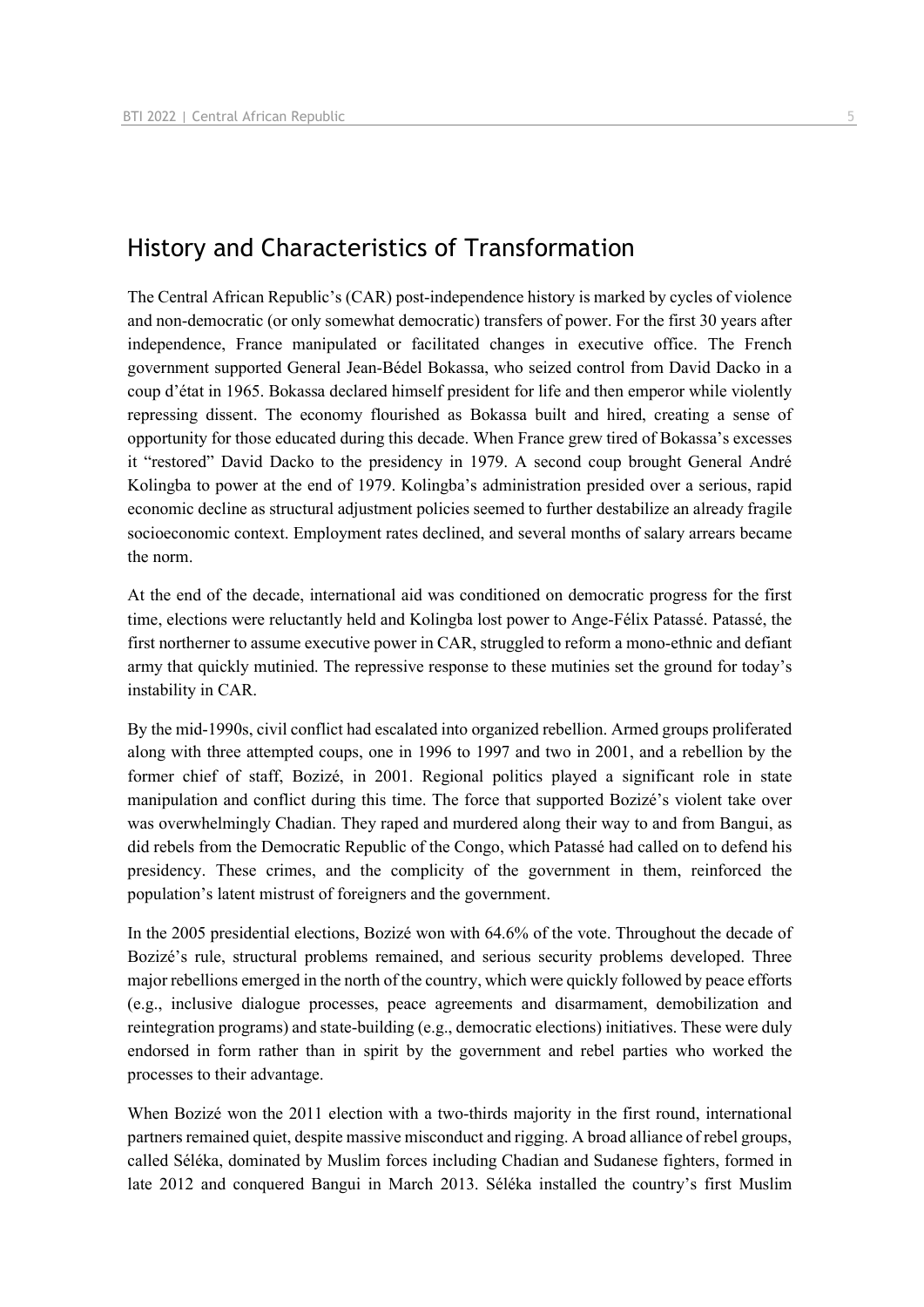president, Michel Djotodia. In 2013, Djotodia's Séléka ruthlessly raped, murdered and killed mostly non-Muslims in Bangui and across the country. In response, brutal revenge killings of Muslims by self-defense groups (Anti-Balaka) and former security forces began. The violence during this time was unprecedented and had a devastating impact on the country's fragile economy.

The country suffered a sharp decline in its Human Development Index score, and the economy shrank by 37%. The economy, largely informal and dependent on natural resources, remains extremely fragile. More than 800,000 people were displaced. In January 2014, Djotodia was forced to step down, and an interim president, Catherine Samba-Panza, was appointed. During this transition period, a new constitution was approved, and peaceful elections were held.

In February 2016, general elections resulted in the victory of independent presidential candidate Faustin-Archange Touadera, who was elected with 63% of the vote. Unfortunately, violence and displacement continued throughout 2017 and 2018, including in previously stable areas. U.N. peacekeeping missions continue to be a central actor seeking to enforce law and order. At the end of 2018, one in five Central Africans was displaced.

Driven by criminal, economic or political interests, armed groups continue to assert control over the country throughout 2017 – 2020. These groups include Anti-Balaka militias; the Union for Peace (Union pour la paix, UPC); the Popular Front for the Renaissance of Central Africa (Front populaire pour la renaissance de la Centrafrique, FPRC); the Democratic Front of the Central African People (Front démocratique du peuple centrafricain, FDPC); Révolution and Justice (Révolution et Justice, RJ); Return, Reclamation and Rehabilitation (Retour, Réclamation et Réhabilitation, the 3Rs); and multiple former Séléka factions.

Bozizé returned to CAR in 2019 and announced that he would run in the December 2020 presidential elections. The constitutional court disqualified his candidacy. In December 2020, days prior to the presidential elections, a new rebel alliance called Coalition of Patriots for Change was formed (CPC). The alliance took control of major cities. The elections took place as scheduled, although a number of polling stations were unable to open. Touadera was declared the winner (with a 53.16% vote share) with a 35.25% turnout rate. On January 13, 2021, the CPC launched an assault on Bangui but was pushed back by international forces.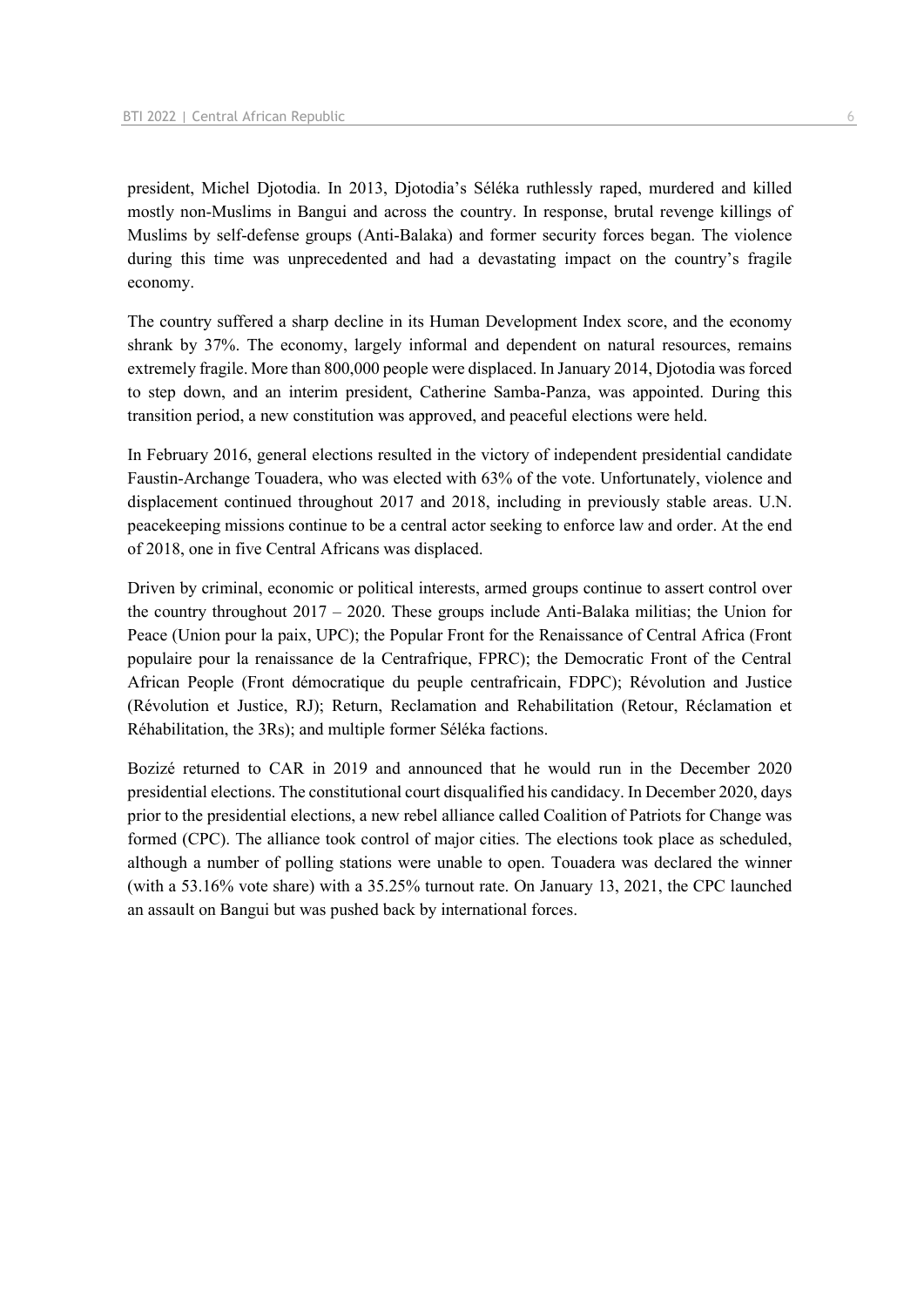The BTI combines text analysis and numerical assessments. The score for each question is provided below its respective title. The scale ranges from 1 (worst) to 10 (best).

## Transformation Status

## I. Political Transformation

#### **1 | Stateness**

The state has hardly ever had a monopoly on the use of force in CAR. In many ways, CAR epitomizes an artificial state. It has been the subject of massive interventions by foreign traders and slavers over time. CAR's security forces have rarely been able to fully control the territory. Today, its borders are mostly uncontrolled and functional state administration is minimal outside of the capital, Bangui. The lack of necessary infrastructure and human capital renders vast portions of the country ungovernable. Various rebel movements and militias retain significant authority across large areas of the country. National security forces (e.g., the army, police and gendarmerie) do exist, but lack resources and adequate training. Following the February 2019 Khartoum peace agreement, violence has continued, albeit in less acute form. Between October 2019 and February 2020, 597 violations of the peace agreement were registered. In December 2020, a number of rebel groups that had signed the Khartoum peace agreement announced their disengagement from the agreement and formed a new rebel coalition, the Coalition of Patriots for Change (CPC), as a protest against the ongoing presidential elections. The CPC took control of several major cities in the country and attempted a coup within the capital of Bangui on January 13, 2021. While the coup attempt failed, the CPC, together with other armed groups, were still present (in January 2021) in about 80% of the national territory. However, with the support of MINUSCA as well as troops from Russia and Rwanda deployed under a bilateral agreement, the Central African Armed Forces (FACA) were able to retake the areas previously controlled by the CPC. In the last military coup in 2013, CAR had three main rebel groups. Today, eight years after the last coup and seven years after the deployment of a U.N. peacekeeping mission, the country has 14 active armed rebel groups.

#### **Question** Score

Monopoly on the use of force  $\overline{\phantom{0}}$  $06'$  $\frac{22}{10}$ 

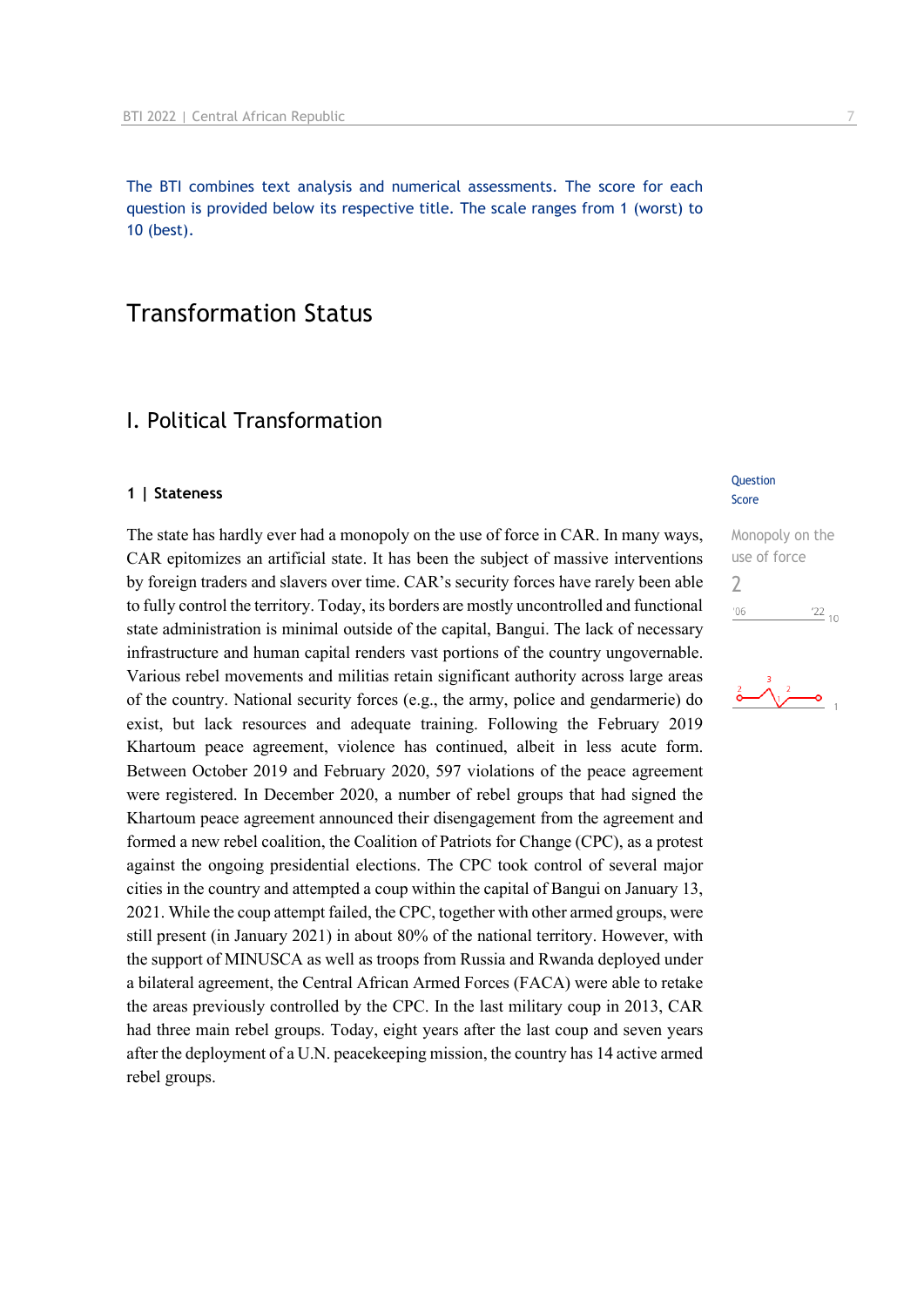On the surface, the existence of the nation-state is paramount. Neither the government nor the international community question the concept of (re)building a nation-state in CAR. Yet, since the beginning of the state in CAR, different population groups have competed for hegemony and denied civil rights to others. For decades, the state has silently manipulated citizenship based on ethnicity. Even before the most recent crisis, those with Muslim names had difficulty getting birth certificates and state identity cards. Decades of uncontrolled migration from Chad and Sudan into the eastern parts of the country paired with a weak state capacity to monitor its borders have contributed to create the myth of the Muslim as foreigner. The 2013 crisis reached a historic extreme when the state lost all control during Anti-Balaka and Séléka violence. In the aftermath, the citizenship of many Muslim Central Africans was questioned and in some cases withheld, and it remains unclear for many internally displaced persons and refugees. However, paradoxically, the concept of a functioning nation-state is a deeply rooted ideal for Central Africans, and direct relationships with the state have provided a fundamental source of dignity for Central Africans for decades. In 2020, riots broke out in the capital after the government passed a law that increased the price for obtaining a Central African identity card. In January 2021, following the failed attack by the CPC rebel coalition, the CAR minister of security showcased a "rebel" on national television who claimed that the individuals who had come to destabilize the government and the democratic presidential election were "foreigners."

In December 2015, a new constitution replaced the transitional charter enacted by Michel Djotodia in early 2013. This new constitution and other relevant texts are profoundly secular. However, since Bozizé's administration, religious affiliation has grown in importance for access to power at all levels of society. Bozizé, an adept of the Christianisme Céleste sect, and Michel Djotodia, a Muslim from the Vakaga prefecture bordering Chad and Sudan, both openly displayed their religious affiliation and favored those of their religion. These social biases have not fundamentally affected the state's secular orientation but have generated a de facto climate in which religion has become an identity marker. Christian-Muslim tensions are built on a sense of exclusion from economic gains made by Muslims who dominate many commercial activities (livestock in particular) and mining sectors (e.g., diamonds and gold) in CAR. This is further exacerbated by latent (and at times open) anti-Chadian resentment, simmering for more than a decade due to Chad's collusion in national politics. Religion thus divides the country as an identity marker rather than in terms of religious dogmas per se, though these may exert some indirect influence due to the strong religiosity throughout the country.



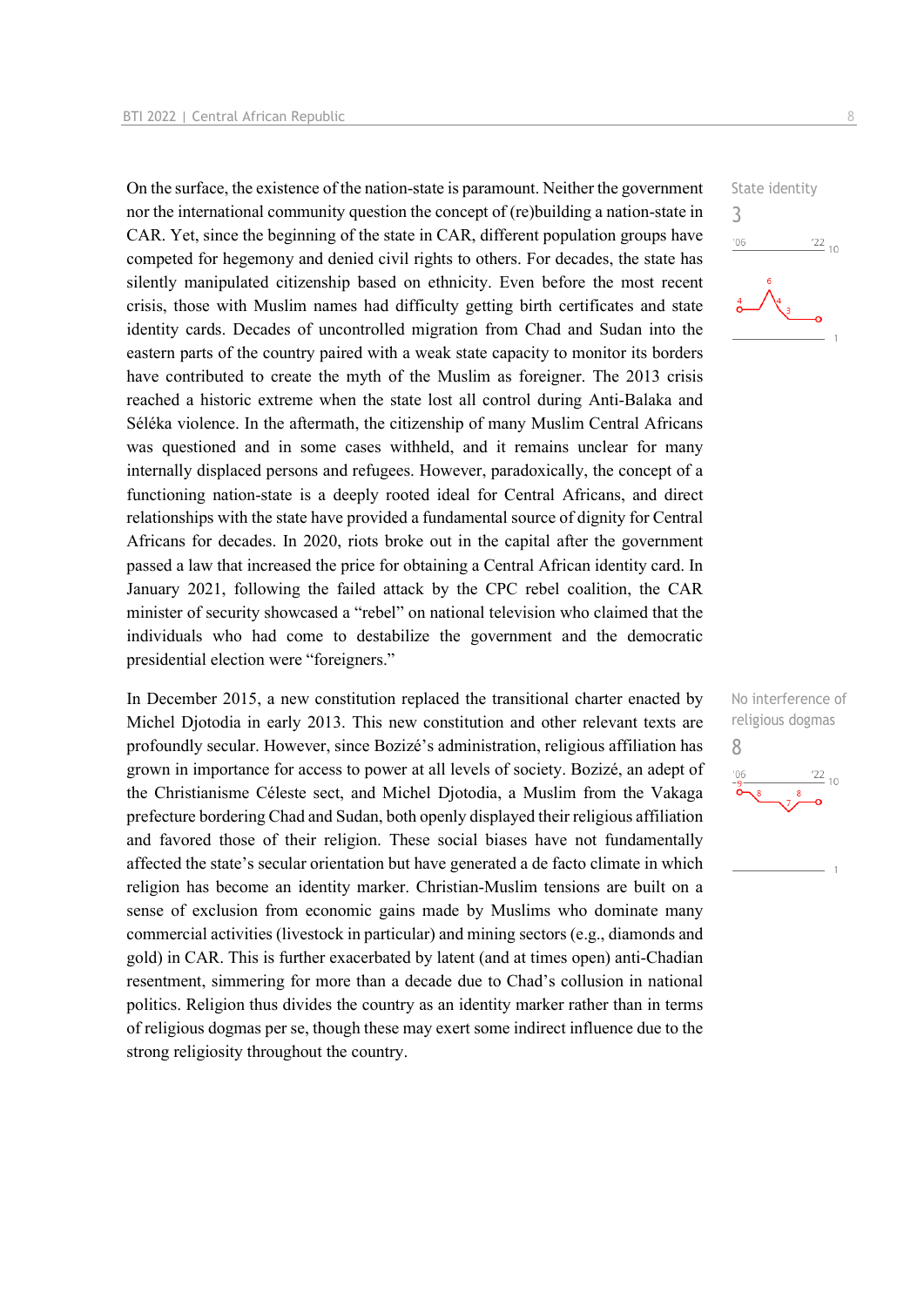The state's reach beyond the capital and its surroundings has always been problematic. Previously, the territory was divided into 16 provinces (prefectures), but in an attempt to make the state administration more efficient, the government passed a law in December 2020 rearranging the provinces, resulting in the addition of four new provinces. Thus, CAR is now divided into 20 provinces. Even though this change was made to improve state administration throughout the territory, the further from Bangui one goes, the weaker the state administration becomes due to a lack of basic infrastructure and services (e.g., communication, education, health care, electricity and water), and poor security for state officials. Currently, state-provided legal, financial and security functions are nearly nonexistent outside the capital. The provision of most civil services is linked to direct donor support. Though an effort was made by the government and international partners throughout 2019 and 2020 to deploy government administrators into the field, rebel groups often refuse to let the state representatives fill their positions, or when they are on location, put so much pressure on them that they cannot carry out their duties. In places where the government does have power, the state administration lacks basic resources such as functioning office buildings and office supplies; thus, the administration is inexistent in most parts of the country. Difficulties in paying administrators present another hurdle in deploying the state administration. Due to the lack of security and infrastructure, only few banks exist outside the capital Bangui, meaning that once administrators are deployed, they need to come back to Bangui to receive their pay. In so doing, they generally miss a week of state work.

Due to the weak state of administrative structures throughout the territory, the outbreak of the COVID-19 pandemic did not result in any noticeable difference for the majority of the population, except within the education sector in the major cities. Schools were closed for most of 2020, but schools exist in only a handful of the larger cities. As the state mostly depends on MINUSCA logistics services to deploy and transport their administrators, some difficulties were noticed, as MINSUCA had to adjust its transportation protocols due to COVID-19.

#### **2 | Political Participation**

Five years after general elections that ended the transition period in 2015, President Touadera and the National Assembly were up for re-election in December 2020. In the run-up to these elections, the president introduced a motion in April 2020 to change the constitution to delay the presidential elections planned for December 2020, arguing that the COVID-19 pandemic would hinder the elections from a logistical standpoint. In June 2020, the constitutional court rejected his motion and maintained the December 27, 2020, election date. While the international community struggled to raise the funds necessary to organize the elections, the return of former president Bozizé to the CAR earlier in late 2019 caused confusion. Despite an outstanding warrant for his arrest, the CAR authorities did not arrest Bozizé, and he

Basic administration 1  $-06$  $\frac{22}{10}$ 



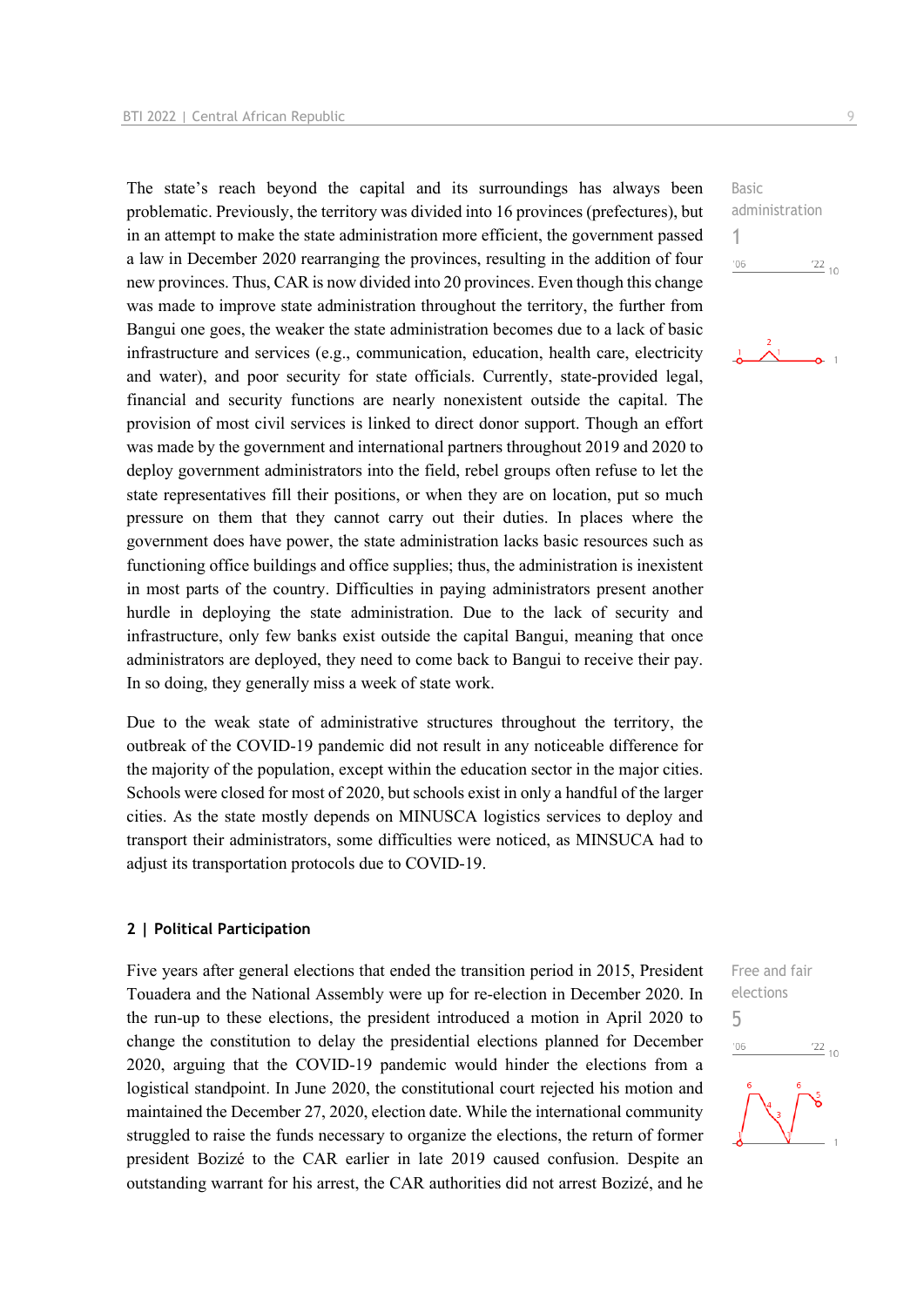subsequently announced his candidacy in the presidential election in June 2020. The constitutional court invalidated Bozizé's candidacy on December 3, 2020, ruling that he did not satisfy the "good morality" requirement for candidates due to an international warrant and U.N. sanctions against him for alleged assassinations, torture and other crimes.

A week later, approaching the date of the presidential elections, six armed groups declared that they would no longer abide by the Khartoum peace agreement. The new rebel coalition, the Coalition of Patriots for Change (CPC), launched an offensive to hinder the elections and attacked major towns such as Bambari and Bangassou. Only MINSUCA, national security forces, and newly arrived Rwandan and Russian soldiers were able to counter the advance of the CPC.

Several independent presidential candidates united under the platform Coalition de l'opposition démocratique-2020 (COD-20) argued the logistics in place did not allow transparent elections to be held. When the election date was maintained, the CPC attacked several cities in the country, preventing the vote from taking place there. A total of 14% of polling stations were closed; in 29 out of 71 sub-provinces, no voting took place, while in six sub-provinces, polling stations had to close early due to voter intimidation. Nevertheless, the Constitutional Court declared Touadera to be the winner in the first round with 53.16% of the vote, and a voter turnout rate of 35.25%. The preliminary results of legislative elections were partially invalidated by the Constitutional Court, raising more doubts about the integrity and fairness of the process. On January 13, 2021, the CPC launched an attack on Bangui. They were pushed back jointly by MINSUCA peacekeepers and Rwandan and Russian troops, who had arrived under the terms of a bilateral agreement with Touadera just days prior.

A group of 13 out of 16 presidential candidates filed a lawsuit claiming the results of the elections were due to "massive fraud," but the suit was rejected by the Constitutional Court. On January 21, 2021, the CAR government declared a state of emergency in order to perform arrests without going through the normal legal system. While the international community supports the results of the presidential elections, the current government was – as of the time of writing – holding on to power of the capital of Bangui by only by a thread, while the majority of the country's territory was in the hands of rebels. In comparison with the last presidential elections in 2016, which generated a turnout of 59% it is evident that past five years have not improved peace or the ability to hold free and fair elections in the country.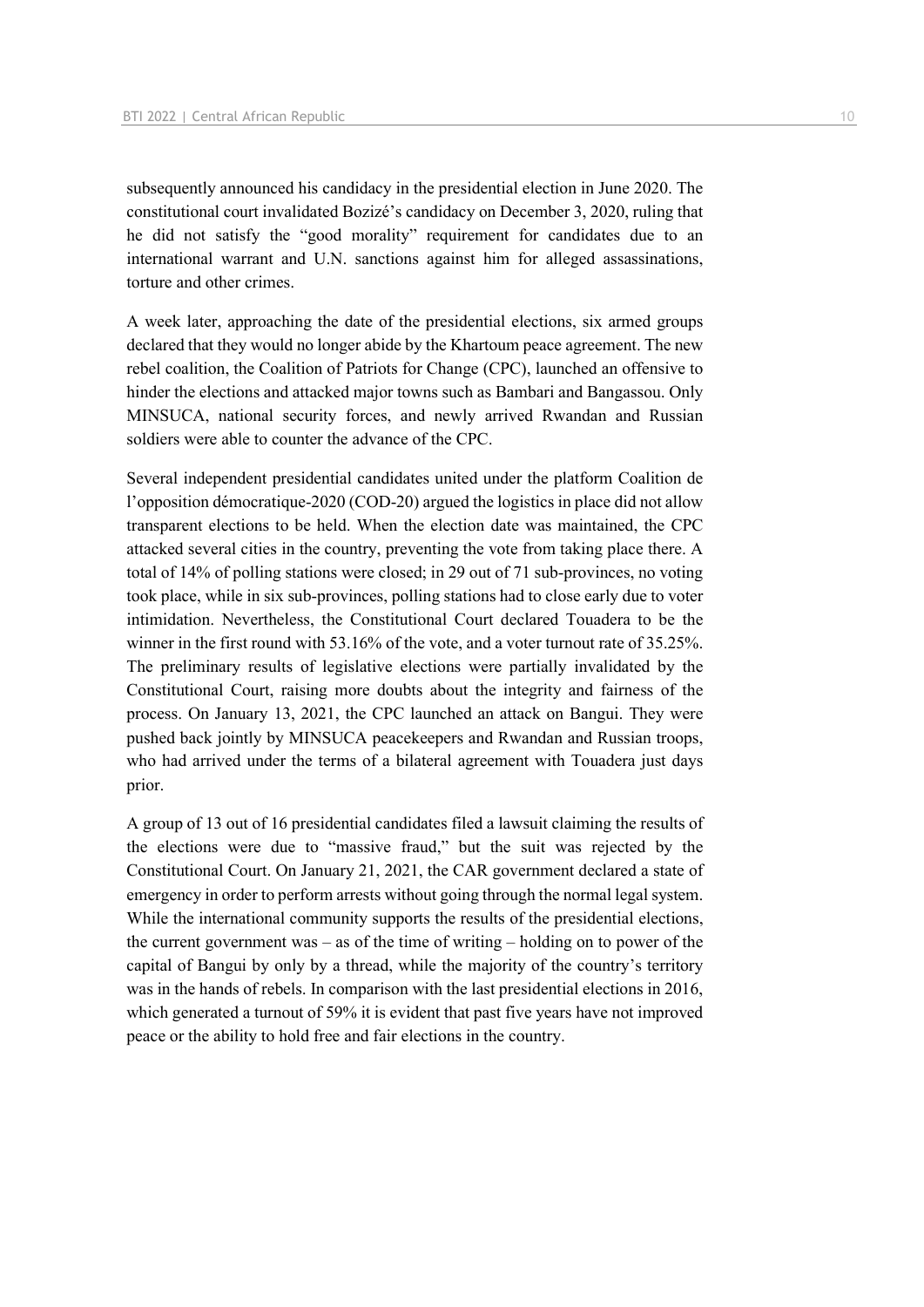Given the lack of territorial control, the elected government in CAR has never had the effective power to govern. However, this is almost entirely because of armed actors, rather than other veto powers such as business elites or the military that actively veto the results of democratic decisions, or which retain prerogatives that cannot be touched by the democratically elected officeholders. That said, there were rumors of the possibility of a military coup in 2020 and early 2021. In addition to the territorial control exerted by armed groups over vast stretches of the country, external actors still play a significant role in influencing political decision-making beyond electoral outcomes.

For the last 20 years, association and assembly rights have been guaranteed by law. The new constitution upholds these rights under Article 12: "all citizens have the right to freely create associations, groups, companies and public utilities, as long as they are in line with the law" (author's translation). There is also a law on political parties and associations. Demonstrations since 2013 have often turned violent and either degenerated into intergroup violence or attacks on peacekeepers. Outside of Bangui, across rural CAR, de facto authorities (rebels and militia groups) restrict (often violently) the free association and assembly rights that are protected on paper by the constitution. The recent introduction of the state of emergency seriously undermined assembly rights. Under the guise of the fight against the CPC rebel coalition, the government restricted political parties' and civil groups' activities. As no COVID-19 measures were enforced, none of these really affected any assembly rights. The restrictions were there on paper, but were not enforced, and the government did not respect them.

Freedom of expression is generally guaranteed by law in CAR but has often been limited in practice. During the last two review periods, the fragile security situation imposed substantial restrictions on media. The existing media remain remarkably critical of government action, with a few vocal newspapers circulating regularly in Bangui. Radio is the most important source of information; the only source for most of the population. Radio services are provided inter alia by Radio Ndeke Luka and the government's Radio Centrafrique, and confessional radios. Internet services have become important sources of information for urban Central Africans and the diaspora. Most important are Sangonet, Centrafrique Presse, Centrafrique Libre and Corbeaunews. Facebook, WhatsApp and Instagram are also increasingly popular forums for information sharing and communication. As for press agencies, Agence Centrafrique Presse (ACAP) and La Nouvelle Centrafrique are the most important. In 2020 Reporters Without Borders ranked CAR at 132nd place out of 180 countries in terms of press freedom, as compared 145th out of 180 countries in 2019, and 112th out of 180 in 2018 (in 2013, CAR was ranked 65th out of 197, while in 2012, CAR was ranked 62nd out of 179). Similar to the freedom of assembly, the current security context restricts freedom of expression, as attacks on the media continue and journalists' security is far from guaranteed. The quality of media is low, as poor living conditions render journalists vulnerable to payoffs and subjective reporting. This is

Effective power to govern 2  $-06$  $\frac{22}{10}$ 





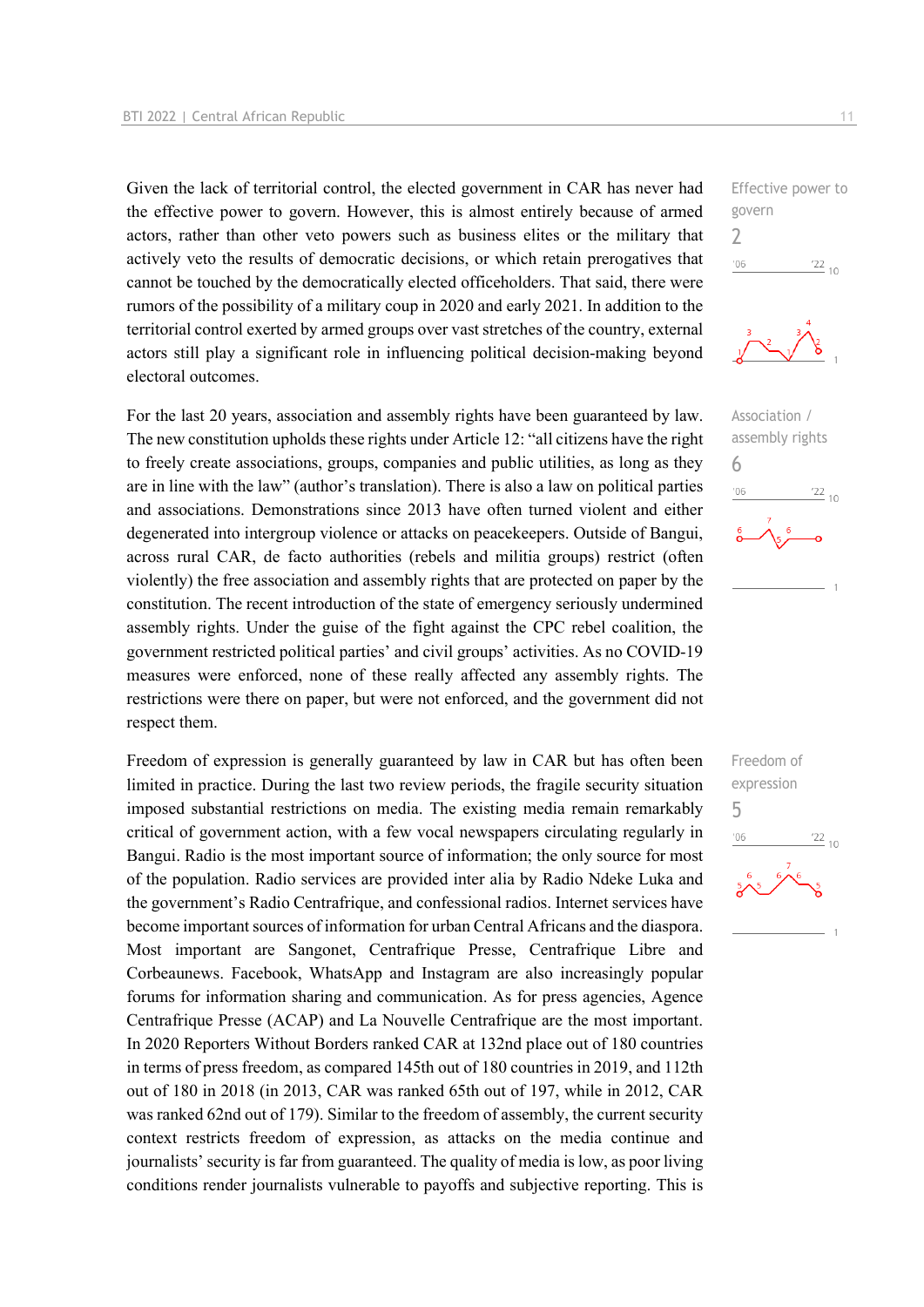particularly true for the written press. As for social networks, they have often lent themselves to hate speech and dissemination of rumors. Outside of Bangui, expressions of dissent from prevailing de facto power structures are not tolerated. International NGOs have seen an increased hostility toward them in the press, with spreading of fake news. Since the 2017 rekindling of the relationship between Russia and CAR, an increase in CAR government activity on social media platforms has been evident. Social media such as Facebook and Instagram are often used to spread fake news; these platforms are used aggressively by both the government and the opposition, often targeting international stakeholders such as MINSUCA and the French government. When the COVID-19 pandemic hit, certain media platforms identified expatriate individuals, or sometimes certain countries, as being responsible for introducing the pandemic to CAR. As case numbers rose, the government tried to control what media could report on the issue, often releasing figures that contradicted international agencies.

#### **3 | Rule of Law**

CAR has had a presidential system since independence (with a brief monarchical interlude during Bokassa's administration), and its new constitution continues to ensure separation of the powers. Indeed, the new constitution includes the addition of an upper house in parliament (the Senate) which could further strengthen the state's legislative functions, although it was not functioning as of the time of writing. Since the National Assembly (lower house of parliament) took over from the National Transitional Authority in early May 2016, there have been various instances of serious scrutiny of the government's actions. This has caused a rift between the government and parliament, as parliament has sought to institutionalize its role as a government watchdog. There is no tradition of political checks and balances in CAR. The presidency is not used to a parliament that independently questions the government's actions.

In 2019, there were no fewer than 11 loose parliamentary groups, of which the largest group, the Cœurs-Unis (United Hearts) was entirely comprised of independent representatives, though it officially backed President Touadera. Nine of the other parliamentary groups were already part of the government majority, and later formally joined the Cœurs-Unis. Only one parliamentary group is officially in opposition to the government.

During the period under review, no state of emergency was declared until the January 21, 2021, announcement of a 15-day state of emergency. This was due to the power struggle between the newly re-elected but not yet inaugurated President Touadera and the CPC rebel coalition, which refused to recognize the election results. This state of emergency was introduced between the first and second round of legislative elections. The preliminary results of the first round of legislative elections indicated a majority in favor of the ruling party.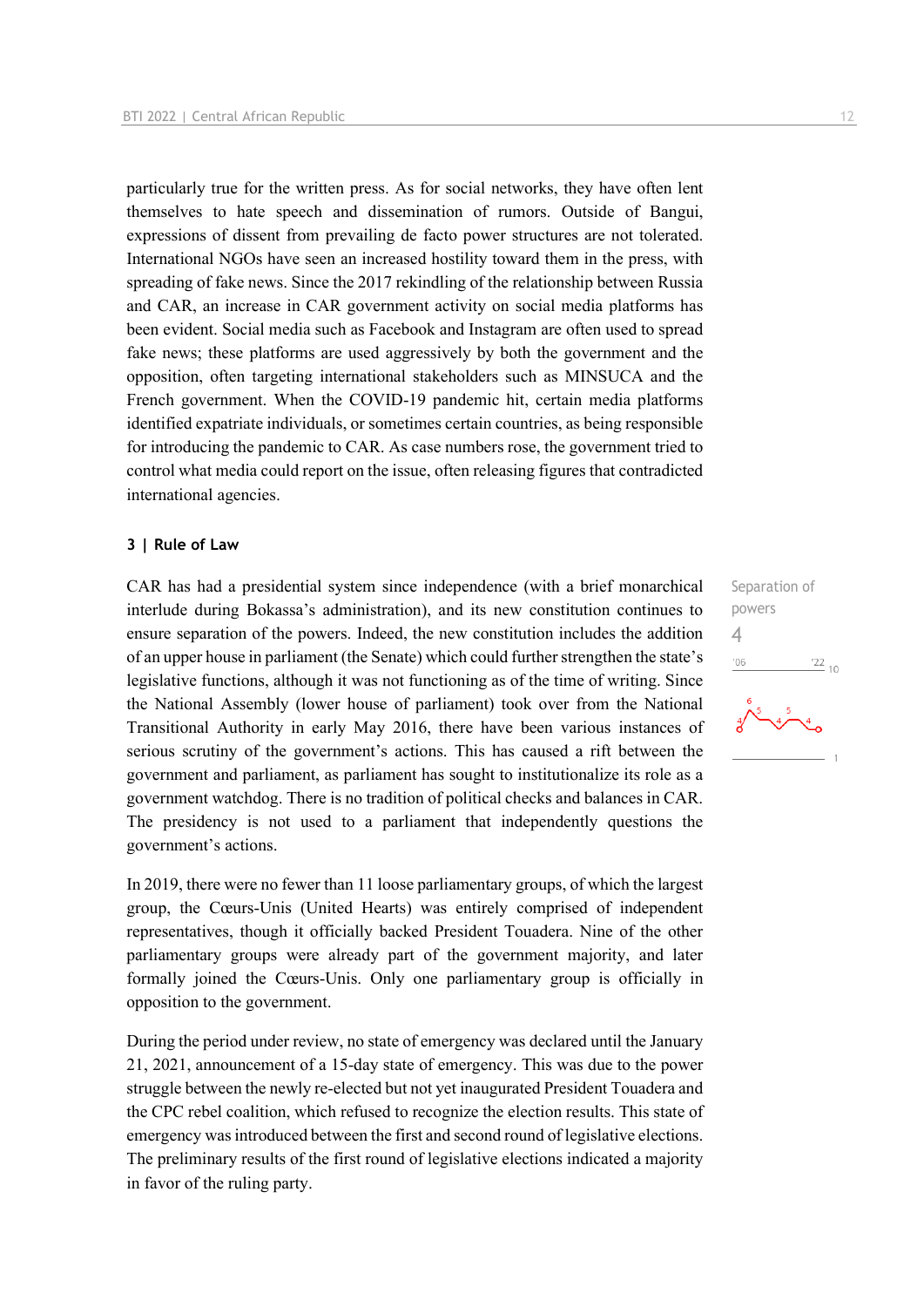COVID-19 had no discernable effect on the separation of powers. The government introduced restrictions beginning in March 2020, but these were not strictly enforced. The parliament interpellated the prime minister concerning the management of COVID-19.

The judiciary, historically understaffed and weak, was weakened by the years of turmoil that followed the 2013 crisis. Judges, prosecutors and lawyers are always in short supply and professionalism is low. Impunity at all levels of society is the status quo, in particular for elites. Presidents are expected to dole out punishments, not the courts. The judiciary also suffers from structural weaknesses with the police and gendarmerie forces, especially their inability to effectively investigate cases and secure evidence. The U.N. peacekeeping mission MINSUCA works with the police and gendarmerie forces to strengthen their ability to investigate with a special focus on crimes against women and children. Since there is little political will to carry out arrests and enforce the national judiciary system, many national judges have left the ranks of the national judiciary system and joined international institutions such as the Special Criminal Court (SCC), further weakening its capacity. The SCC, which was created in 2015 to investigate war crimes and crimes against humanity committed on the territory of CAR since 2003, held its inaugural session in October 2018 after many delays. The SCC currently has 15 cases under preliminary examination, eight cases under investigation and eight cases in which the investigations have been closed. The SCC announced in mid-2020 that it will be investigating the cases of nine combatants who were arrested following attacks in the southeast of CAR, mainly ex-Séléka members. The court will add these cases to a list of nine other individuals who were arrested by MINUSCA following attacks in the northeast. Although some progress has been made by the SCC, the judicial processes are slow and the logistics costly. The court lacks funding, as donors are hard to motivate when few real results have emerged.

However, the Constitutional Court played a more prominent role during this period. For instance, it reviewed several actions by the government and allegations by opposition candidates. In spring 2020, it stopped the president's plans to postpone the elections because of the pandemic.

Concessionary politics, rooted in colonial practices, are engrained in CAR's state apparatus. Professor Stephen W. Smith of Duke University defines these concessionary politics as legal arrangements that allow national sources of income to be temporarily diverted for use by non-national interests in exchange for compensation. In CAR, this creates a "paradox of scarcity" in which the ruling elite are able to enrich themselves despite the state's poverty. The degree to which officeholders break the law and are not adequately prosecuted varies from administration to administration and crisis to crisis. During times of crisis, the rich get richer with impunity. However, as crises fade and international pressure to control misappropriation of revenues increases, so too does public criticism and prosecution

Independent iudiciary 4  $^{\prime}06$  $\frac{22}{10}$ 



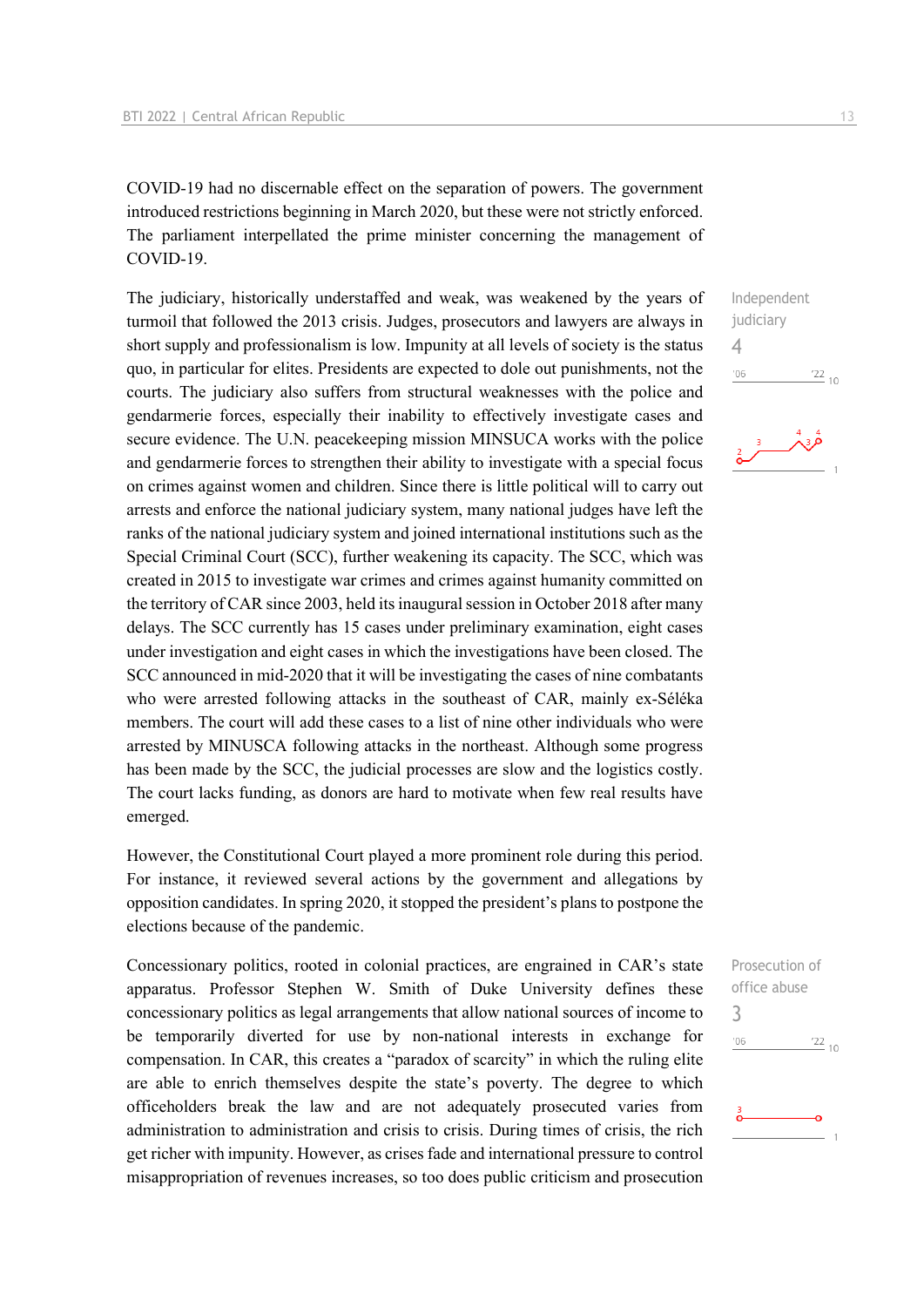of corruption. Currently, international oversight is relatively high, and aid is tied to good governance, which should hamper concessionary politics. However, given the continued weak state of the judiciary and CAR's "post-crisis-fragile-state" status, most corruption is dealt with outside of the judicial system. As the CAR government has developed bilateral agreements with both China and Russia, certain market sectors, such as construction, have been over by international companies that do not abide by national laws (e.g., they are not registered in the country, do not pay taxes and do not respect employment regulations), and are not awarded contracts through a transparent bidding process. However, as they are operating through and with certain members of state institutions, and this has become an accepted practice within the state administration, no one fears legal consequences or adverse publicity.

Civil rights are guaranteed by the constitution in principle. However, the state and rebel groups repeatedly violate them, particularly fundamental rights to life and personal security. Sexual violence has greatly increased. Every single hour in CAR, a case of gender-based violence is reported, according to the Office of Coordination of Humanitarian Affairs (OCHA) in its December 2020 report. However, the actual situation is certainly worse still, since the information management system (GBVIMS) supported by aid organization covers only 42% of the country. Widespread insecurity in the country maintains a context conducive to gender-based violence, but the country's deeply rooted gender inequalities, abuses of power and harmful norms also contribute. The COVID-19 pandemic further increased existing vulnerabilities, particularly during its first months. As lives retreated inside homes due to lockdown measures introduced by the government, an alarming increase in violence against women and girls was reported in the Central African Republic. Women and girls had to stay at home with their abusers, thus increasing cases of violence by at least 10%, while limiting survivors' ability to seek protection and assistance.

For some groups in some parts of the country, civil rights are systematically violated. Despite recent progress in the establishment of the Special Criminal Court and a stable National Assembly, de jure protection of civil rights for the entire population continues to be hindered by the weak judicial system and culture of impunity. During the initial onset of the COVID-19 pandemic, certain civil rights such as the freedom of movement were restricted due to curfews, the closure of certain roads and orders to shelter in place. However, due to the government's weak capacity to enforce these rules, and the population's need to gather food, the rules were not widely respected.

Civil rights 3'06  $\frac{22}{10}$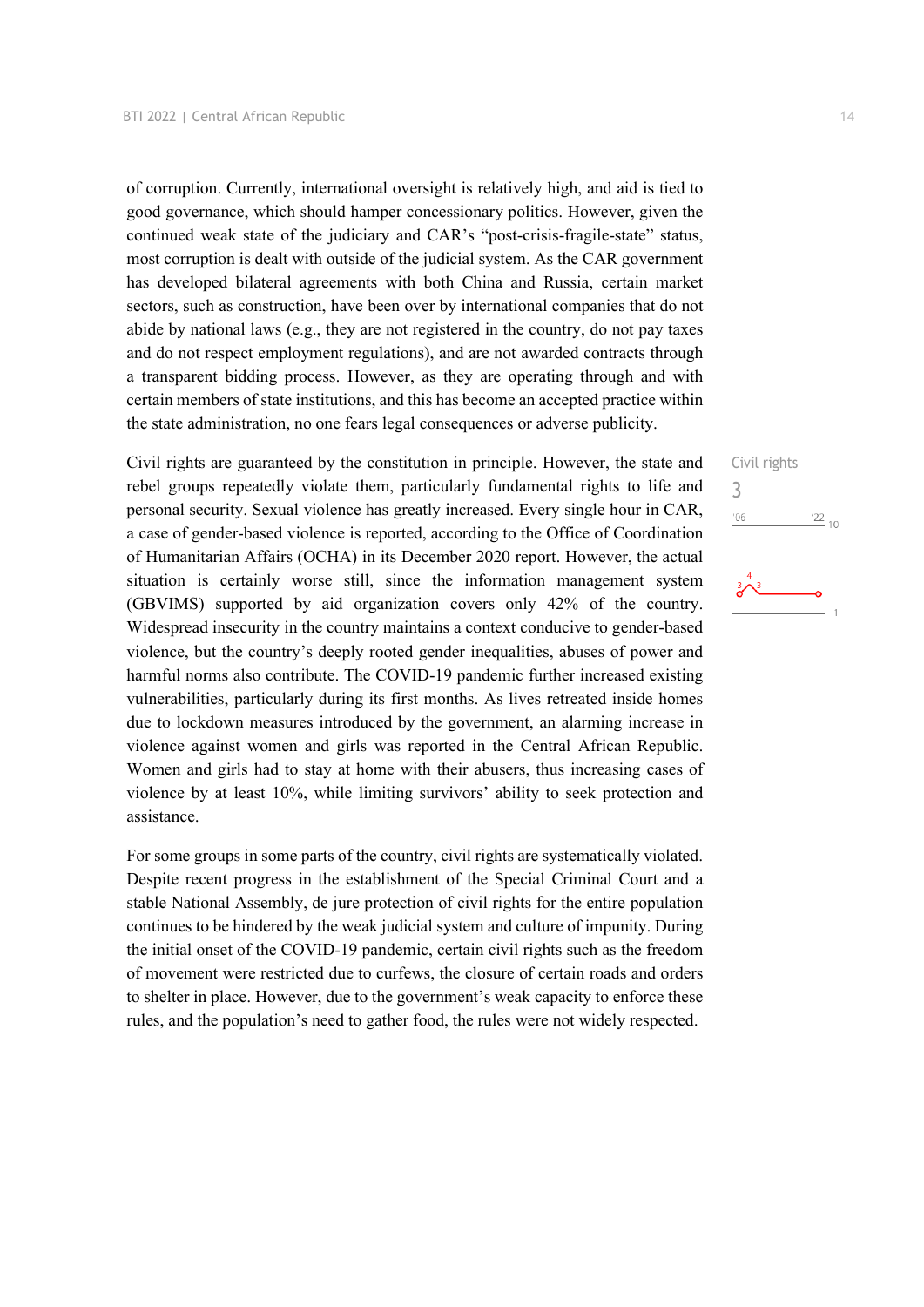#### **4 | Stability of Democratic Institutions**

History seems to repeat itself each decade in CAR (1972, 1981, 1993, 2003, 2013, 2020), and each "post-crisis" scenario includes significant uncertainty regarding the democratic nature of CAR's political system. While the constitution has always protected a republican political system with democratic institutions (except for a short period between 1976-1981), the country's instability, concessionary politics and a culture of impunity delegitimizes its democratic institutions. Nevertheless, a plethora of democratic institutions exist, and the state remains the largest employer in the country. Indeed, inclusion in the state system determines social status and entitlements that are fundamental to Central African culture (see "State identity" above). At the end of Touadera's five-year term, and at the dawn of his re-election, many challenges remain with regard to CAR's democratic institutions.

The December 2020 presidential elections raise even more questions about faith in democracy, as the new rebel coalition, all members of which were signatories to the 2019 Khartoum peace agreement, formed a new alliance and marched on Bangui to hinder the elections.

All relevant actors in the political system (government bodies, political parties, and civic organizations), are generally committed to the state's democratic institutions and processes. Nevertheless, progress since the 2015 election of President Touadera has been slow, and public approval of Touadera's government quickly decreased as insecurity persisted and the process of disarmament, demobilization, rehabilitation and reintegration (DDRR) stalled. During 2018 and 2019, security continued to deteriorate, and several peace negotiations were attempted with mixed results. Rebel groups became increasingly fragmented and criminalized. The period of review ended just as several of the rebel groups, all of which were signatories to the Khartoum peace agreement, officially stepped out of the agreement and formed a new coalition, the CPC, led by former President Bozizé.

#### **5 | Political and Social Integration**

In general, the party system has proven to be unstable and fragmented, thanks to its shallow roots in society and high voter volatility. The 2011 elections marked the apex of a steady disintegration process of an (at times) semi-functional party system. A comparison of election outcomes (1993, 1998-99, 2005, 2011) shows that the oncedominant Mouvement de Libération du Peuple Centrafricain (MLPC) constantly lost influence. At the end of 2014, the Rassemblement Démocratique Centrafricain (RDC), in which the Kolingba family still has strong influence, seemed staged for a revival while Bozizé's Kwa Na Kwa party (KNK) was losing its clientelistic "glue" and seemed unlikely to survive his era. The fragmentation of political parties in 2013





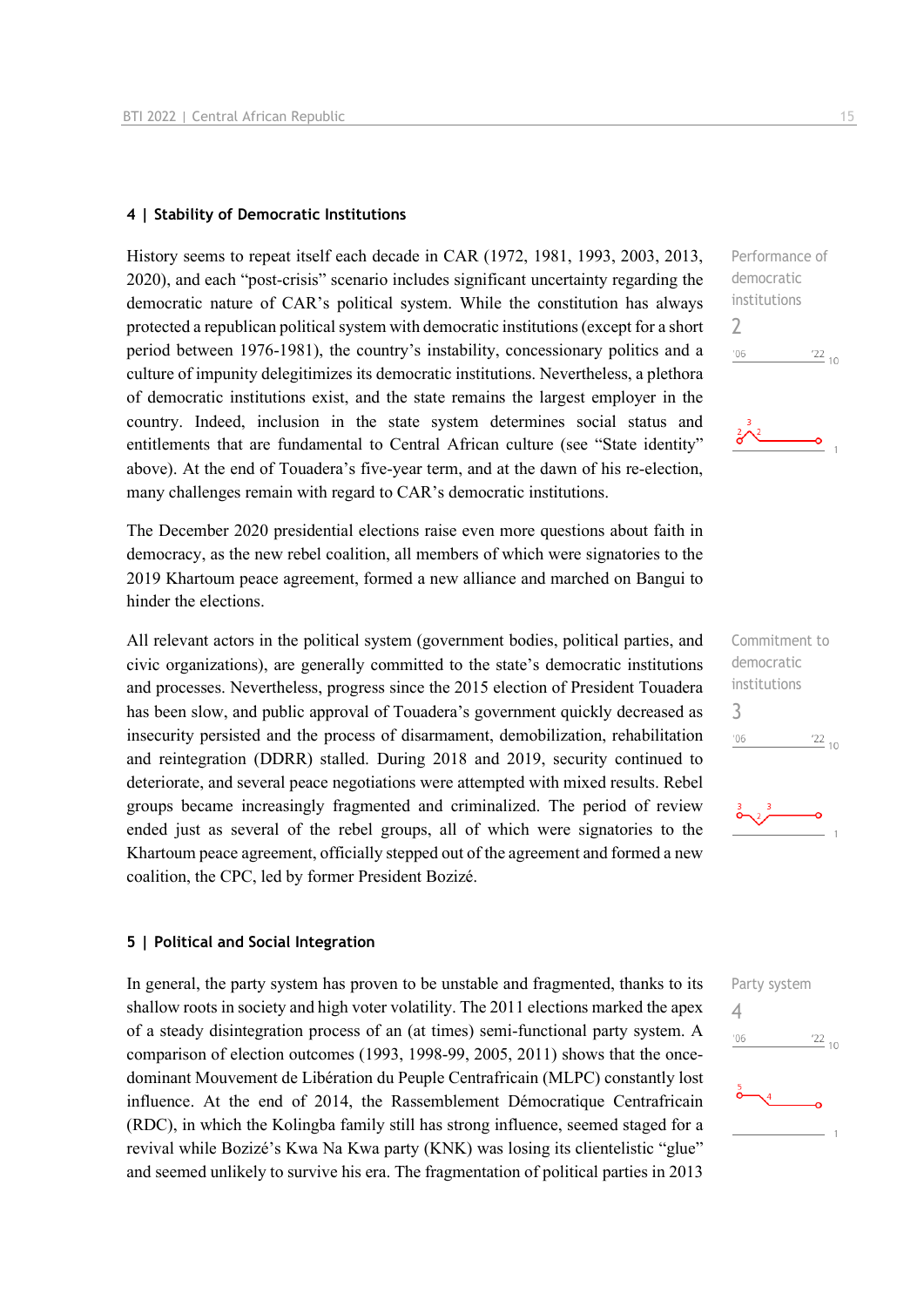Interest groups

 $\frac{22}{10}$ 

3

 $06'$ 

– more than 50 just prior to the last crisis in  $2013$  – was significant. These parties seem to be more the private appendages of opportunistic politicians seeking personal entitlements than a plurality of representatives for the masses. Indeed, civilian political parties have never been particularly robust due to their own incapacities, and a history in which traditional institutions representing distinct populations were repeatedly destroyed during colonial and pre-colonial times. No civilian party has been able to represent the interests of marginalized minorities, and most suffered severe internal crises. In parallel, "cheap diplomacy" has favored the participation of politico-military leaders in all dialogue processes since 1998, and peace negotiations and agreements have given rebel movements and warlords political weight. These inclusionary practices, and the promises and entitlements that went along with them, reinforced clientelism, and exacerbated feelings of exclusion that led in part to the rise of Séléka in 2012 and the continued proliferation of armed groups today. The 2015 elections further destabilized the party system; an independent president was elected and 41% of seats in the National Assembly are held by independents. For the first time in CAR's recent history, there was no dominant party that emanated from the president. This relative "independence" was believed to constitute a chance for a realignment of political loyalties toward greater ideological convergence. Leading up to the 2020 elections, the KNK party remained a potent political force. After the constitutional court invalidated the presidential candidacy of its leader, former President Bozizé, it endorsed Anicet-Georges Dologuélé from Union pour le renouveau centrafricain (URCA). The MLPC split into two factions, one regrouping around former supporters of the late president Ange-Félix Patassé, and another supporting his former prime minister, Martin Zinguélé. Other notable parties include the Parti libéral démocrate (PLD) and RDC.

At the close of the review period, the 2020 presidential elections had just been concluded, and the legislative elections were between the first and second rounds of voting. The preliminary results indicated that the political party tied to the president, Cœurs-Unis, would take the majority of the seats in the National Assembly.

Most layers of society have no clear representation in formalized interest groups. Important social interests, especially those of the rural population, youth and women, are underrepresented in public debate. The trade-union movement, particularly of the public sector, was always comparatively strong in Bangui and contributed to the democratic transition in 1993. Some salary arrears for civil servants, particularly those in parastatal companies (SOCATU, SOCATEL, mayors' offices and hospitals) persisted in 2015 and 2016, despite the democratic transition and direct budget support for salaries from the European Union, France and Central African Economic and Monetary Union (CEMAC) countries, trade unions were vocal in pushing for payment. It can be said that in CAR, interest groups follow money and power. For example, as funding for human rights, social cohesion and rural revival ballooned after the crisis in 2013, so too did the number of national NGOs active on the ground (represented by the semi-active Conseil Inter-Organizations Non-Gouvernementales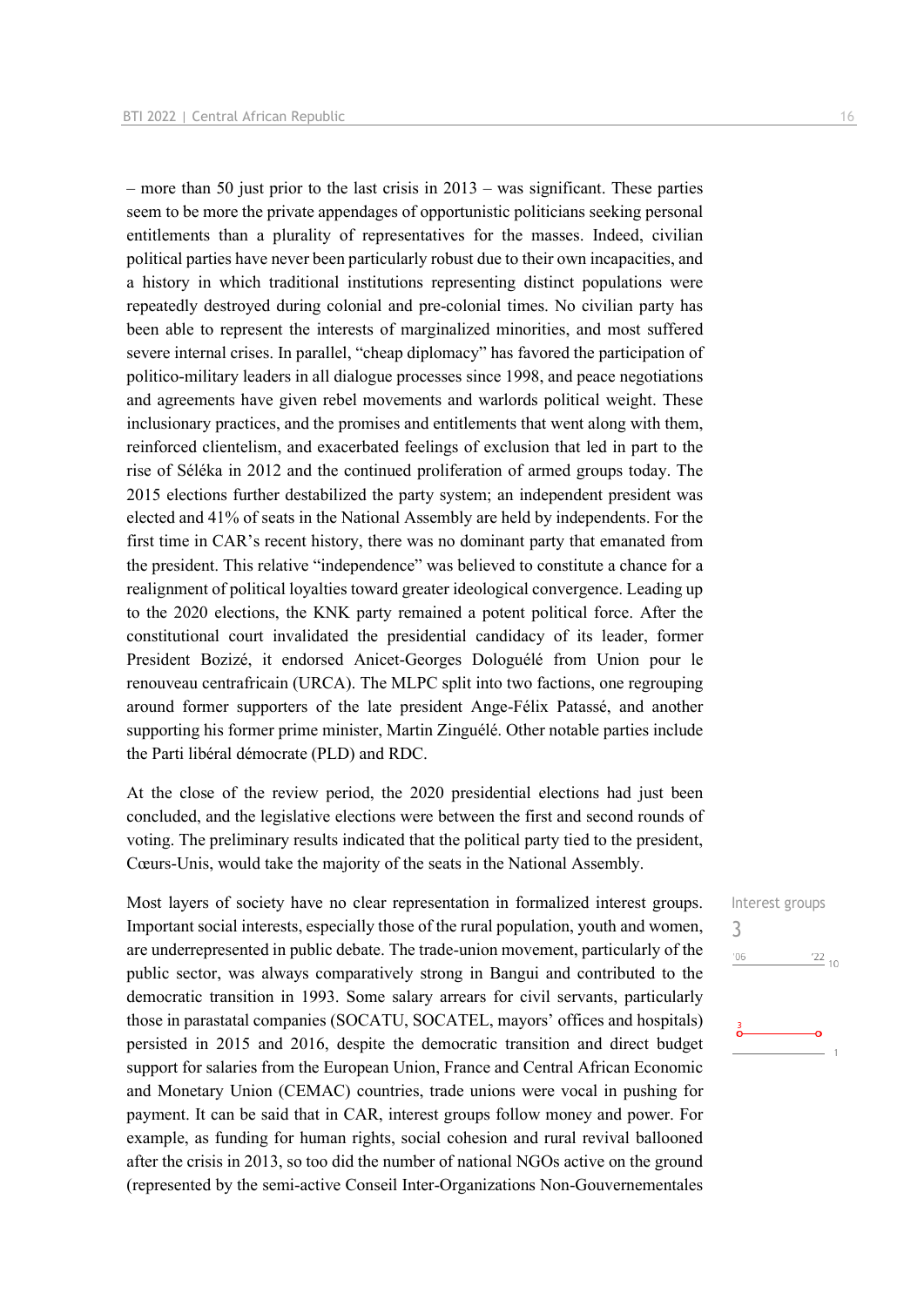en Centrafrique). Outside Bangui, rebel groups have historically acted as the most viable interest groups for those who are ignored by the state, gaining their power and money through violence and banditry in the stateless countryside. Ethnic minorities have never managed to organize themselves into powerful interest groups that are included in political processes. Instead, many found their power and voice in economic activities, particularly the Muslim minorities. The 2013 crisis gave some visibility to religious organizations and personalities representing religious groups in a social conflict that took an unexpected religious turn. The Plateforme des Confessions Religieuses became vocal and active in maintaining social cohesion. It comprises the Islamic Conference of CAR, Alliance des évangéliques en Centrafrique and the Catholic Church (the only organization present across the entire country). Even if the influence of the religious platforms decreased somewhat during the period under review, President Touadera and international stakeholders regularly consult it in matters associated with efforts to broker peace.

One may speculate about the political preferences of a largely traumatized population after six years of constant unrest since the last successful coup in 2013. In the absence of survey data, one would still believe that democratic norms are approved by a majority of the population, but probably not by minorities that never felt represented. Arguably, this is the case for the Mbororo and Muslim minority. No survey data is available, but the local consultations held prior to the Bangui Forum in 2015 clearly indicate citizen's approval of democratic ideals. This is also confirmed by anecdotal evidence gathered from discussions with various sections of the population in the runup to elections. However, they complain that democracy was never really given a chance in CAR. In the 2020 presidential elections, a surprisingly high share of the population registered to vote. Even though voter turnout in the end proved to be very weak (35.25%), mostly due to violence and voter intimidation, the registration figures showed that the population still wants to participate in voting.

Social capital in CAR has always been weak, partially as a result of the Arab slave trade and raids on local populations, which was followed by forced work and conflict in the colonial period. Social capital is so weak in CAR that, during the 2013 to 2014 violence, family members in multiethnic or multi-religious families turned against each other. Muslim wives turned in Christian husbands to the Séléka, and Gbeya fathers turned over their Goula-Gbeya children to the Anti-Balaka. The CAR government and the international community have avidly pursued social cohesion programs since the last crisis. Humanitarian aid for these programs outpaces aid for water, hygiene, health care and education. However, a prerequisite for social cohesion is a basic level of trust between people, which has rarely existed in CAR. The most resilient and long-standing examples of social cohesion in CAR exist paradoxically in market relations (e.g., the cattle trade and pharmaceuticals). In these relationships scarcity of resources often supersedes ethnic and religious prejudices, and allows for cooperation between groups. Microeconomic relationships, such as those seen in cattle trade, provide forums for frank dialogue and generate interdependency between

Approval of democracy n/a  $\frac{22}{10}$  $n<sub>6</sub>$  $\overline{n}/\overline{n}$ 



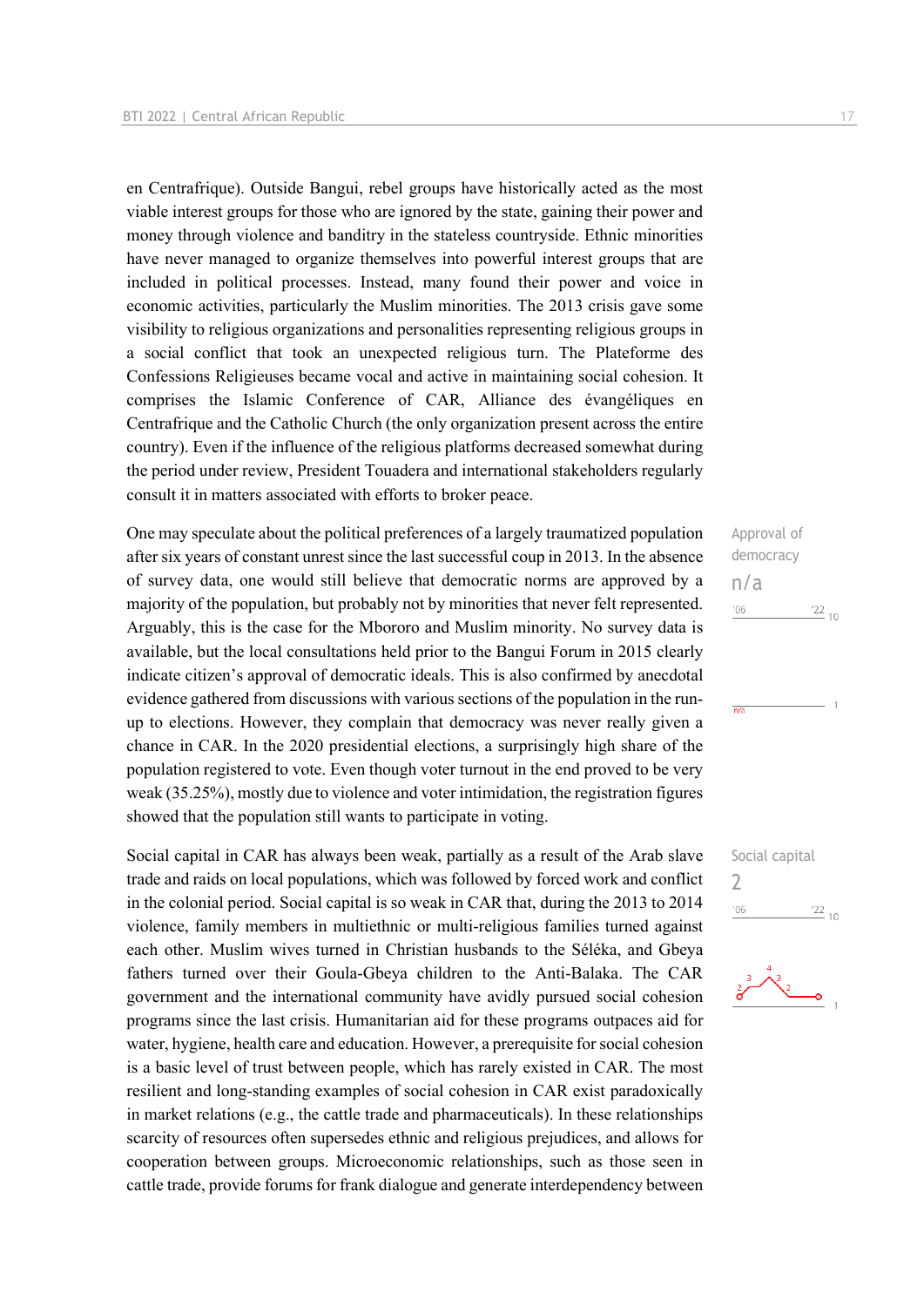warring parties, which augments social capital. During the review period, this trend remained much the same, even though some economic decline was evident due to the COVID-19 pandemic that slowed trade due to restrictions on movement and transportation. Any time economic trade between multiethnic and multi-religious actors declines for a reason, in this case the COVID-19 pandemic, the security situation quickly becomes more fragile, with an increased number of incidents.

## II. Economic Transformation

#### **6 | Level of Socioeconomic Development**

All relevant indicators of socioeconomic development in CAR are at a very low level, and systematically the country ranks among the world's 10 worst performers. The Human Development Index ranked CAR at 188th place out of 189 countries, just as in 2017 (CAR was ranked 187th out of 188 in 2015). The index score of 0.397 in 2019 represented a slight improvement from 0.367 in 2017 (0.362 in 2015) but remains equivalent to 2008 levels.

Poverty is structural and widespread in CAR. GDP per capita (PPP) was \$984 in 2019, in comparison to \$955 in 2018. In 2018, according to the World Bank, 71% of the population lived below the international poverty line (\$1.90/day in terms of PPP)

Urban inhabitants, and particularly those in Bangui, have historically been better off than people in the countryside. Concessionary politics creates massive inequality between those with formal relations to the state and those without (see Prosecution of Office Abuse above). This explains CAR's high 56.3 Gini coefficient, making it the 5th most unequal country in the world (of those ranked in 2008, most recent statistics).

The Gender Inequality Index also finds CAR at the bottom of the list (fifth most unequal in the world) with a score of 0.682 in 2018, just slightly better than 0.654 in 2017. High primary-school enrollment rates (96%) are due in part to over 20 years of significant donor funding for education (infrastructure, teachers). Recent enrollment statistics show a 102% rate for primary education and a 12.1% rate for secondary education. According to the FAO, the subsistence economy provided a livelihood for nearly 75% of the population in 2019. Since then, the non-monetary economy has only grown, as hunting, foraging and subsistence farming remain primary livelihood types.

#### **Question** Score

Socioeconomic barriers 1 $06'$  $\frac{22}{10}$ 

## $\overline{1}$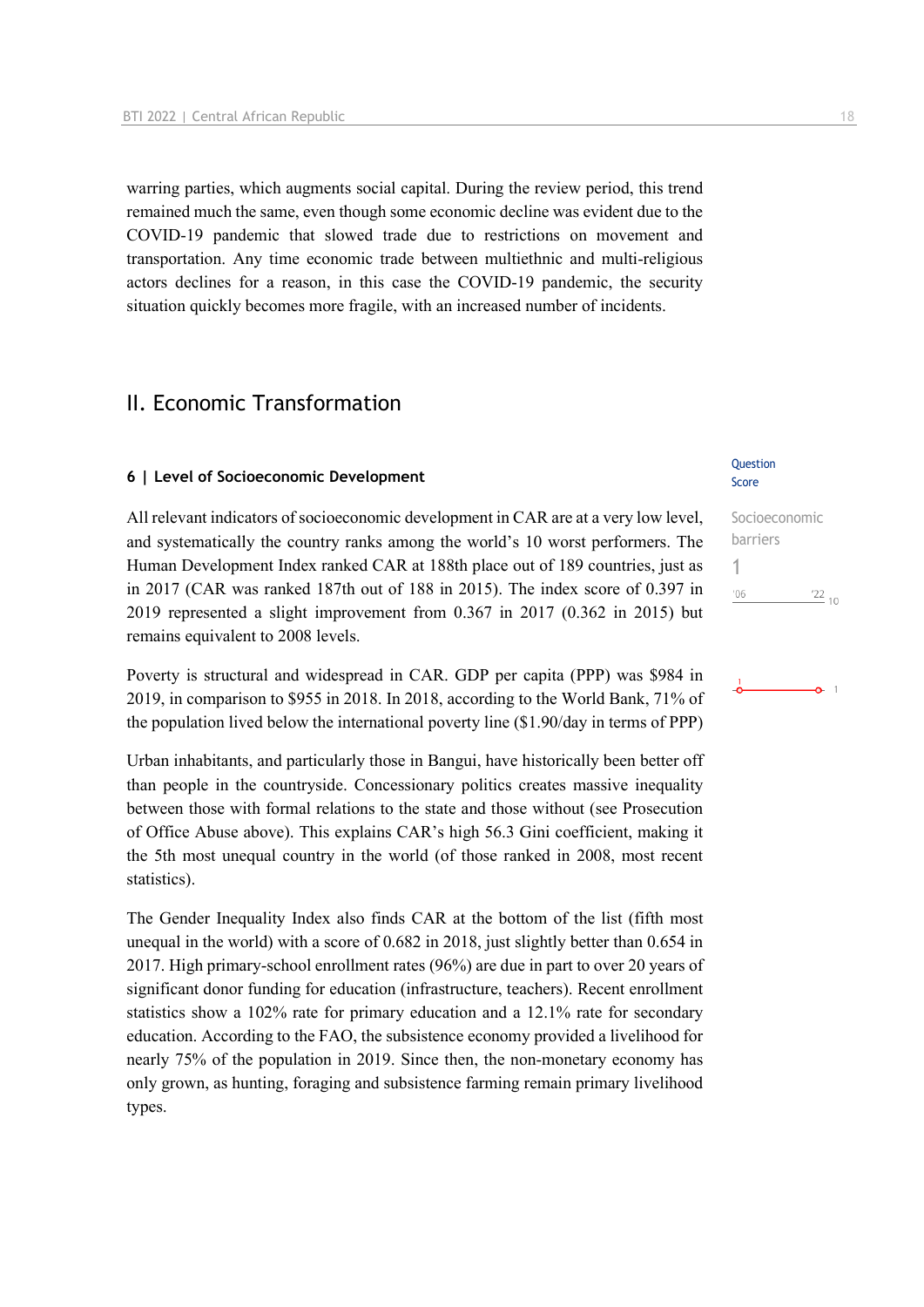| <b>Economic indicators</b> |          | 2017   | 2018   | 2019   | 2020   |
|----------------------------|----------|--------|--------|--------|--------|
| <b>GDP</b>                 | S M      | 2072.3 | 2221.0 | 2220.3 | 2303.1 |
| GDP growth                 | $\%$     | 4.5    | 3.8    | 3.0    | 0.0    |
| Inflation (CPI)            | $\%$     | 4.2    | 1.6    | 2.7    | 2.3    |
| Unemployment               | $\%$     | 4.2    | 4.1    | 4.0    | 4.3    |
| Foreign direct investment  | % of GDP | 0.3    | 0.8    | 1.2    |        |
| Export growth              | $\%$     | 22.9   | 14.7   | $-2.2$ |        |
| Import growth              | $\%$     | 16.1   | 22.3   | 8.2    |        |
| Current account balance    | S M      |        |        |        |        |
| Public debt                | % of GDP | 50.3   | 50.0   | 47.2   | 44.1   |
| <b>External debt</b>       | \$M      | 762.8  | 825.0  | 887.6  | 975.7  |
| Total debt service         | S M      | 39.7   | 27.1   | 31.7   | 17.2   |
| Net lending/borrowing      | % of GDP | 1.6    | 0.3    | J.     |        |
| Tax revenue                | % of GDP | 7.1    | 8.6    |        |        |
| Government consumption     | % of GDP | 14.1   | 14.2   | 8.0    | 9.3    |
| Public education spending  | % of GDP | 1.8    | 1.6    | 1.8    |        |
| Public health spending     | % of GDP | 0.7    | 0.7    |        |        |
| R&D expenditure            | % of GDP |        |        | L,     |        |
| Military expenditure       | % of GDP | 1.4    | 1.4    | 1.9    | 1.9    |

Sources (as of December 2021): The World Bank, World Development Indicators | International Monetary Fund (IMF), World Economic Outlook | Stockholm International Peace Research Institute (SIPRI), Military Expenditure Database.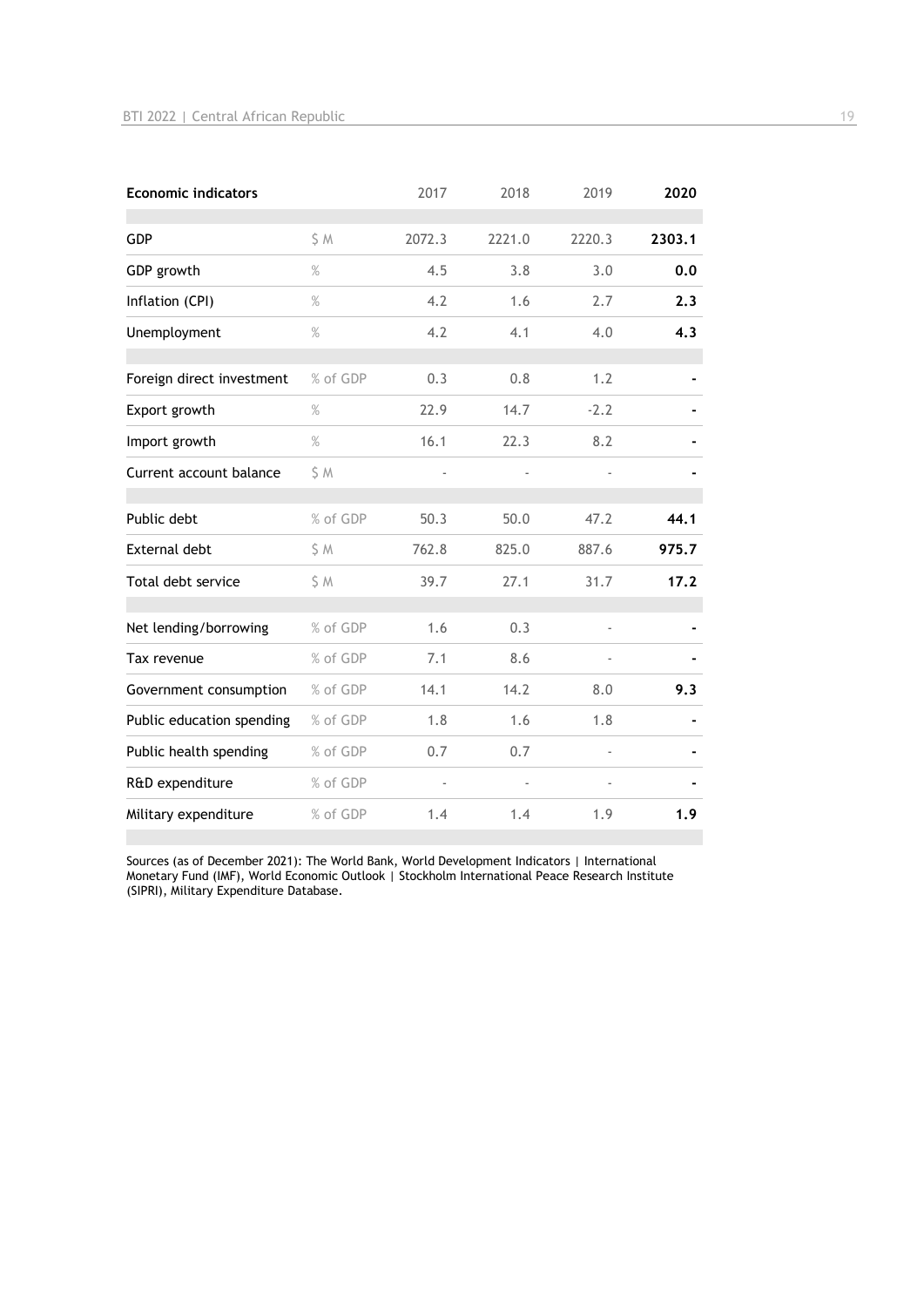#### **7 | Organization of the Market and Competition**

The high levels of insecurity and the bad state of the national road network continue to have a devastating impact on the country's fragile economy. Though no reliable quantitative estimates, the economy is largely informal except for a few urban and mining enclaves. The urban centers, in particular Bangui, are seeing a rise in marketbased competition mostly due to the continued influx of international organizations. The few new private companies that opened during the review period all cater to the international crowd, for instance by offering real estate services, restaurants and other forms of services. The country's forestry and ecotourism resources cover some 34 million hectares. In 2019, the exploitation of some of these forestry resources, which contain a broad range of varieties, accounted for more than 50% of the country's total earnings. In addition, the country has substantial mineral resources such as diamonds, gold and uranium, iron, and copper. However, diamonds are the only resource mined by an artisanal sector, and account for about 35% of export earnings, thanks to the partial lifting of the Kimberley Process embargo. In 2020, due to the COVID-19 pandemic, a decline in the export demand for minerals, especially diamonds, was evident. In partnership with the IMF, the government has resumed fiscal reforms that were interrupted by the 2013 coup and the ensuing conflict. In November 2018 the IMF completed its fifth review of the CAR's performance under the three-year, \$189 million extended credit facility (ECF) program that was approved in mid-2016 (and has been augmented twice since then). The IMF expressed its broad approval of the government's fiscal management and new revenue-enhancing measures taken by the government, which should encourage other foreign partners to engage with the country. In December 2019, the IMF approved a new three-year \$115.1 million ECF. Nonetheless, significant concerns remain regarding the high risk of debt distress, as well as the rapidly deteriorating security conditions including in key diamondexporting areas. According to the Doing Business 2019 report, it takes 10 procedures, 22 days and costs of 143.4% of GNI per capita to start a business, placing the Central African Republic at 184th place out of 190 countries in the Starting a Business subindex.

Central African Republic is a member of the CEMAC (Economic and Monetary Community of Central Africa) and adopted the community's regional competition regime. But there is no formal national authority or merger control regulation. In CAR, competition regulations are difficult to enforce, and the formation of monopolies and oligopolies is only occasionally regulated. This is particularly visible in some areas of the service sector (telecommunications, banking). But monopolistic distortions of the market are certainly not rated particularly important by the government, as few investors show an interest, and some essential goods are not provided at all. Many of the companies operating in CAR (Lebanese, Chinese, Russian, Cameroonian) have preferential agreements with the government, or with certain individuals within the government, and do not abide by any formal



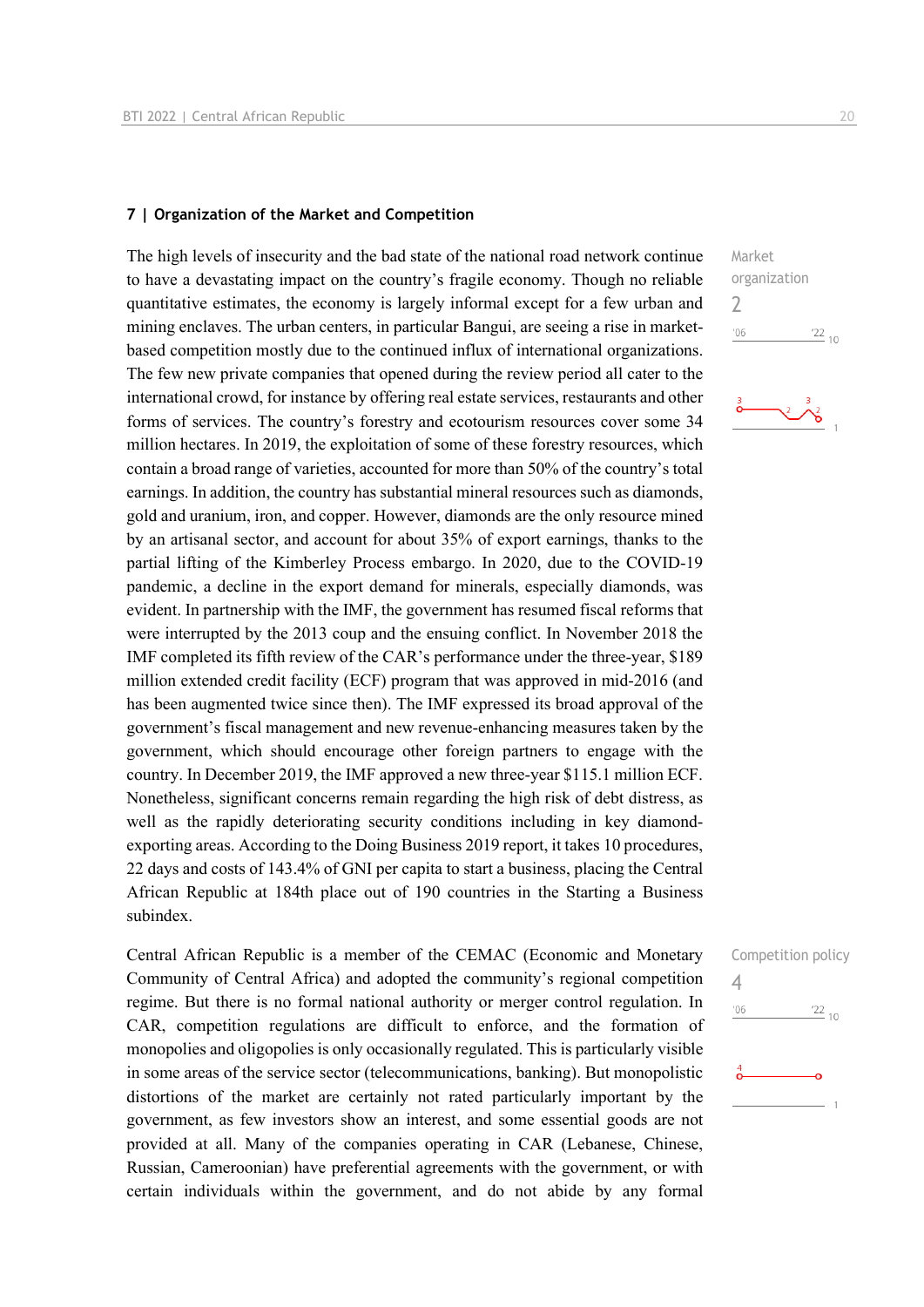regulations. This is also noteworthy in terms of predatory pricing. When the only access road into CAR transporting goods from the Douala port in Cameroon has been blocked either due to the COVID-19 pandemic, or by rebel activity, prices have regularly gone up for basic products in Bangui, without any regulation or control from the government.

The economy has always struggled due to the country's isolated geographic position (landlocked with minimal transportation infrastructure). Freedom of trade further declined with the onset of the latest episode of violence. As security cannot be guaranteed throughout the territory, tariff revenue policies cannot be implemented.

CAR's membership in CEMAC does lead to some common trade rules, which could help raise standards if implemented. The difficult state of road infrastructure together with insecurity along the main supply road from Cameroon, render the costs of foreign trade relatively expensive. The insecurity directly affects foreign trade, as the rebel groups have a habit of cutting the main supply road and intimidating or even killing the truck drivers delivering supplies to Bangui; as a consequence, drivers have gone on strike, refusing to drive this road even after the government has secured it. One significant improvement in foreign trade during 2017 and 2018 was the resumption of legal diamond exports from "compliant zones" of CAR in July 2016. However, due to the increase of violence in parts of the country where diamond mining is conducted, as well as the onset of the COVID-19 pandemic – which reduced demand and made physical export impossible – a decline in trade was observed. In the World Bank's Doing Business report 2020, CAR ranked 184th out of 190 countries listed, in comparison to a rank of 183rd out of 198 countries in 2019, and 186th of 183 countries in 2015.

Parallel to its selective integration into the world market, CAR is and has been well integrated into the global, shadow market for small arms, poached animals and animal products (ivory, scales, horns), and gold and diamonds, despite various embargoes. Rebel groups easily cross the border with stolen goods. In non-compliant zones (such as the eastern part of CAR) the diamond trade is controlled by rebel groups that smuggle stones through various channels to Sudan, Cameroon and the Democratic Republic of Congo. Herders, many of whom come well-armed from Chad and Sudan, are often accused of smuggling illegal products, sometimes in collusion with various rebel groups.

Solid actual information on the banking sector is hardly available in the public domain. According to official numbers, the bank capital-to-assets ratio stood at 20% in 2020, and the percentage of non-performing loans had fallen from more than 30% in 2015 to 12.6% in 2018. Generally, CAR's membership in CEMAC and Economic Community of Central African States (ECCAS) anchors the country to international banking standards, despite its small economy. CAR has the smallest financial sector in the entire CEMAC region, as well as the weakest ratio of population to bank counters in the Central African region. Banks are concentrated in the capital city,



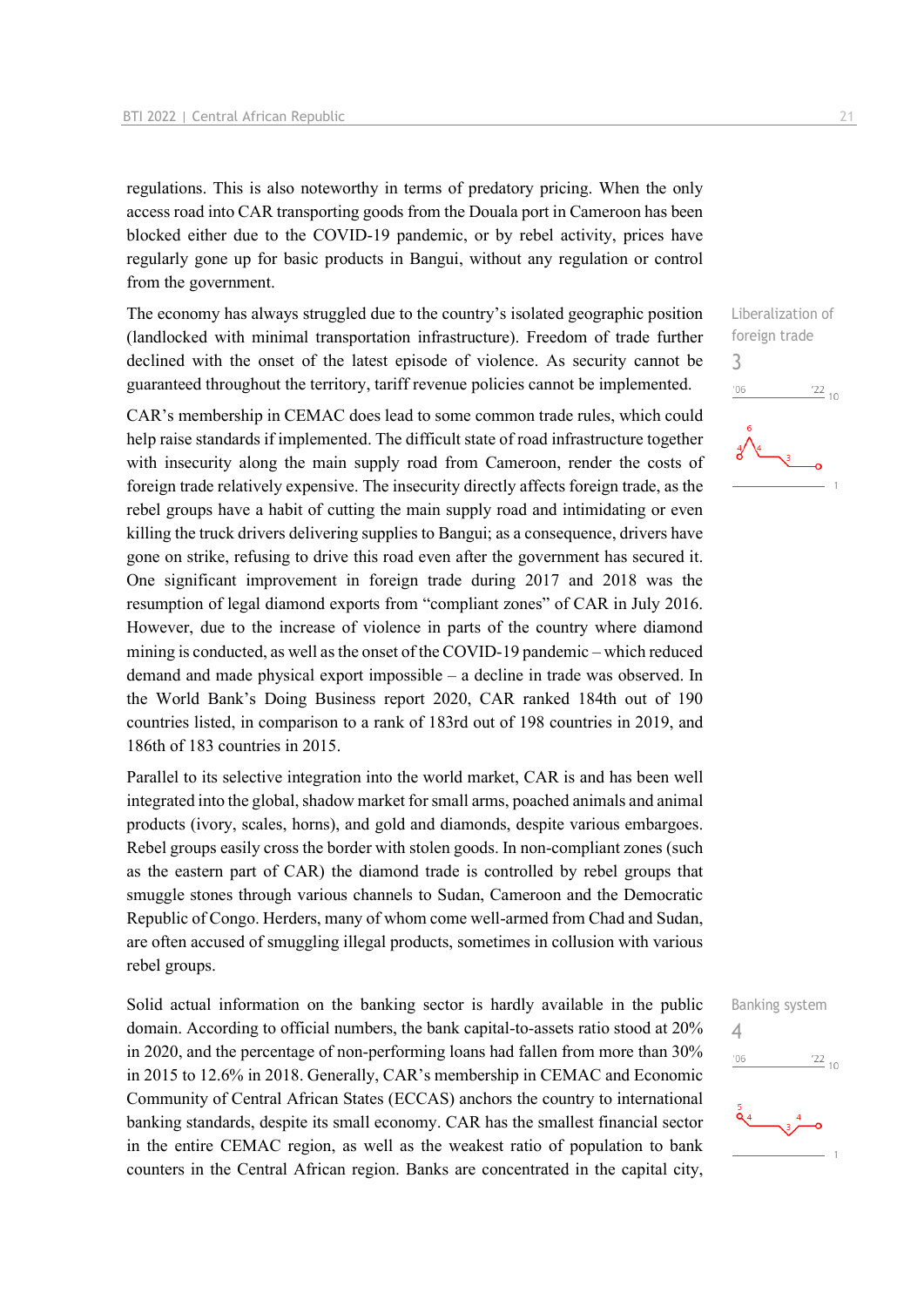Bangui, and in Berbérati and Bouar. The most recent information lists four commercial banks (Ecobank, CBCA, BSIC and BPMC) and a central bank, the Banque des Etats de l'Afrique Centrale (BEAC), that serves the six countries forming the CEMAC community. There are also at least two active microfinance institutes. Theoretically, the supervision of the banking sector is well regulated in the framework of the CEMAC institutions. Legal underpinnings for the banking system and capital market exist, under the supervision and control of the Commission Bancaire de l'Afrique Centrale (COBAC), which is associated with the BEAC (Bank of Central African States). But the market is poorly differentiated and offers scant opportunities for domestic investors particularly in the context of poor security. Banking sector support or reform does not hold a visible place in the new president's platform nor in the National Recovery and Peace Plan (PNRCP).

#### **8 | Monetary and fiscal stability**

Monetary policy is managed by the regional central bank, Banque des Etats de l'Afrique centrale (BEAC), whose priorities are centered around controlling inflation and maintaining the CFA franc's peg to the euro (as of the time of writing,  $\epsilon$ 1 = XAF 655.66). The BEAC took measures to support structural adjustments in its member countries after global oil prices plunged in 2014 – 2016, leading to a sharp rise in statutory advances and a rapid drawdown of foreign-exchange reserves. In response, the BEAC raised its main policy rate in March 2017 by 50 basis points to 2.95%. But with improving economic activity and stabilizing inflation in the second part of 2018, the BEAC tightened its monetary policy again, setting the main policy rate at 3.5% at its October 2018 monetary policy meeting. Monetary policy is largely guided by the monetary stance of the European Central Bank (ECB), as well as the availability of, and the trend in, foreign-exchange reserves. In March 2020, the ECB announced a stimulus package, providing massive liquidity aimed at combating the economic threat posed by the pandemic. In March 2020, the BEAC, tracking the accommodative stance of the ECB, cut the main policy rate to 3.25%, and in September 2020 it was left unchanged. The real effective exchange rate stood at 127.3 in 2019.

Supply-chain disruptions stemming from the pandemic, including the temporary closure of the border with Cameroon, lifted inflationary pressure in 2020, offsetting weak demand. We estimate a full-year average rise in consumer prices of 3.5% in 2020. Although inflation at these levels remains low compared with the highs of 2014-15, it is well above the convergence rate of 3% set by CEMAC, as the country's still relatively poor transport infrastructure (especially roads), ongoing insecurity and volatile agricultural output continue to drive domestic inflationary pressures.

In recent years, monetary stabilization policy within the CFA zone has been sharply criticized. However, adjustments planned in West Africa have not yet been reflected in Central Africa.

Monetary stability 7 $\frac{122}{10}$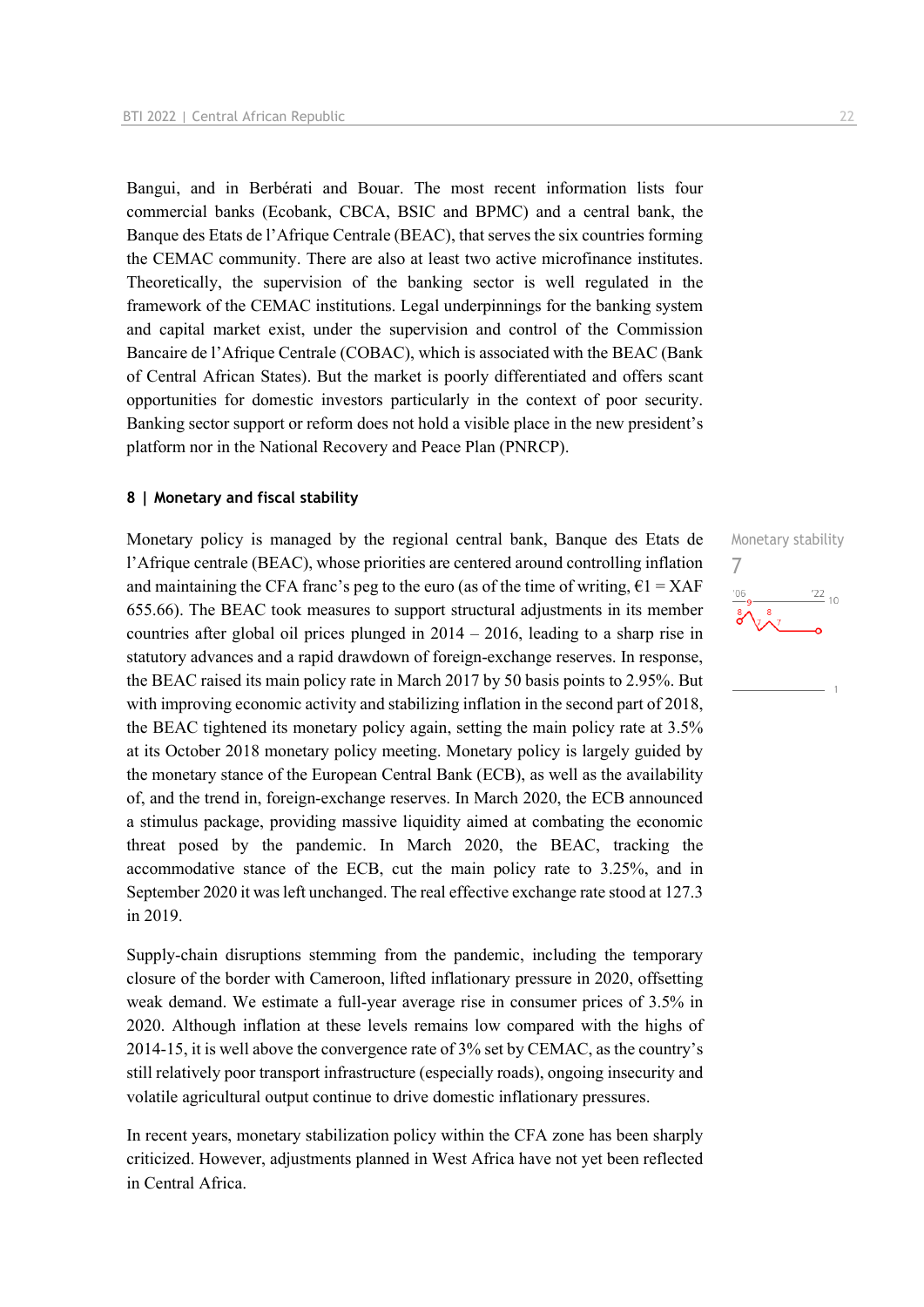The country's public finances remain in deficit as ongoing instability, due both to violence and the COVID-19 pandemic (resulting in closed borders and a lack of demand for exported products), continues to constrain fiscal performance. The government remains heavily reliant on donor income, although actual aid disbursements have been somewhat limited until the government can demonstrate real improvements in fiscal management, as well as progress on implementing the country's five-year National Plan for Recovery and Peacebuilding (2017-21), which was drafted jointly with these donors. The government has started to repay arrears to small and medium-sized enterprises and has reduced domestic arrears to pension funds. Overall, the fiscal deficit is expected to narrow from an estimated 4.6% of GDP in 2020 to 3.8% of GDP in 2021, with revenue picking up but expenditure remaining elevated. Overall public debt has been on a downward trend, reaching 47.2% of GDP in 2019.

In reaction to the COVID-19 pandemic, the government created a response plan with an estimated cost of XAF 27 billion (1.9% of GDP). The plan went beyond an immediate response plan and contains measures to strengthen the ability of the health care system to deal with such pandemics in the future. It notably aimed at providing medical care, improving border monitoring and strengthening the capacities of medical-system structures. In addition to the health sector plan, the authorities were envisaging providing financial support to the most vulnerable households and companies, while increasing access to water. The government requested the help of its development partners to finance this plan, through grants and loans. A draft supplementary budget law was adopted and included around XAF 44 billion in additional support from donors related to COVID-19. The additional spending in the budget related to COVID-19 amounted to about XAF 15 billion. In April 2020, the IMF approved a \$38 million grant through the Rapid Credit Facility (RCF) to support CAR through the pandemic.

#### **9 | Private Property**

Private property in urban areas is guaranteed on paper but cannot be safeguarded because the rule of law is so weak. Outside of urban areas, the government owns all land, although customary rights to usage are common. According to relevant World Bank indicators, registering property takes a long time for foreign investors (75 days) and contract enforcement in Bangui's Commercial Court can take up to 660 days. However, this is hardly the most pressing problem when it comes to private property. The most essential property rights were harmed by the catastrophic events in 2013 – 2014, as the government was unable to protect its citizens or their assets during (or after) the last conflict, which displaced millions. The few returnees that have come back have often found their properties occupied by other people and have struggled to regain their territory. This is especially the case for Muslim owners. INGOs such as the Norwegian Refugee Council have developed programs to aid returnees in advocating for their rights to regain their property.



| Property rights |
|-----------------|
|                 |
| $\frac{22}{10}$ |
|                 |
|                 |
|                 |
|                 |
| 1               |
|                 |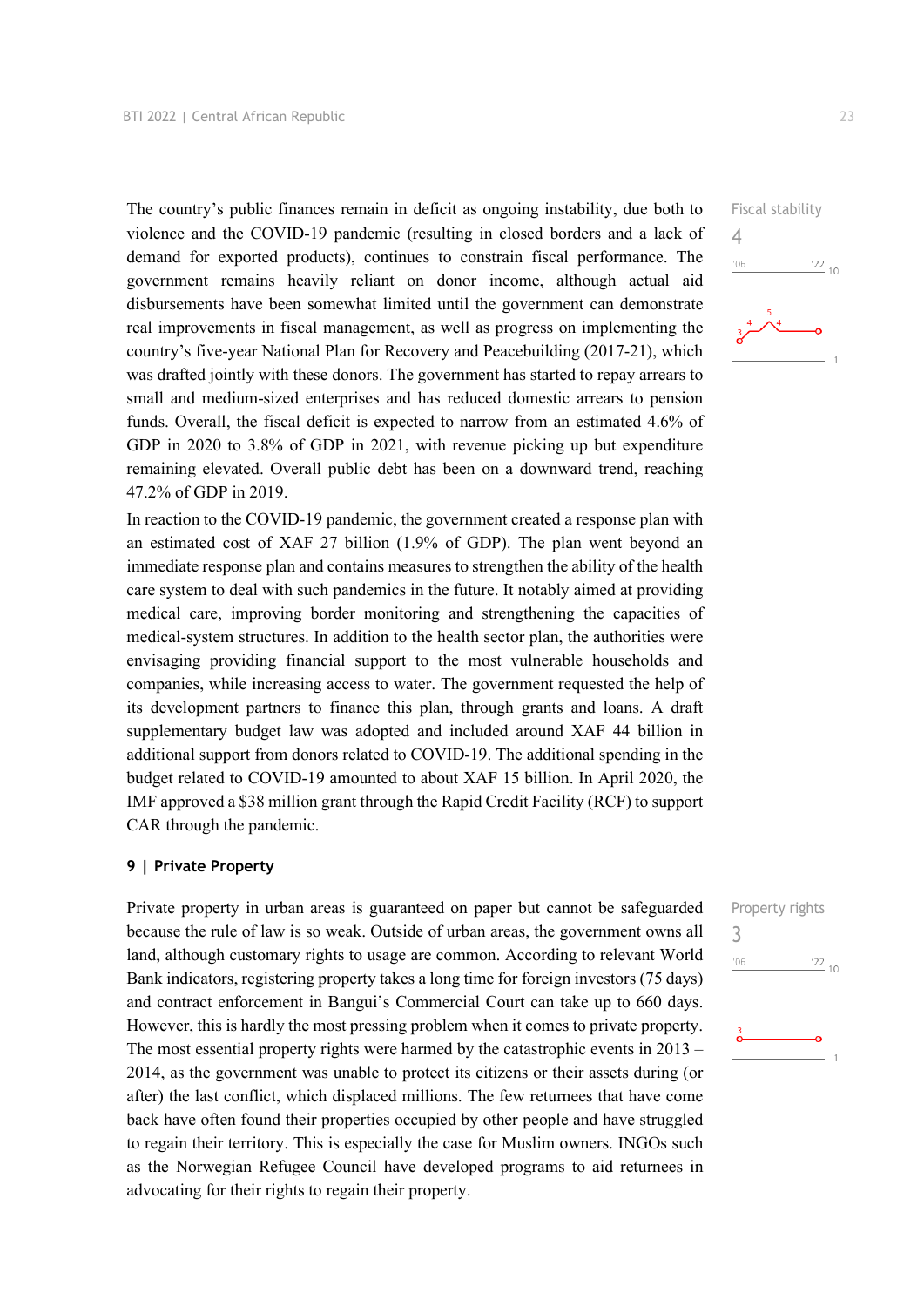In the World Bank's Doing Business 2020 report, CAR was ranked at 184th place out of 190 countries, a marginal improvement since its 2019 ranking of 183 out of 190. However, private enterprise activities have improved during the period under review. Diamond exports, which resumed in 2016 after being banned in 2013 because they were found to have financed armed groups, continued to support some economic activity in 2018 and 2019. However, as the COVID-19 pandemic hit, this sector suffered significantly due to lower export demand. Services that were hit by looting and the widespread destruction of infrastructure during the civil war recovered slowly in 2019. Agricultural production (timber, bamboo, cotton and coffee are the CAR's main agricultural exports), which accounts for more than 40% of GDP, benefited from the government's recent investment in the sector, albeit it still suffers from the insecurity. Although the presence of an elected government has helped to unlock donor funding and has supported a modest rise in private and public consumption, security conditions deteriorated during the period under review. Moreover, the business environment remains risky, and state and economic institutions are fragile. In April 2020, the first restrictions due to COVID-19 were announced, with borders closed in CAR and neighboring countries; thus, all enterprises suffered. Foreign companies that were present in the country before the 2013 crisis remain in place. Most of them are French (Air France, Bolloré, Castel, Orange, Total, Vilgarin, etc.). In 2018 and 2019, Chinese companies, which have been more or less absent since the 2013 coup, reinforced their presence in CAR, mainly offering construction services. Russian investment rose through 2019, mainly under local legal status (Lobaye Invest). The shadow economy remains significantly more lucrative than the formal private sector. In comparison to some neighboring countries, the government cannot compete in attracting private companies.

#### **10 | Welfare Regime**

During 2020, average life expectancy at birth grew steadily to 53.35 years, a 0.64% increase from 52.9 years in 2018 (and up from 50.7 years in 2015 and 44.6 years in 2003). Some health data indicate progress during the Bozizé era, but one wonders whether this is attributable to the government's policies (CAR attained only one Millennium Development Goal, number 6 on the fight against HIV/AIDS, malaria and other communicable diseases).

But the death toll from malaria quadrupled between 2014 and 2017, according to the WHO, and continued to increase during 2019. Health care infrastructure is particularly rudimentary with 0.8 health care workers per 1,000 people pre-crisis; public expenditure on health care rarely exceeded 2% of GDP (1.9% in 2012). Formalized traditional and self-help mechanisms are very weak in CAR given the lack of social capital within and between social groups, and further weakened during the crisis (see "Social Capital"). Church organizations remain the strongest social safety net in CAR today, as they care for the elderly, provide education, health care 3

 $06'$ 





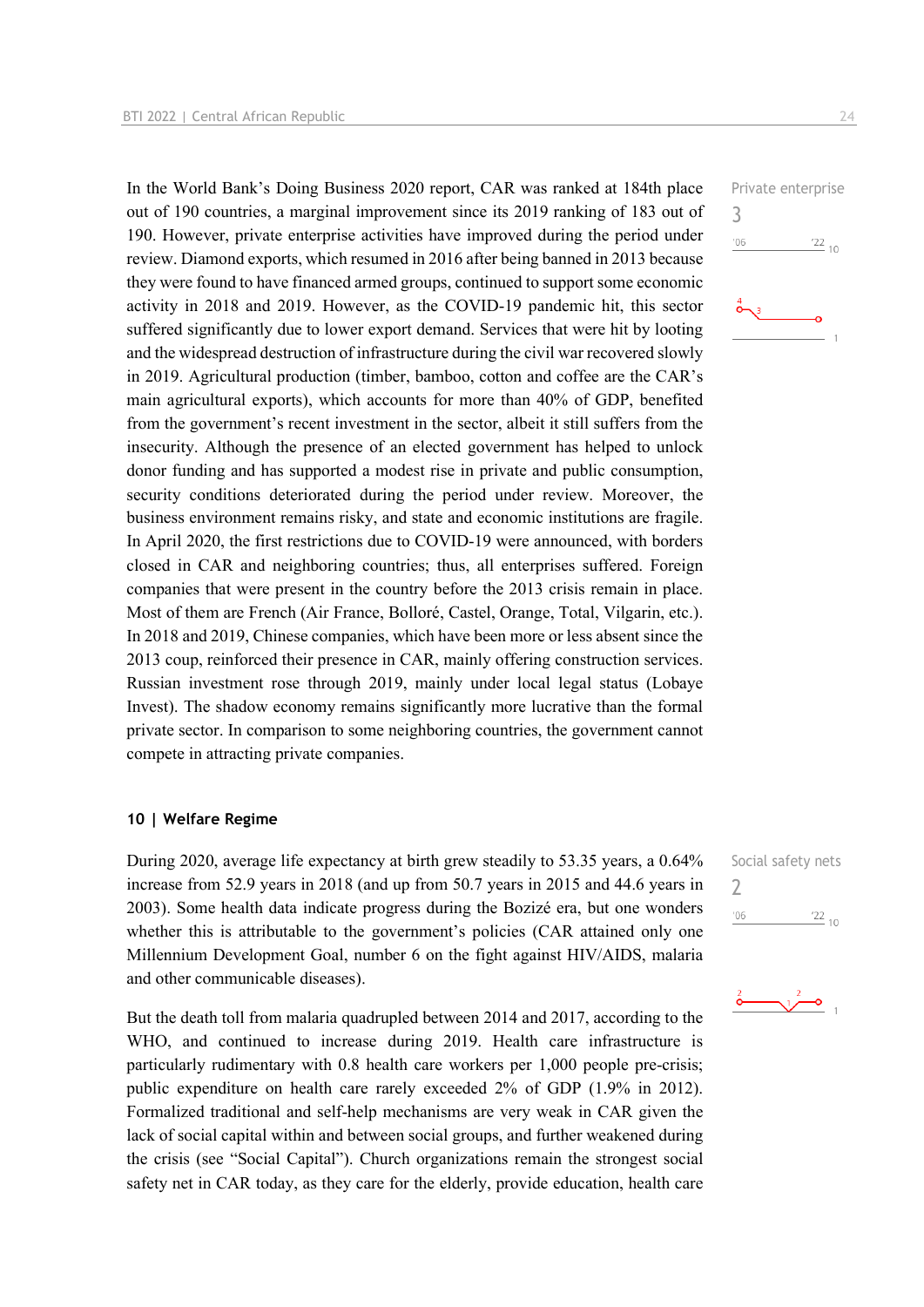and encourage entrepreneurial activities. However, their ability to provide support is limited, since churches and their staff have been targeted in attacks, as they provide shelter to targeted groups. The number of persons in need of humanitarian assistance remained high at 2.8 million in 2020 (compared to 2.9 million in 2018 and 2.2 million in 2014). The surge in international funding for CAR has created a multiplicity of NGOs on the ground, but there has been no sustained improvement in access to social safety nets.

A decade of sociopolitical crisis has destroyed the social capital that existed in traditional communities, thus undermining the efficacy of traditional social safety mechanisms.

The government drafted a COVID-19 response plan that included support to households, but this failed to materialize in practice. NGOs are, and have been for the last 10 years, the exclusive providers of social safety net benefits – in the form of cash-for-work opportunities, health care, education and capacity-building – and are likely to remain so for some time to come.

The constitution reaffirms CAR's commitment to prevent all types of discrimination against women, indigenous and tribal people. It also guarantees equality based on race, ethnic origin, region, sex, religion, political affiliation and social position. However, as is the case with so many legal provisions in CAR, enforcement is difficult. While women formed 45.7% of the labor force in 2019, they are on average less well educated than men. The literacy rate for adult women declined from 35% in 2000 to 24% in 2010, according to World Bank statistics. In 2020, UNESCO reported that the adult literacy rate among women was  $25.76\%$  – just 1.76 percentage points better than 10 years ago, and compared to an overall literacy rate of 37.4% in the country and a rate of 49.5% for men in 2018. In December 2019, just three countries ranked below CAR on the United Nations' Gender Inequality Index, on which it received a score of 0.680. During the political transition after the 2013 conflict, it seemed that women were going to begin taking a bigger part in public life than in most neighboring countries. Women formed 20% of the Conseil National de Transition (CNT), while a woman was also elected interim president of the CAR. However, the representation of women in the 2016 elected National Assembly (installed May 2016) fell to 8.5%, lower than in Chad, Sudan, South Sudan and Cameroon. Even though women have occupied key government positions since 2018, including the minister of defense and minister of foreign affairs posts, only six of the 34 government ministers were women at the end of 2018, and seven women in a government of 39 ministers in 2020.

Sexual violence against women has drawn significant attention during the period under review due to multiple cases of sexual assault by various actors, including peacekeepers in CAR (leading to the withdrawal of all peacekeepers from the Republic of Congo in June 2017). Discrimination against Muslims is endemic despite its subtle, hardly apparent nature. Although there is no legal barrier to their

Equal opportunity 3 $-06$  $\frac{22}{10}$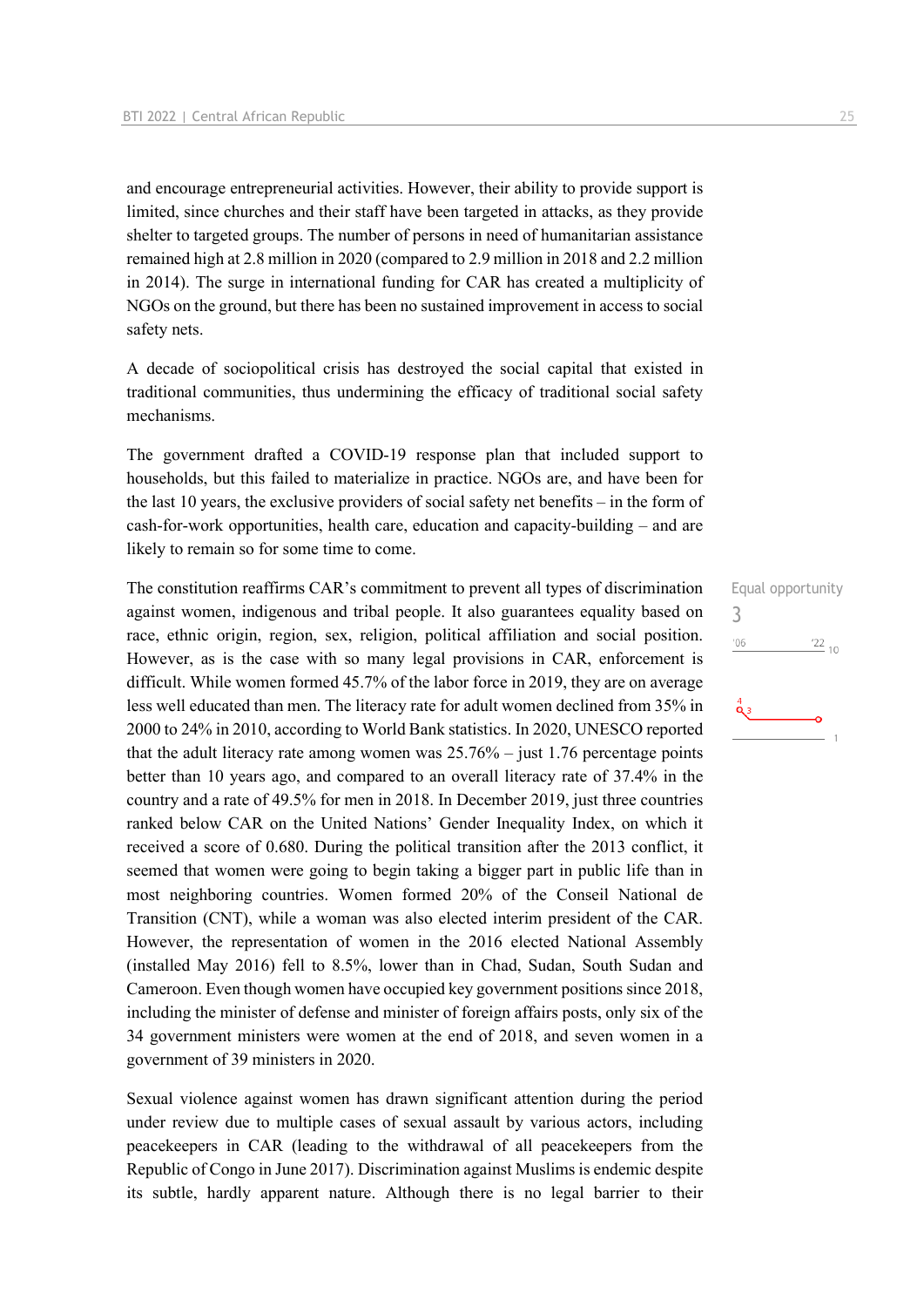promotion, their access to various public service positions has been complicated by the poor access to basic education that characterizes the northeastern regions. The relative economic success of Muslim traders has contributed to an increase in discrimination that also extends to non-local Muslims like Chadians, who are widely suspected of pillaging the country's resources. Indeed, for many decades, firstgeneration Central Africans with foreign sounding names often registered their children with the authorities under Christian- or French-sounding names to avoid discrimination at school and work. The example of former interim president and first Muslim head of state in CAR's history, Michel Djotodia, is a case in point.

#### **11 | Economic Performance**

The economy suffered enormously during the civil war that broke out in 2013. GDP contracted an unprecedented 37% between 2012 and 2013, from \$2.2 billion to \$1.6 billion, but is now experiencing a slow recovery, having reached \$2.2 billion in 2020 (\$1.95 billion in 2017). Real GDP grew at a rate of 3.8% in 2018 and 4.5% in 2019; however, the growth forecast for 2020 was for a decline of 2.1% due to the COVID-19 pandemic and escalating violence. Growth per capita declined in 2019 by 1.69% relative to 2018, in comparison to a 5.56% increase between 2018 and 2017. The inflation rate for 2019 was 2.69% and was estimated at 2.95% in 2020.

Economic growth depends largely on political stability, continued reform and improved performance of the forestry sector, along with public investment under the National Development Plan. Low levels of economic diversification and heavy dependance on foreign aid (more than 40% of the budget) leave the economy vulnerable to external shocks. As seen by the 2020 results, the geographical location of CAR makes the economy extremely fragile. With only one access road into the country, the economy suffers greatly at the hands of rebels that take control of the access road, or due to coronavirus-related restrictions on transport and border crossings.

CAR now has the lowest per capita GDP of all countries under scrutiny by the World Bank, at \$467.9 PPP in 2019 (in comparison to \$726 PPP in 2017). The faltering economy does not provide for any incentives to attract foreign direct investment, which totaled 1.15% of GDP in 2019, compared to 0.81% in 2018, and 0.2% in 2015 (as compared to 3.2% before the 2013 conflict). During the period under review, public debt decreased slightly from 48.5% of GDP in 2018 to 42.2% of GDP in 2019, reflecting the government's prudent borrowing policy.

Inflation estimates showed a decrease, with a rate of 2.69% in 2019 and an estimated 2.95% in 2020.

The decision under the Kimberley Process to resume legal exports of diamonds from "compliant zones" in July 2016 had a positive effect on government revenues during 2018 and 2019, but exports were halted again during 2020 due to the COVID-19 pandemic. Unemployment statistics are unreliable, showing steady rates between

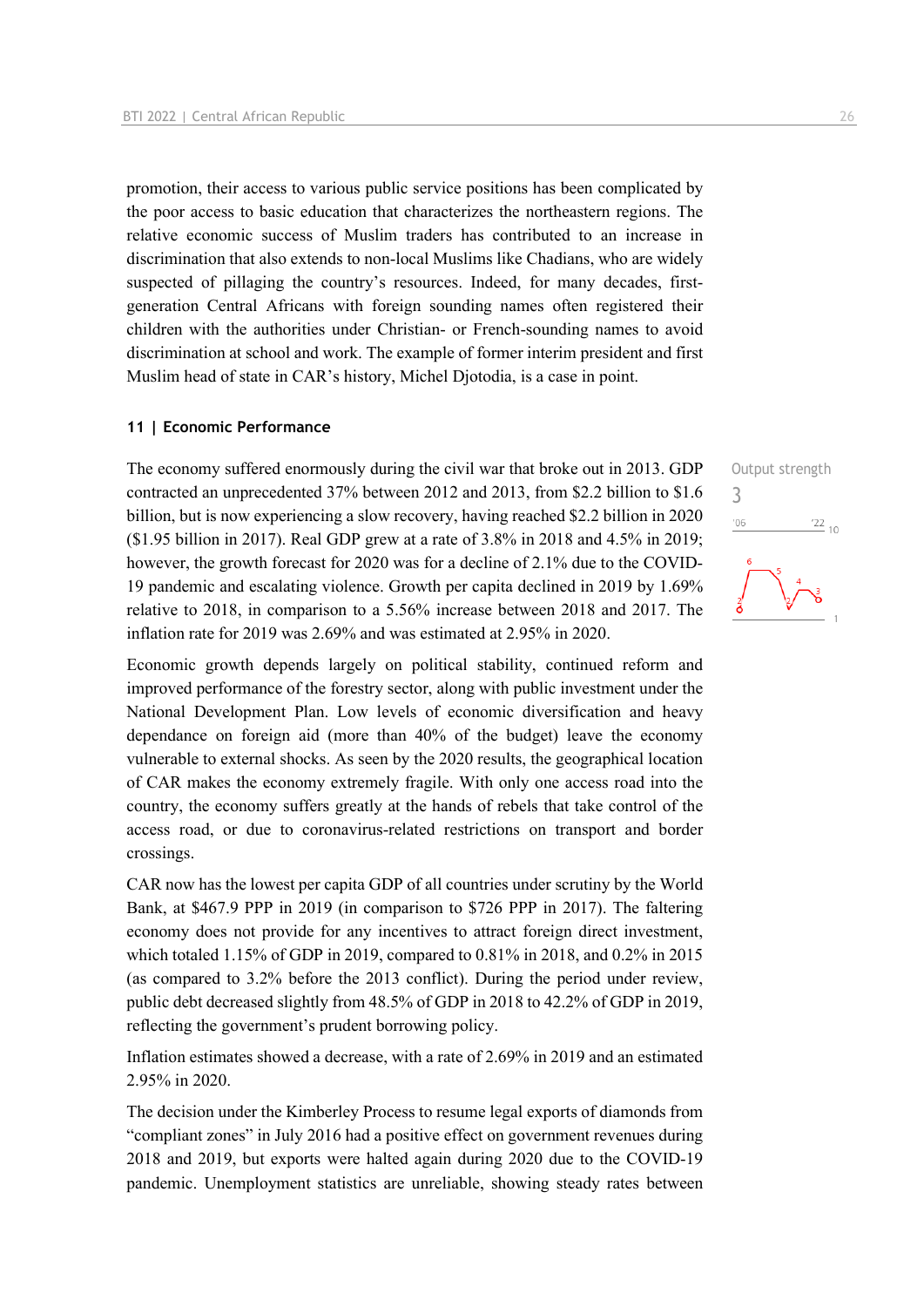2012 and 2014 (6.9% in 2012, 7.4% in 2013 and 7.4% in 2014), despite the massive economic contraction in these years. The renewed IMF ECF in December 2020 bodes well for continued economic performance in 2021 and 2022, but revenue gains face significant threats from continued instability across the country.

#### **12 | Sustainability**

Environmental performance in CAR has gone from bad to worse. In 2014, CAR ranked 119th out of 178 countries in the Yale Environmental Performance Index but fell to 159th out of 180 countries in 2016. However, there has been some improvement, with the country reaching a rank of 124th place in 2019. Environmental laws are often contradictory and are rarely enforced. A review of the "Code de la Faune" is in its final stages of being approved by the National Assembly, after a period of review of five years, pushed and paid for by international actors trying to strengthen the legal framework. Since independence, biodiversity in CAR has rapidly decreased. Wildlife reserves in the north and east of the country have been slowly emptied of animals by domestic and foreign poachers. Only three reserves are still functioning, one in the southwest, one in the north and one in the eastern part of the country. All are under significant pressure from armed groups (rebels, poachers, Anti-Balaka, foreign herders). In 2018 and 2019, the Wildlife and Forestry Ministry signed three significant public-private partnerships with three foreign organizations and handed over the long-term management of three parks and their functional territory. The humanitarian crisis is such that refugees and internally displaced people are unable to have any significant consideration for the environment. In 2019, over 60% of the value of the country's exported goods came from timber. The 1990 forestry law is progressive in its environmental and social protections (e.g., no creaming, quantitative limits on logging to promote natural regeneration and involvement of indigenous populations in management), but enforcement is extremely weak, companies often self-regulate and corruption is common.

The overall 2019 literacy rate of 37.4% has remained largely the same since 2015 (36.8%). This is a direct result of the government's neglect of investment in education. Furthermore, women are clearly discriminated against, as only 25.76% of adult women were literate in 2019 (in comparison to 24.4% in 2017).

Even if there has been a slight improvement, CAR performs poorly on the U.N. Education Index, with a score of 0.353 in 2019 in comparison to its 2017 score of 0.341. According to World Bank documents, primary education enrollment has been low and stagnant since 2000 at 73%, and recurrent conflicts have led to high dropout rates (53%) and low completion rates (31%). The U.N Education Index reports that there was a ratio of 83 students per trained teacher in the country in 2019, with a low enrollment ratio of 17% at the secondary school level. Government financing for primary education plummeted from 28% of public expenditures in 1996 to 14% in

Environmental policy 2  $-06$  $\frac{22}{10}$ 





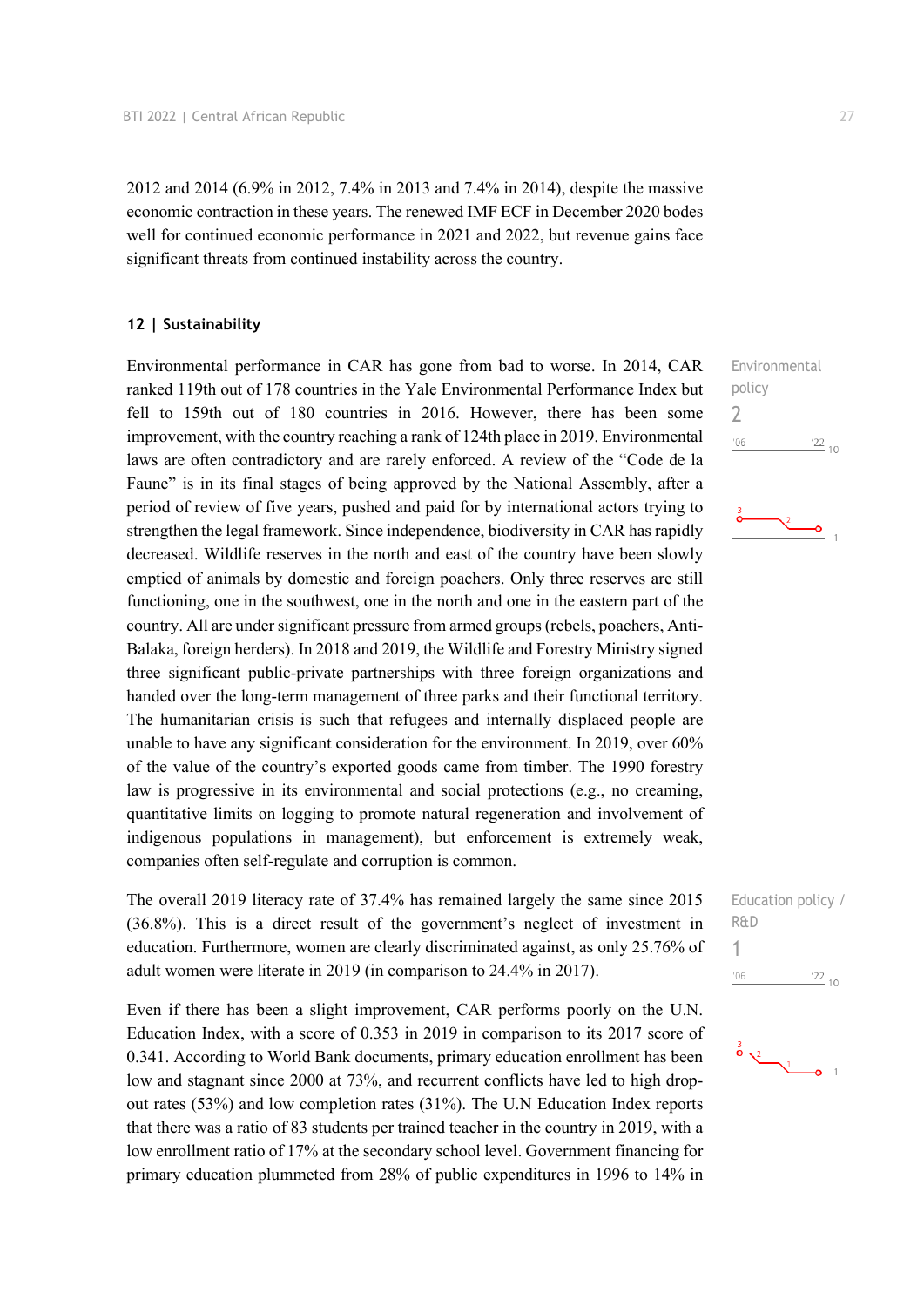2005 (latest figures available). Despite significant support for education from donor partners over the last 20 years (World Bank, IMF, European Commission, African Development Bank and China), low levels of education remain endemic in CAR, and significantly restrict economic growth and stability. The country's education system is not competitive, and the quality of education has consistently decreased over the years due to the enduring violent conflict. No quantitative data on research and development in CAR exists, but qualitative and experiential data suggests that only Bangui University holds a minimal capacity for social and scientific research, while quality is extremely variable depending on the level of funding and availability of the few national experts now heavily solicited by the humanitarian community and the United Nations.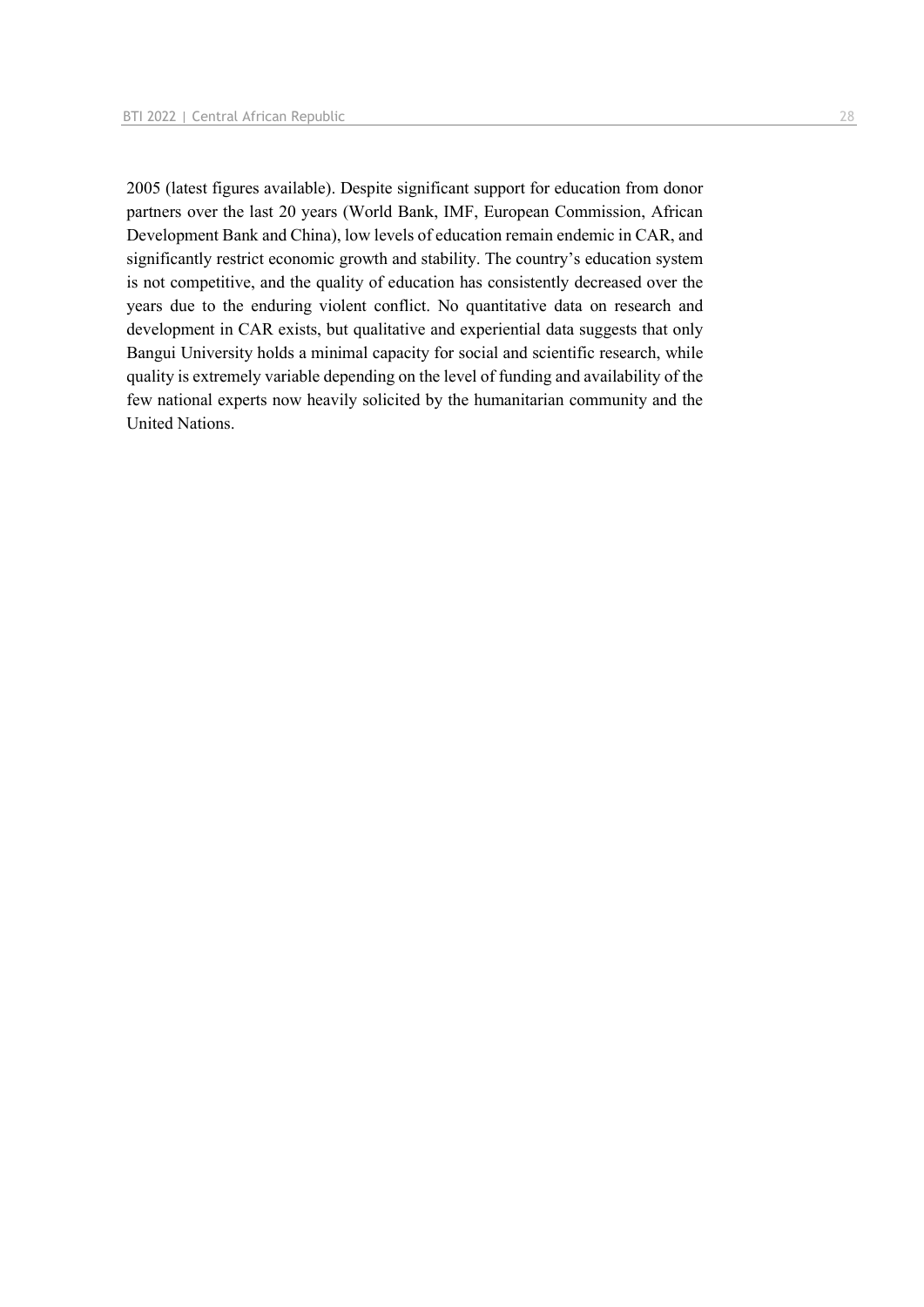## Governance

## I. Level of Difficulty

Structural constraints in CAR severely restrict governance capacity. The country is landlocked, with only one terrestrial, one aerial and one aquatic transport corridor. Its equally unstable neighbors include Chad, Sudan's Darfur province, South Sudan, the Democratic Republic of Congo and northern Cameroon (given Boko Haram's expansion). Chad, which was once itself torn by conflict, has intervened in different ways in CAR. Chad and Sudan are strongly problematic neighbors with their own interests. The cattle and livestock trade represent a significant portion of both countries' economies, with most of the elites in both having invested considerable capital in cattle herds. However, neither Chad nor Sudan has sufficient grazing capacity to feed these cattle and are thus dependent on the grasslands of CAR to sustain their cattle. Extensive surface water networks make communication in rural areas extremely difficult, and neither telecommunication nor transport infrastructures have been successfully able to provide access to the countryside. A country roughly the size of France, CAR only has 1,300 km of paved roads, while an additional 20,000 km of unpaved roads are subject to annual closure during the rainy seasons (four to six months of the year). This challenging geographical context compounds the historical challenges of a traditionally weak state: basic administration for economic (markets) and social (education, health care) structures do not exist; home-grown violence surges every ten years; and the state lacks a monopoly on the use of force. Decades of extraordinarily difficult socioeconomic conditions have left the population extremely poor, fearful and distrustful of the state and donors.

The shock produced by the COVID-19 pandemic proved relatively moderate. Official numbers are unreliable but low. Decreased demand for export commodities such as diamonds and various minerals contributed to the decrease in GDP. It remains to be seen whether the pandemic will destabilize the country further.

**Structural** constraints 10 $\frac{106}{10}$  $\frac{22}{2}$  10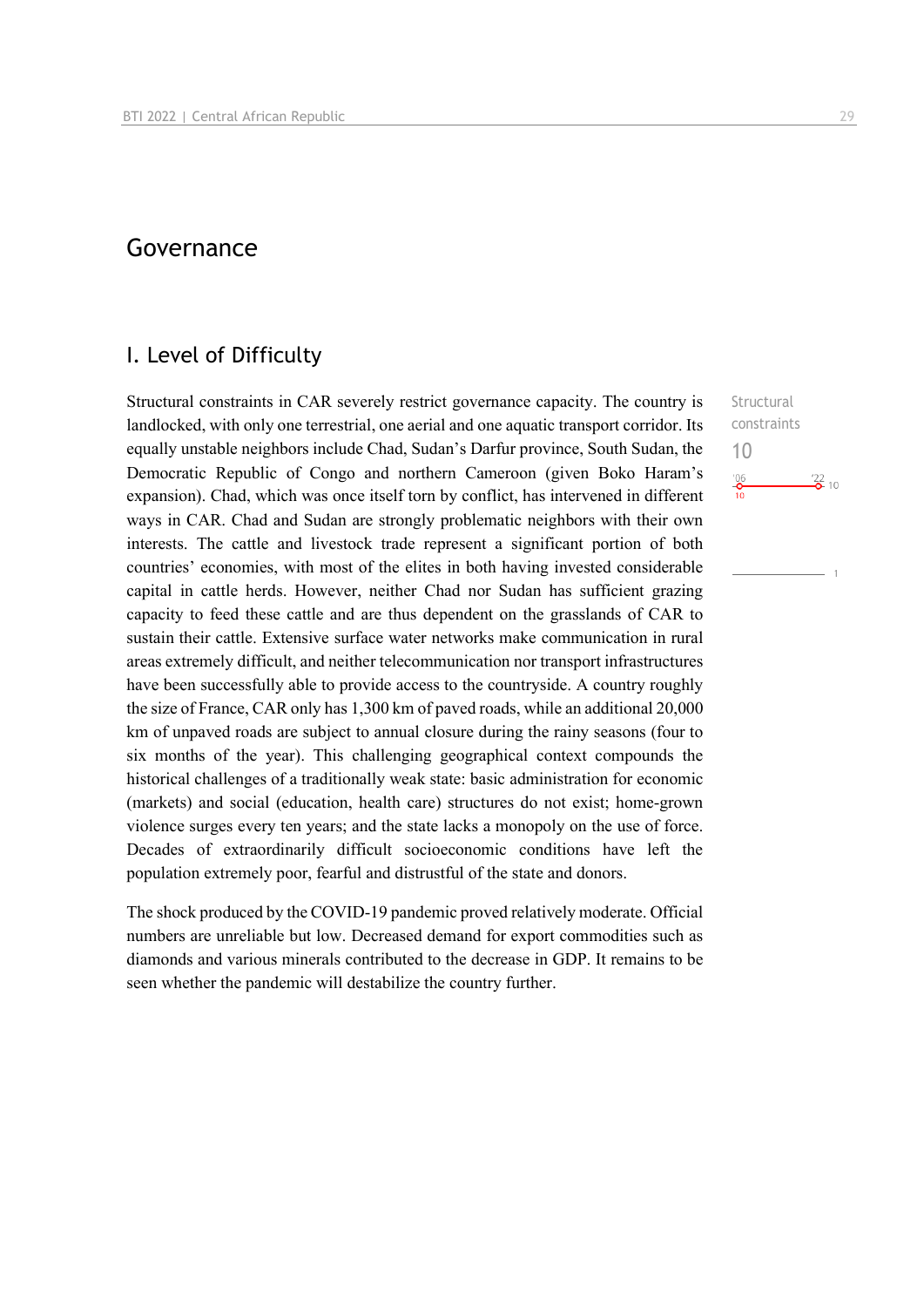Traditions of civil society in CAR are weak due to low levels of social trust stemming from a history of violent conquest across the countryside by armed traders, slavers, brutal concessionary companies and colonial masters, militias, bandits, and rebel groups. Furthermore, Central Africans have primary allegiance to their own ethnic groups, although they also have a strong sense of belonging to a nation as Central Africans. Nation-building in CAR has been delayed by successive waves of violent conflict. This has also significantly undermined any attempts at building a civil society in the traditional sense. Today, civil society representation in CAR's isolated rural society, where so much of the protracted turmoil is happening, changes rapidly depending on the power dynamics of local armed groups and international funding for civil society. Fundamental relationships between people, however, stay strong (e.g., in the livestock trade) because of the necessity of engaging in trade. The landscape of voluntary organizations is meager, and the most important of these are trade unions and church organizations (see Interest Groups above). There is a longterm presence of public engagement, but not for civic reasons. The government has been the largest employer since independence, and integration into the state provides important social status and entitlements. Rather than being driven by a desire to contribute, civic engagement is rather opportunistic, driven by a desire to claim entitlements, to not be ignored and ultimately to survive the volatility of life in CAR.

A recent trend within some vocal civil society organizations is their politicization and use by political entrepreneurs, mostly from opposition parties. Under the guise of advocating for civil or human rights, some organizations mobilize for political reasons and are sometimes even led by active politicians (e.g., the Federation Centrafricaine des Droits de l'Homme, which is led by Joseph Bindoumi, a former defense minister).

During the period under review, intermittent and intense violence continued and intensified across the country. The Khartoum peace agreement signed in the beginning of 2019 brought with it some hope for improved security. Shortly after its signature, President Touadera nominated a government with eight positions held by rebel representatives; however, the rebels rejected this proposal, as they regarded it as insufficient. Additional peace talks were held in Addis Abeba in March 2019, and the president subsequently gave 13 positions within the government to the rebel group, with a majority going to Muslims. Despite the peace agreement, violence continued. The rebel group Return, Reclamation, Rehabilitation (3R), initially created in 2015 to protect the ethnic Puehl minority, killed more than 46 civilians in May 2019 in Ouham-Pendé. In August 2019, Mahamat Al Kahtim of the Mouvement Patriotique pour la Centrafrique, one of the rebel-group representatives nominated by President Touadera as part of the peace agreement, resigned from his position at the prime minister's office, claiming that the government did not intend to listen to the rebel representatives' advice. Sidiki Abbas, from 3R, followed suit and left the government. During the first six months after the Khartoum peace agreement, the Armed Conflict Location and Event Data Project (ACLED) recorded 83 violent

Civil society traditions 8  $-06$  $\frac{22}{10}$  $\sum_{i=1}^{8}$ 

Conflict intensity 10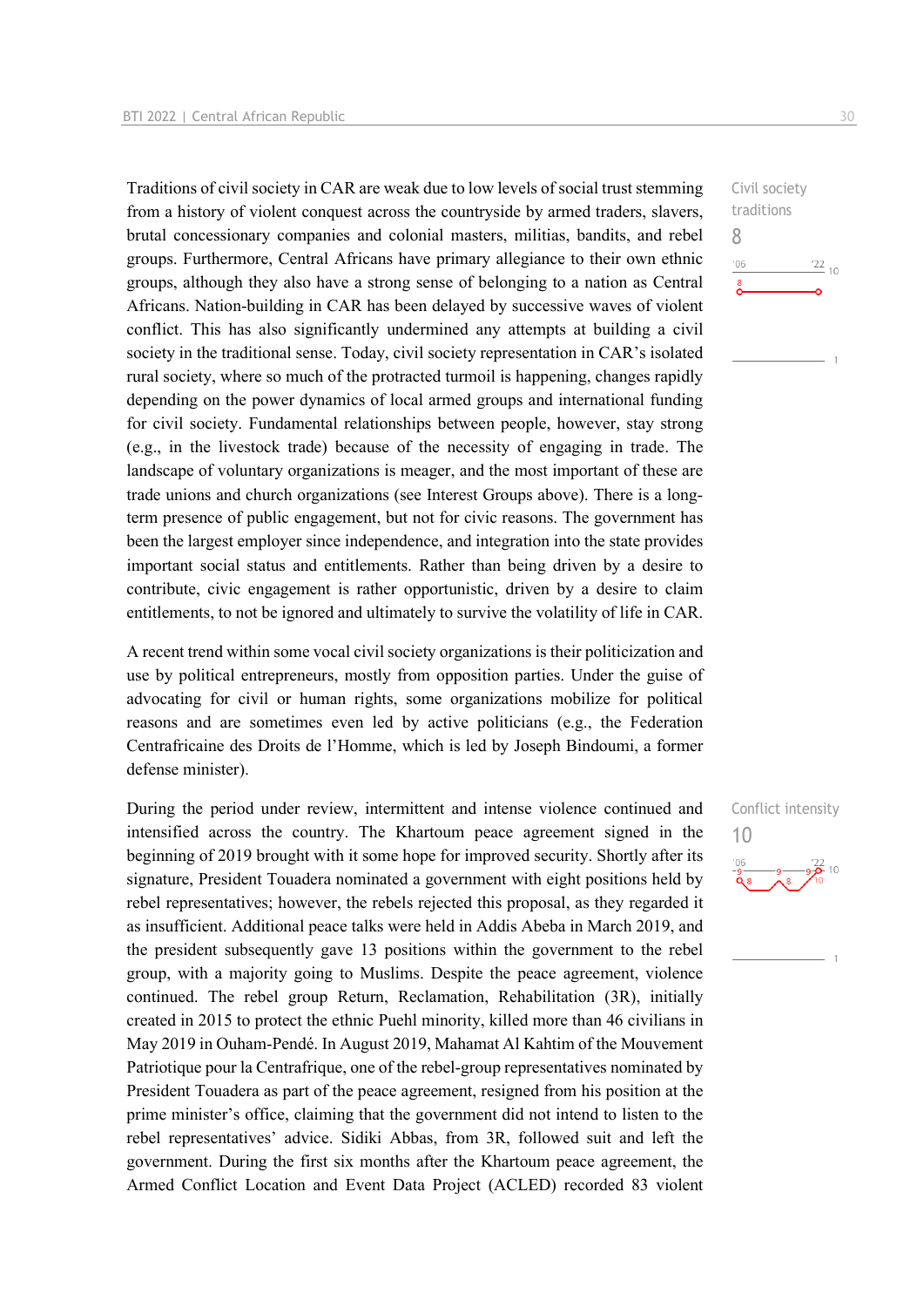incidents in the country, with 267 fatalities. In September 2019, violent clashes broke out in the northern city of Birao between the FPRC and MLCJ, leaving a hundred people dead and causing the internal displacement of more than 13,000 people. On October 15, 2020, Rwanda's President Paul Kagame made a historic visit to the capital Bangui, where he signed a military and mining partnership agreement with the CAR government. Between January and December 2019, the ACLED database registers 194 violent incidents in CAR. Between January and December 2020, that number grew to 342 incidents. In December 2020, OCHA reported that CAR was one of the world's most dangerous countries for humanitarian workers, due to a sharp increase in violent attacks. Throughout 2020, the security situation continued to deteriorate, and in December 2020, six rebel groups, all signatories of the Khartoum peace agreement, formally stepped away from the peace agreement and formed a new alliance, the CPC. In the course of several weeks, they seized major cities and disrupted the presidential elections held on December 27, 2020. On January 13, 2021, they attempted to march on Bangui in a bid to topple President Touadera. The government managed to halt them with the help of allied forces; MINUSCA, and Russian and Rwandan soldiers. Both Russia and Rwanda flew in additional troops and military equipment under their bilateral agreements with the CAR government. At the end of the period under review, rebel groups were in control of more than 80% of the territory and were positioned just a couple of hours drive from Bangui, holding the only supply road to the city. Though government troops and their allies had managed to push them back, a state of emergency had been declared, and a curfew was being enforced.

The outbreak of COVID had tremendous economic and social consequences. However, it did not stop rebel activities, though. There has been no direct effect on the increase in violence either.

### II. Governance Performance

#### **14 | Steering Capability**

Generally, the government tries to set strategic priorities, but often fails because of structural constraints. There were positive developments, though. The country's program of economic policies and reforms implemented under the three-year ECF arrangement, lasting until July 2020, addressed important priorities and helped to restore economic growth, reduce fiscal and external imbalances, and strengthen the public administration.

Despite the uniqueness in the level of violence and fragmentation of armed groups during and after the most recent crisis, it seems that the government's ability to set

#### **Ouestion** Score



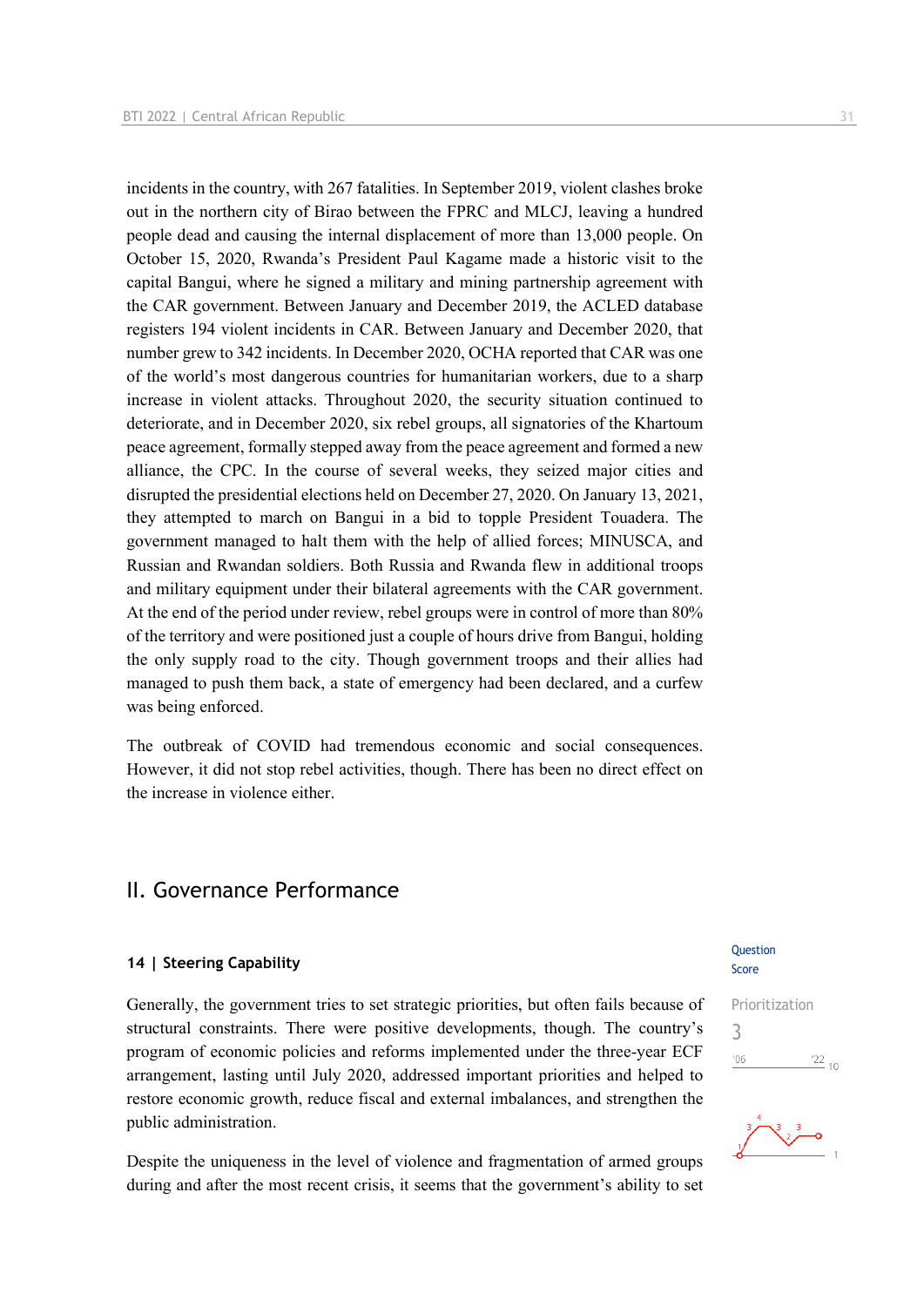and maintain priorities has mirrored that during previous episodes of violence. The political capacity to adopt a long-term perspective depends on the government's ability to balance competing interests, in particular those of the international community gathered in the Group of Five (comprising multilateral institutions as well as France, the United States and the EU) and the opposition (political parties on the one hand and armed groups on the other). Civil society organizations, political parties and parliamentarians are increasingly public in their expressions of disappointment.

The COVID-19 pandemic did delay certain of the government's strategic goals, as it hurried to obtain extra budget support and funding for measures intended to help with the fight against the pandemic. However, it is difficult to tell whether there has been any real impact on the ground. No social or financial support was provided to people who suffered economically because of the pandemic, even though such aid was planned for in the government's response plan.

In October 2016, the new government approved and adopted a five-year National Recovery and Peace Plan (PNRCP). This plan focuses on three pillars: the restoration of peace, security and reconciliation; the renewal of the social contract between the state and the population; and the promotion of economic recovery and revival of productive sectors. Its elaboration was jointly financed by the European Union, United Nations and World Bank. Obstacles to achieving the PNRCP's priorities are familiar and substantial: the government does not have a monopoly over the use of force and peacekeeping support is inadequate. State identity is hindered by a historical inability to deliver public goods. CAR's economy needs a stable policy and security environment to thrive. However, during the period of review, little progress was made on this plan in terms of tangible changes on the ground.

The root causes of CAR's problems are intricately intertwined. To some extent, the achievement of each pillar requires the simultaneous achievement of the others. For example, to renew the social contract between the state and the population, CAR needs peace and jobs, which in turn requires the rule of law and a strong democratic government. Despite the commitment of international donors, development history shows that a national recovery policy (of which there have been several, financed by donors after each decennial crisis) with the short-term support of donors is not sufficient to overcome structural and social obstacles. Because of the already weak policy implementation by the government, no major delay due to the COVID-19 pandemic was evident.

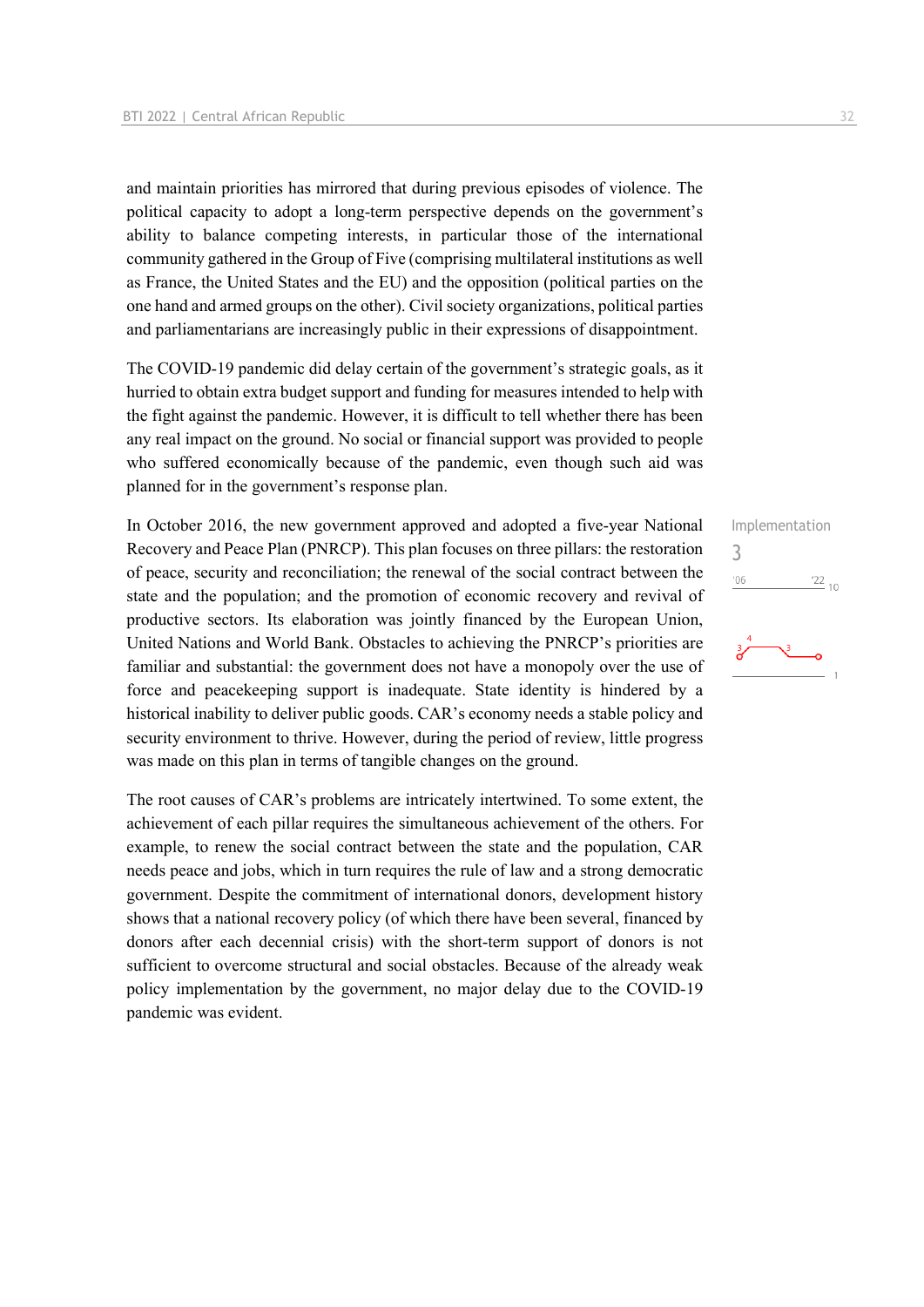This report has thus far repeatedly demonstrated the lack of policy learning, innovation and flexibility of the Central African government. Each decade since independence has brought a new conflict in CAR. While the details of each crisis period are different, the overall trends are the same, including: an inability or unwillingness of successive governments to respect democratic processes and work with the opposition; the inconsistency of donor support for fiscal reforms, DDRR, reconciliation and economic development; and a lack of institutional memory within the donor community coupled with poor governance within CAR that repeatedly produces ineffective policies. Monitoring and evaluation of past experiences is extremely difficult in CAR. Statistics on which to base policy decisions are not reliable, as statistical agencies across all sectors have proven dysfunctional (except for a brief period in the 1970s). While knowledge and good practice exchanges are common within the public sector and the humanitarian community, outside models are often brought in as is and never fully adapted to the unique Central African context. Violent conflict disrupts government work, but also destroys administrative buildings including files that form the basis of institutional memory. Almost every conflict resolution process has resulted in a government reshuffle and administrative changes that prevent the emergence of bureaucratic continuity and consistency. Each time CAR becomes somewhat stable and the international community increases pressure for improvements in democratic processes, a crisis evolves. CAR then claims "post-conflict" status, which brings with it an increase in outside funding, quick fixes and a relaxing of standards, which allows for an increase in personal entitlements.

#### **15 | Resource Efficiency**

Since independence, CAR has been heavily dependent on external financing for basic state administration. Inflows of aid are volatile and often depend on the newsworthiness of the context, while domestic revenue is one of the lowest in sub-Saharan Africa. According to the World Bank, tax revenue in CAR totaled approximately 8% of GDP in 2019, the lowest such ratio in the sub-Saharan region. In 2016, tax exemptions were a major source of lost tax revenue. In 2017, the government adopted a new investment charter to improve the business environment and curb tax exemptions, but with little success. As mentioned, the government did manage to increase its revenues from natural resources in "compliant zones" before the latest escalation of violence.

The efficient use of human resources is extremely challenging in CAR. First, the high social value placed on inclusion in the public service leads to appointments that are largely meritless, clientelism, delayed retirement, and duplications and overlaps among the available jobs. Second, payment of government salaries is a universally accepted means of ensuring short-term stability in the country. France, the European Union, CEMAC countries, World Bank and IMF have repeatedly provided direct Policy learning 3  $106$  $\frac{22}{10}$ 



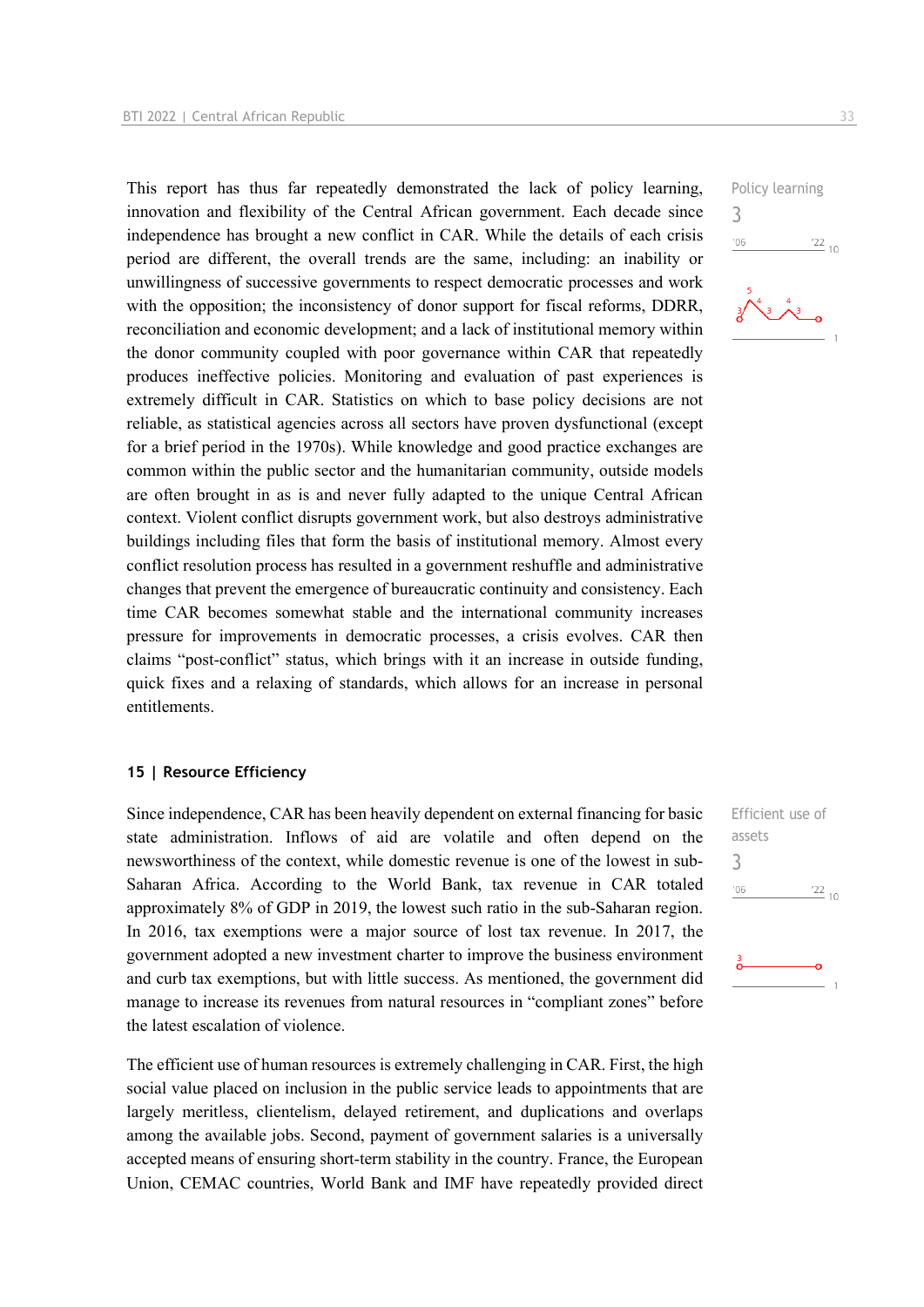budget support for public sector wages in spite of poor management performance. The administration is plagued by the persistent and inefficient use of human resources, as organizations are repeatedly reshuffled and decentralized across the country. The quality of human resources has steadily decreased as a long-term effect of the violence in the country.

Touadera's government has only marginally managed to improve bureaucratic efficiency, as the restoration of security was the government's top priority. The outbreak of the pandemic and its relative low lethality have provided the government with an additional opportunity to attract unexpected external resources. However, the management of these resources was met with a public outcry due to suspicions of corruption.

The government in CAR struggles to balance trade-offs between different policy goals. This is particularly the case in their attempts to balance donor financed policy goals against domestically financed goals (which however is often because of unrealistic plans by international donors). For example, the PNRCP lays out a new "partnership for mutual accountability" to ensure effective implementation of the plan. Its "architecture" follows standard international norms of coherent policy implementation: coordination and dialogue mechanisms, financial instruments and monitoring, and evaluation. However, the PNRCP explicitly emphasizes that this architecture be used only for the achievement of the plan's targets, not for putting in place an adequate institutional framework. This is a classic failure of coherent policy coordination; coordination of donor financed programs is separate from overall coordination of the state apparatus. This lack of coherent horizontal national policy coordination guarantees at best conflict, redundant policy objectives and confusion, and at worst increased negligence, corruption, concessionary politics and discontent among all stakeholders (e.g., opposition, international community and government).

This was further demonstrated during the COVID-19 pandemic, when the government took certain measures (social distancing, mask wearing, limit on the allowed number of people in groups, attendance at weddings and funerals), but government officials, including those at the highest level, failed to abide by their own rules. Polices are made to satisfy donors but are rarely enforced because there is real belief in their importance – besides the opportunity to gain financial support.

The government in CAR is only partially willing and able to contain corruption. With limited political will, few resources and continued insecurity, the government will continue to have difficulty combating administrative corruption as well as economic corruption (illicit trafficking of diamonds, gold and ivory). The few integrity mechanisms that exist focus on preventing misuse of external funding. As mentioned above, two parallel budgets and parallel coordination mechanisms exist, one for domestic revenues and one for external grants. Audits, media access to information, accountability of office holders and transparent procurement mechanisms are directly encouraged by grants or indirectly by government departments that benefit from





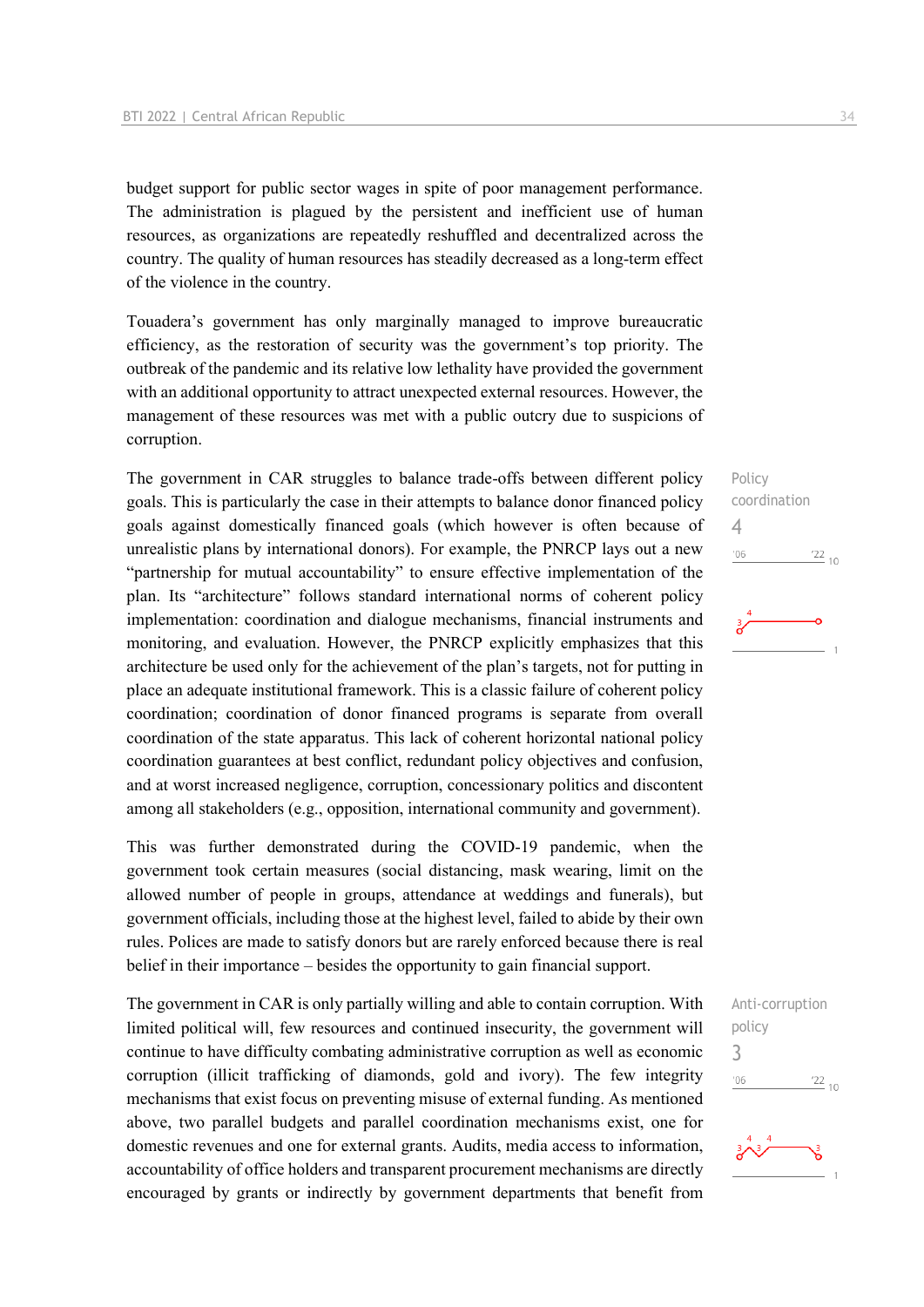grants. The same anti-corruption mechanisms are irregularly applied to domestic revenues, which condones a lack of transparency in domestic policy goals and preserves the political space for concessionary politics. Anti-corruption institutions have appeared and disappeared from the institutional framework over time, but have primarily served as an alibi for illicit government activity. Similarly, anti-corruption policies and programs do exist on paper. For example, good governance projects account for over 50% of the budget for the second pillar of the PNRCP and CAR has ratified the U.N. Convention against Corruption. However, each successive national anti-corruption strategy has been unable to affect the culture of entitlements. Press accusations that COVID-related resources have been misused were neither properly investigated nor prosecuted.

#### **16 | Consensus-Building**

Since independence, with the exception of the Bokassa period from 1965 to 1979, major political actors have agreed that strengthening democracy in CAR should be a long-term goal. Even rebel groups and militias consistently pay lip service to democracy, rule of law and civil liberties, and desire inclusion in CAR's democratic political establishment. However, once inclusion in CAR's democratic system has been achieved, democratic ideals come second to personal enrichment. CAR's democratic institutions act as a means of personal enrichment, rather than primarily as a means of creating democracy. Furthermore, if all major actors agree on democracy, they seem to disagree on how to achieve it. Whereas some minority groups (e.g., Muslims, women) favor numerical representation in government and public administration as a way of building consensus and achieving representation, other groups oppose this view.

Similarly, on paper, consensus on a market economy as a strategic, long-term goal is evident. Political actors in CAR agree that economic decisions, and the pricing of goods and services should be guided solely by the aggregate interactions of the country's individual citizens and businesses with little government intervention or central planning. However, in practice, the formal economy suffers from flagrant distortions caused by corruption, trafficking, the absence of the rule of law and a deep seated "cadeau" mentality. The formal economy is also dwarfed by the informal economy, which exists in all sectors and regions of the country and does not have a place in strategic decision-making.

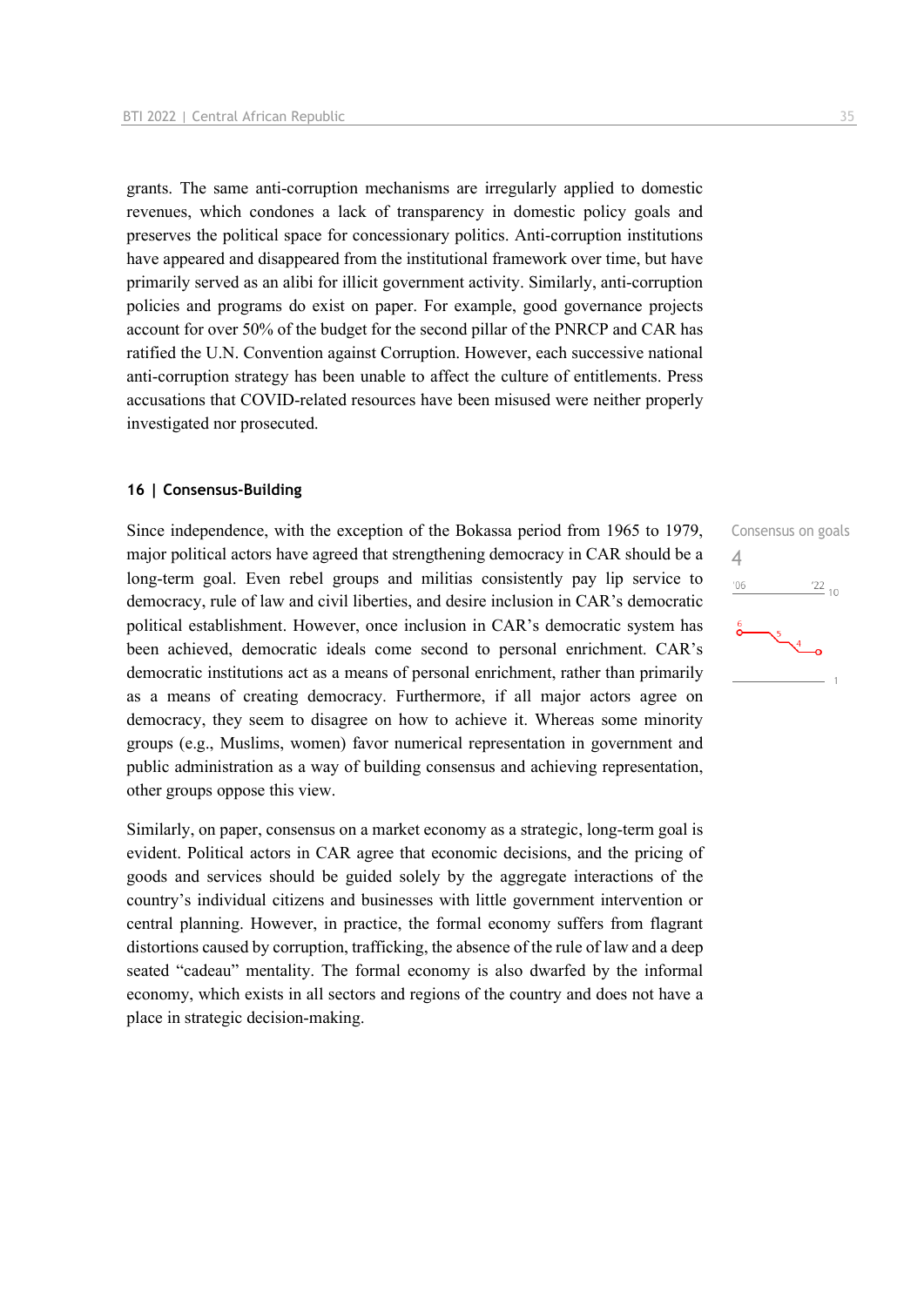Reformers often change their rhetoric once in power. In their desire to reform, many so-called democratic actors resort to anti-democratic practices (corruption, civil rights abuses, disregard for the constitution). During the review period, rumors of a coup d'état were frequent, as discontent with the authorities rose when they failed to produce results that improved the lives of the population, especially with regard to security. Anti-democratic actors' attempts to destabilize the system increased. Political maneuvering by some members of parliament also increased pressure on CAR's democratically elected authorities. Political actors who do not secure a lucrative position in government generally take their revenge by siding with armed groups in opposition to the government, subsequently manipulating segments of the population to take stances against the government or certain international actors.

The 2013 – 2014 crisis in CAR and the protracted violence that has followed ever since are in part the result of the political leadership's inability to moderate the capacity for violence in rural areas and defuse intense, established frustrations. Violence is deeply rooted in the country's history and has consistently served as the best means for political elites to access entitlements and natural resources. In particular, Central Africans from the north of the country, many of whom are Muslim, have consistently expressed their frustration over perceived injustices (e.g., discrimination in accessing education, employment and other basic services in the northeastern part of the country). Neither the international community nor the political leadership were able to address these frustrations. The northerners' extensive subregional networks and control over significant resources gave them a strong platform to overthrow the country's leadership.

The biggest challenge to any efforts to moderate cleavage-based conflicts is the Bangui-based political elite's refusal to recognize the legitimacy of some of the Muslims' grievances. Many influential political actors have actually exacerbated cleavages for populist gains. The failed January 2021 attack on Bangui by the CPC alliance, made up of six formerly antagonist groups (ex-Séléka and anti-Balaka), demonstrates that armed groups have learned how to use social cleavages to justify their unwillingness to abide by democratic norms. However, the government's response to the attack on national television and social media illustrated how some government members have actively perpetuated cleavages.

Historically strong civil society institutions, including traditional ethnic institutions, have been lacking. Integration of civil society institutions into policy deliberation, formulation and decision-making has taken a token form at best, often undertaken to satisfy the demands of international observers. Unfortunately, few of these groups are rooted in the communities they claim to serve. Moreover, the creation of a civil society organization has developed into yet another means of rent-seeking. It should be noted that some civil society groups also exacerbate cleavage-based conflicts and undermine CAR's democratic processes to put pressure on the government. In the absence of a clearly identified mechanism of cooperation between the state and civil society, relationships between most civil society organizations and the government are either nonexistent or conflict-laden.

Anti-democratic actors 3  $-06$  $\frac{22}{10}$ 



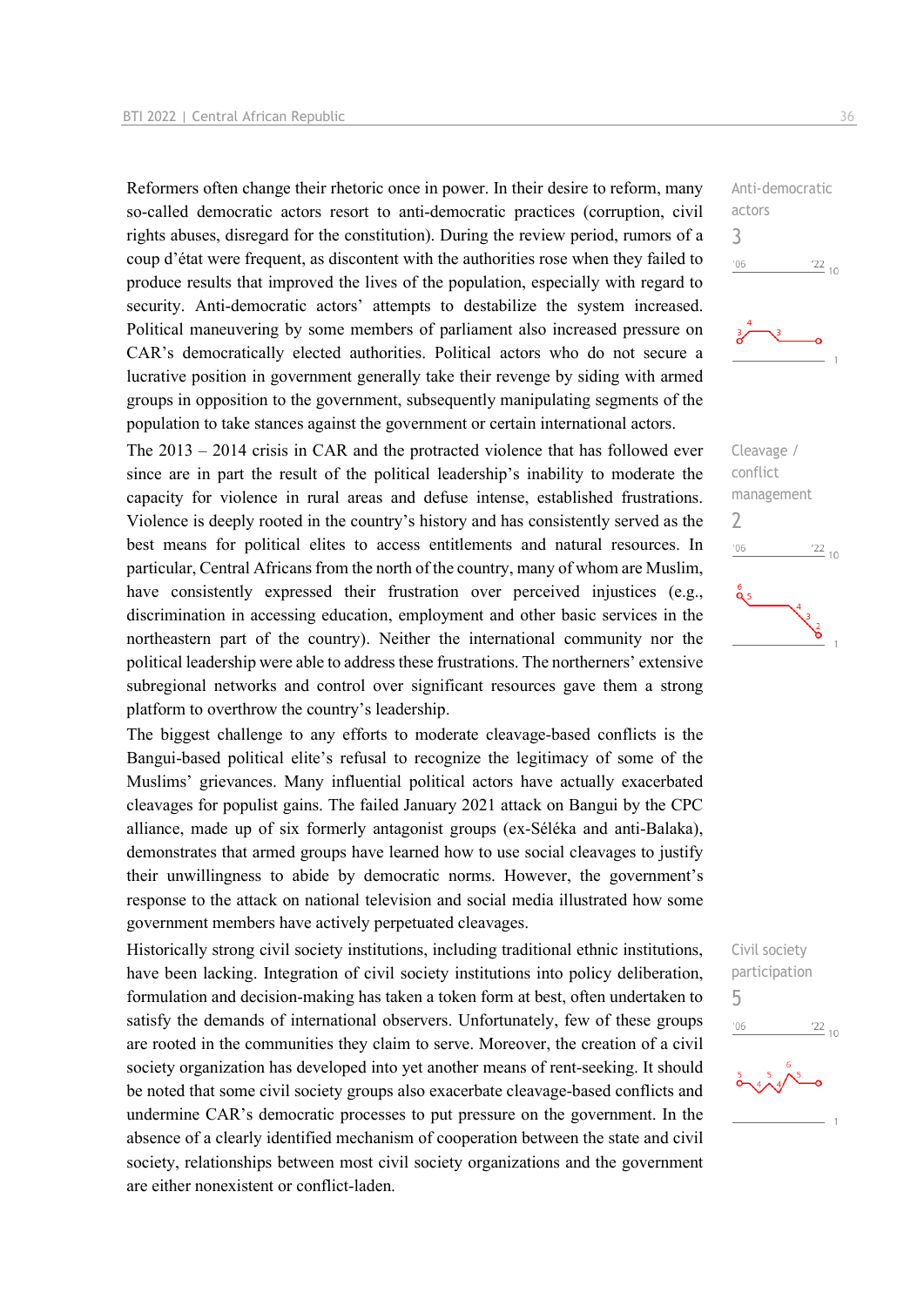The singular brutality of the violence in CAR in December 2013 surprised both national and international observers. The government's inability to address grievances expressed by Muslims was exacerbated by a denial of these injustices. However, the government has since adopted a two-pronged approach, focusing both on prosecution and reconciliation.

Regarding justice, the prosecution of perpetrators of past injustices has been slow and inadequate, and often targets only a handful of elite suspects. At the end of 2014, the International Criminal Court opened an investigation into the 2012 – 2014 violence in CAR, and in 2018, the first two arrests were made (Yekatom and Ngaïssona). In July 2015, the transitional authorities passed a law to set up a Special Criminal Court (SCC), but progress toward operationalization of the court was very slow. In October 2018, the court held its inaugural session. As of the time of writing, the SCC had 15 cases under preliminary examination, eight cases under investigation and had closed eight cases. Even though some progress has been made by the SCC, judiciary processes are slow. In January 2021, the ICC arrested Mahamat Said Abdel Kani, a rebel leader active since 2013 in different groups under the banner of Séléka, and most recently in the new CPC alliance.

During the review period, with the support from the international community, criminal trials continued in the Criminal Court in Bangui, often addressing crimes by the leaders of low-level armed groups, among others. A big step was taken in the national judiciary system when the perpetrators of the attack on the city of Bangassou in May 2017 were brought in front of the court and sentenced.

While some progress has been made, peaceful justice has rarely if ever been assured by Central Africans for Central Africans, or for Central Africans by the international courts. As long as violence continues, attempts at justice will be easily confused with revenge, thus creating a feedback loop of further violence.

In 2019, ousted President Bozizé returned to CAR despite an outstanding warrant for his arrest, and was allowed by President Touadera to live and practice in CAR without being arrested. The enactment of any warrants of arrest, and subsequently the trial, of any powerful rebel leaders or political actors, has been slow and haphazardly carried out. Such events have been based more on opportunistic political analysis than on the motivation to allow the national judiciary system to act independently.

Various initiatives have been undertaken by the CAR government and international partners to bring about reconciliation. A ministry in charge of reconciliation was created, and the MINUSCA civil affairs division spends a substantial amount of time and resources on the issue. However, the country's political elite faces challenges in bringing about reconciliation. A vocal political will exists for reconciliation and social cohesion efforts, but reconciliation would require the restoration of "friendly relations." In CAR, such relationships have historically been short lived and superficial. While mutually beneficial relationships exist between people (such as

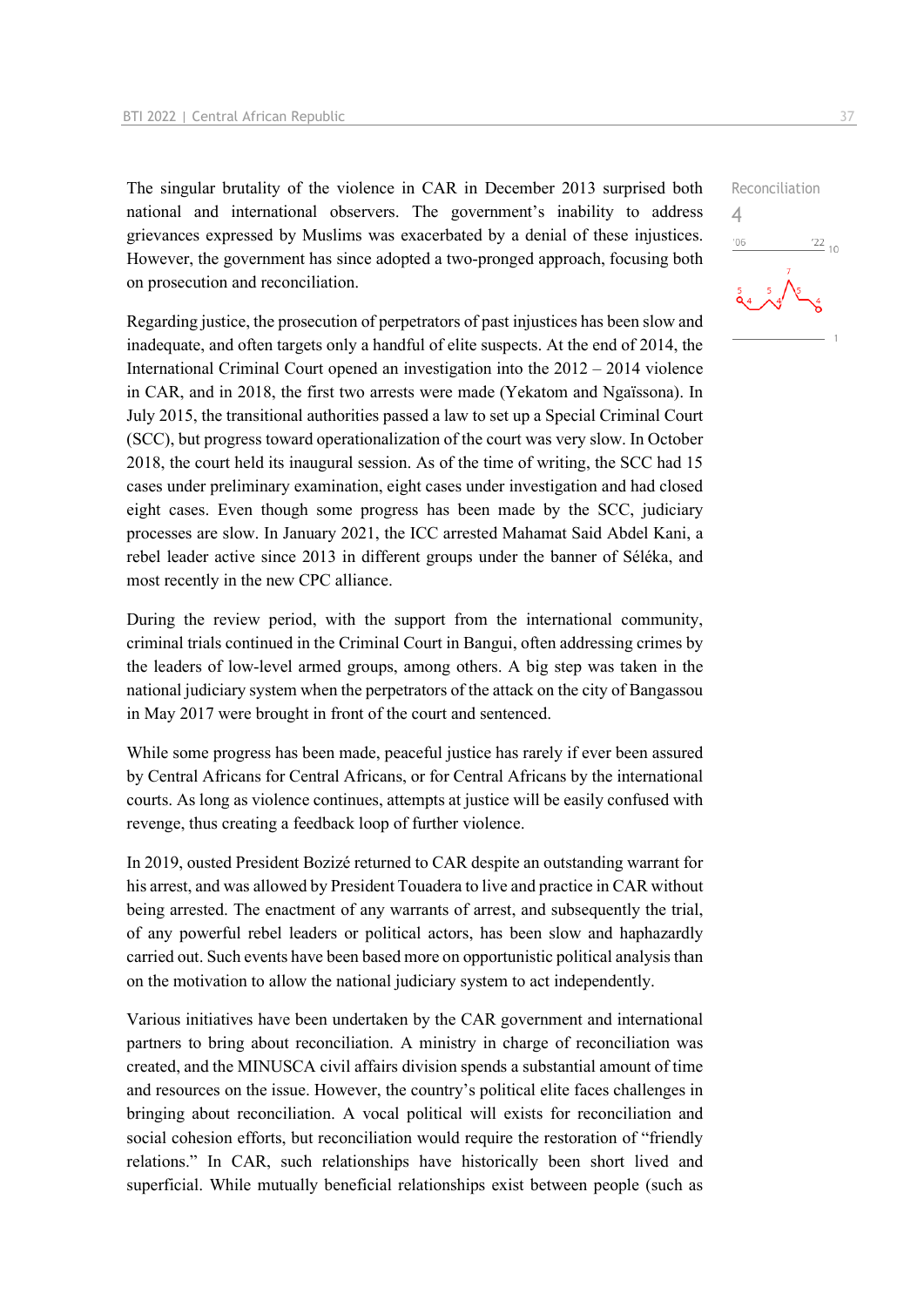those in trade or employment), social cohesion may be possible. However, CAR's volatility and rampant poverty have prevented this cohesion from reaching the national scale.

#### **17 | International Cooperation**

The government is today more dependent on international aid than ever. Fully 40% of CAR's budget is said to come from foreign aid. Without international support, it would not be possible to make progress on the national goals set jointly by the political leadership and international donors. These goals include reducing conflict, increasing growth and enhancing government revenues (not least from natural resources), administrative capacity in various sectors and national infrastructure. The current roadmap (the PNRCP) is very explicit with regard to steps in reaching its goals, and clearly spells out the resources required to take these steps. However, the extent to which these strategies will actually serve the purposes of development is questionable. Generally, international aid has only partially and temporarily been able to address fundamental obstacles to development (e.g., security, lack of basic services, transport and communication infrastructure). This is partly due to government failures, but also to international partners' short-term interests and lack of efficient oversight mechanisms.

One example is the extra funding that was provided to CAR by international donors to deal with the COVID-19 pandemic. The response plan for the health sector was prepared in strong collaboration with the WHO, with an estimated cost of XAF 27 billion (1.9% of GDP). This went beyond an immediate response plan and contained measures to strengthen the capacities of the country's health care system. It aimed at providing medical care for confirmed cases; improving monitoring of the country's points of entry; and strengthening the capacities of medical staff, laboratories and hospitals. In addition to the health sector plan, the authorities created a plan for providing financial support to the most vulnerable households and companies, while providing the private sector with tax relief. A draft supplementary budget law was adopted and included around XAF 44 billion in additional donor support related to COVID-19. The additional spending related to COVID-19 ultimately amounted to about XAF 15 billion, mainly in the form of XAF 12 billion for prevention and management of the pandemic, XAF 0.5 billion in support to vulnerable households and XAF 2.6 billion for the support to the private sector. However, no oversight measures were enforced by the donors, and the money did not go where it was intended: no financial support was in fact provided to the most vulnerable, and no tax exemption was enacted for the private sector. In this case and others, the government uses donors to obtain more funding for a pressing matter, and though the donors comply and offer support, they fail to implement checks and balances that ensure the funding is used for the intended policies and projects.

Effective use of support 6 $^{\prime}06$  $^{22}_{-10}$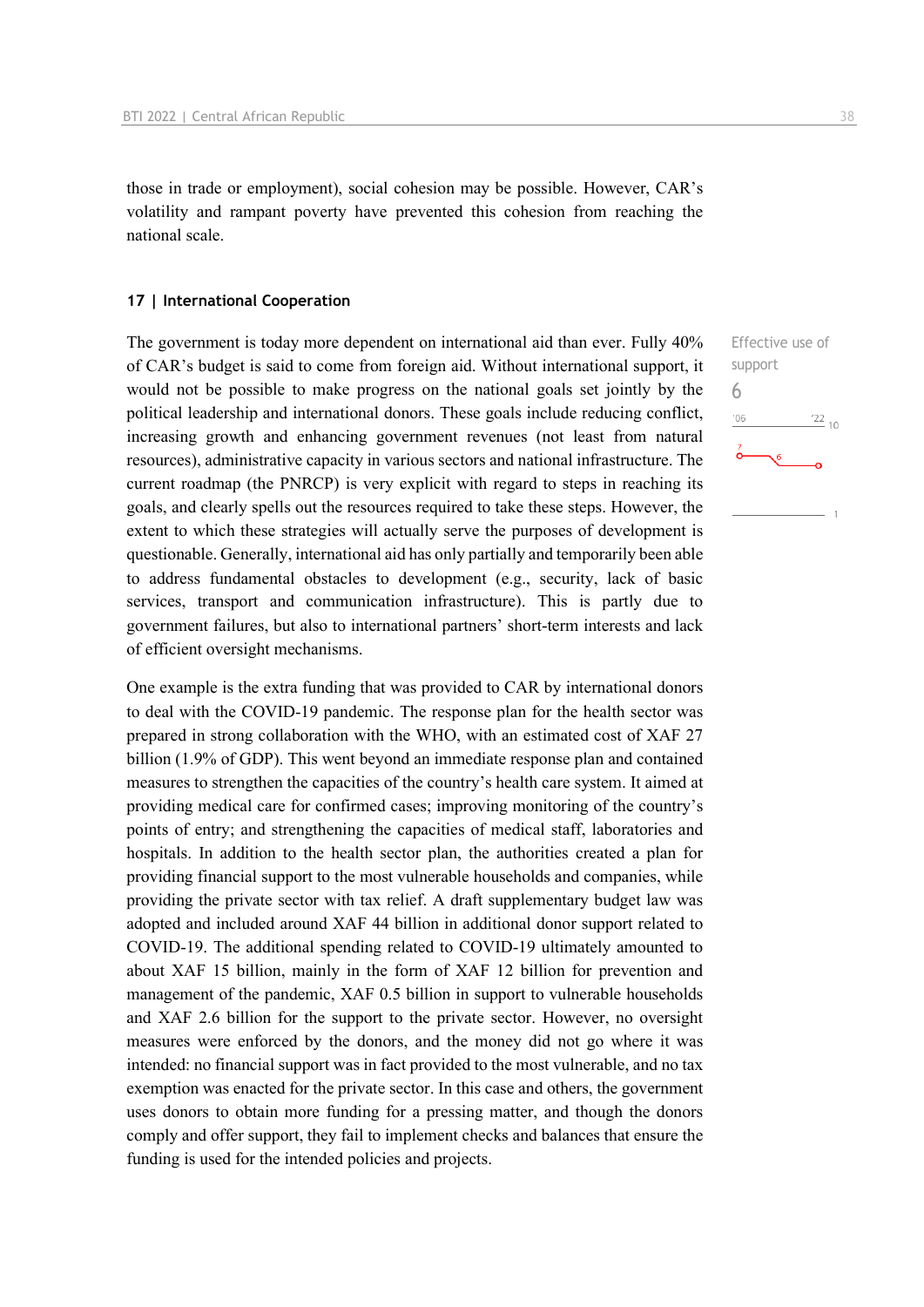On paper, CAR has ratified or concluded 186 different international conventions, charters and treaties, including the various Geneva conventions, U.N. Framework Convention on Climate Change, ILO core labor standards, various arms control treaties and transparency initiatives in the natural resource sector. However, as with its own laws, enforcement is extremely challenging. Ratification of the conventions often serves more as a way to leverage international funds for compliance than proof of a fundament belief in a convention's goals. Given the cyclical nature of conflicts in CAR, each new administration initially presents itself as credible as a means of achieving power. However, as progress toward goals stalled long before the end of Touadera's five-year presidential mandate, the government's credibility has deteriorated. The will and credibility are there on paper but fail in practice.

During Touadera's term in office, CAR was expected to transition fully to a postconflict context, with international partners beginning to shift their demands by increasing the rigor of monitoring, while stressing the need for transparency in procurement and expanding the breadth of funding prerequisites. Although some partners have indeed started to shift their demands and expectations, the country remains in an ongoing conflict, and has therefore struggled to meet these demands. Though some administrative processes have been implemented and improved, the deterioration of the security situation has undermined any real progress or restoration of credibility.

To nobody's surprise, the CAR government's management, or rather nonmanagement of the COVID-19 pandemic did little to reinforce its credibility. Though the government was quick to draft a pandemic response plan, it has not been enacted, and the extra funding provided by donors has been spent.

CAR is a member of the Economic and Monetary Community of Central Africa (CEMAC), the African Union (AU) and other regional organizations. The government has actively supported regional integration, if primarily as another means of leveraging international funds for compliance. For one, CAR's problematic neighbors have consistently exported their conflicts (and armed combatants) to CAR. This is true at least for Chad, Sudan, South Sudan and previously for the Democratic Republic of Congo. Furthermore, various neighboring administrations have directly supported or undermined CAR's political leadership.

On the other hand, neighboring countries have offered multifaceted support (military, financial, training) to CAR. In 2019, CAR established a strong relationship with regional heavyweight Rwanda and its president, Paul Kagame. Since MINUSCA's deployment in CAR in 2014, Rwanda has maintained peacekeepers in the country. Rwandan soldiers have been responsible for the protection of the president and other government members. In 2019, Rwanda and CAR signed several partnership agreements, and in December 2020, Rwanda sent additional troops to CAR to help block the rebels' march on Bangui.



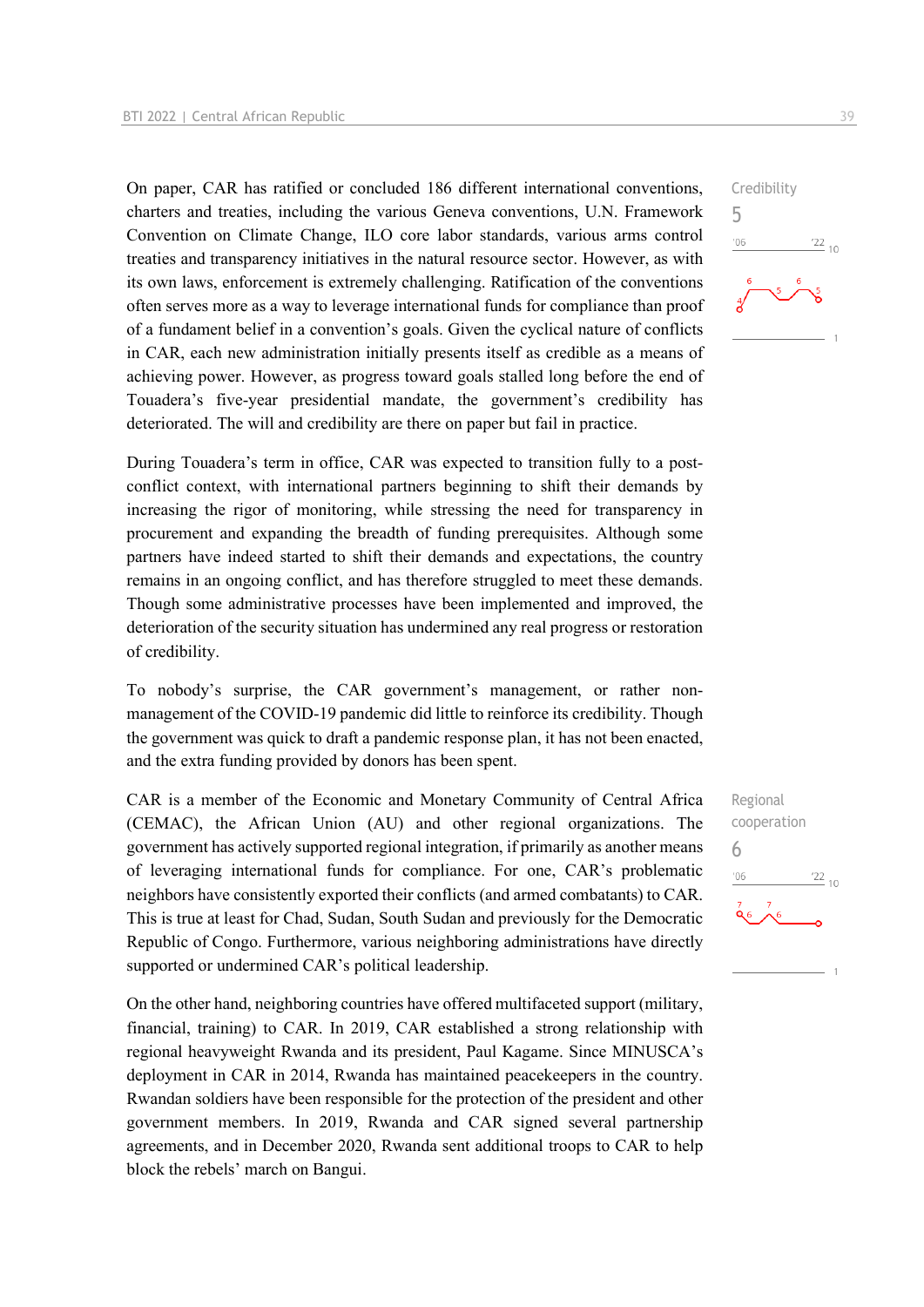# Strategic Outlook

The key challenges facing the Central African Republic (CAR) include the country's history of violence, multiple structural constraints, an underperforming state apparatus and a very weak economy.

CAR's history of conflict precludes unity and has generated a near complete breakdown of trust between communities, both on a small (family, village, groups) and large (state, government) scale. On the community level, this is demonstrated by a lack of respect for traditional leaders, such as family or village elders. On the state level, the abuse of democratic institutions as a means of personal enrichment, rather than as a means of achieving economic and political transformation, is generally accepted. State institutions do not enjoy popular legitimacy. This culture consistently works against the rigid set of state ideals (re)introduced by donors after each conflict.

Structural constraints in CAR severely restrict the political leadership's governance capacity. The country is landlocked, surrounded by unstable neighbors and has only 1,300 kilometers of paved roads. Extensive surface water networks cut off vast parts of the country four to six months of the year. Basic administration remains thin.

CAR has had a weak economy for decades, and it was further weakened by the COVID-19 pandemic, as this lowered demands for its exported products (timber, diamonds). The future of the economy will be dependent on how its main export destinations, France and China, recover, but the biggest challenge for CAR will be to maintain the interest of the international donor community – an international community that given the pressures of the pandemic, might shift its focus elsewhere.

The high levels of mistrust between people will take decades to reconcile. However, strong social capital is a prerequisite to stability and consideration of long-standing examples of community resilience in CAR may provide a starting place from which to build unity. Microeconomic relationships along various value chains (cattle, gold, diamonds) are one such example because resource scarcity supersedes ethnic and religious prejudices and allows for cooperation between opposing groups.

Policy reforms and international aid initiatives should identify people who act contrary to destructive social norms and achieve positive results for themselves and their community. Reforms should focus on providing the basics to enable markets and microeconomic relationships.

The desirable short-term priorities are clear; efforts should be made to fulfill the enormous humanitarian needs of the most vulnerable groups, to use the international legal system to combat impunity, and to eradicate civil conflict across the country. However, long-term solutions to these needs can be found only through successful state-building and a return to peace. CAR's conflict is based on access to resources, and more importantly, the illegal access to and unfair distribution of economic dividends, which both motivates and sustains non-state actors. Without restricting